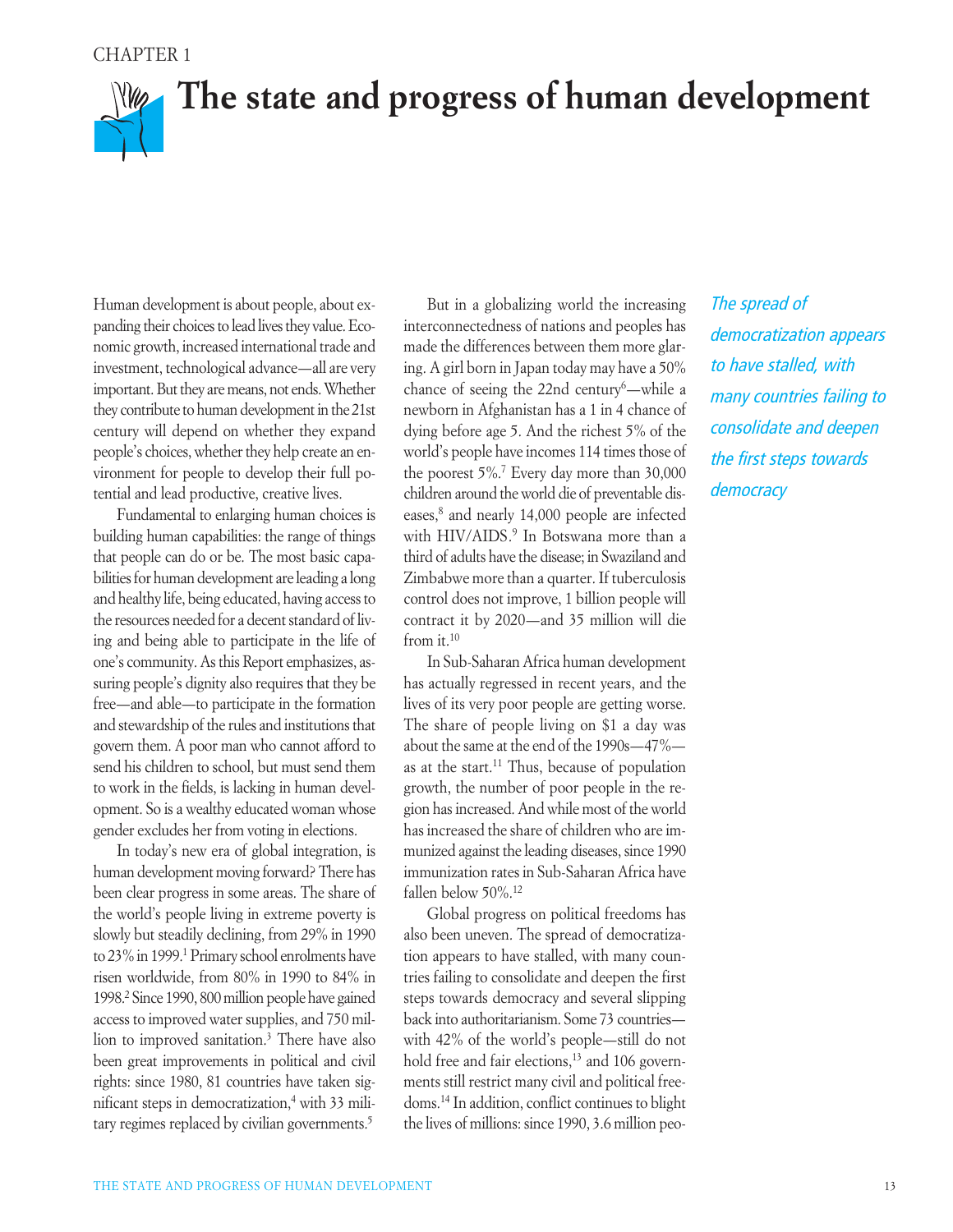### SPECIAL CONTRIBUTION

In the 21st century I believe that the mission of the United Nations will be defined by a new, more profound awareness of the sanctity and dignity of every human life, regardless of race or religion. This will require us to look beyond the framework of states and beneath the surface of nations and communities. We must focus, as never before, on improving the conditions of the individual men and women who give the state or nation its richness and character.

A genocide begins with the killing of one man—not for what he has done, but because of who he is. A campaign of "ethnic cleansing" begins with one neighbour turning on another. Poverty begins when even one child is denied his or her fundamental right to education. What begins as a failure to uphold the dignity of one life, all too often ends as a calamity for entire nations.

In this new century we must start from the understanding that peace belongs not just to states and peoples, but to every member of those communities. The sovereignty of states can no longer be used as a shield for gross violations of human rights. Peace must be made real and tangible in the daily

existence of every person in need. Peace must be sought, above all, because it is required so that every human being can live a life of dignity and security.

Indeed, one lesson of the 20th century is that where the dignity of the individual is trampled or threatened—where citizens do not enjoy the basic right to choose their government, or the right to change it regularly—conflict too often follows, with innocent civilians paying the price in lives cut short and communities destroyed.

Obstacles to democracy have little to do with culture or religion, and much more to do with the desire of those in power to maintain their position at any cost. This is neither a new phenomenon nor one confined to any particular part of the world. People of all cultures value their freedom of choice, and feel the need to have a say in decisions affecting their lives.

**Kofi Annan**

*United Nations Secretary-General* 

ple have died in civil wars and ethnic violence, more than 16 times the number killed in wars between states.15

There is growing recognition that all countries pay a price for these global injustices. And there is greater acceptance of the need for action to narrow the gap between global potential and reality—and to advance global human development in its deepest sense (see the special contribution by UN Secretary-General Kofi Annan).

In surveying the progress of countries towards human development in its many dimensions, this chapter highlights the directions for change in the years ahead—and how far it will need to go. The chapter begins by looking at global trends in political participation and democracy, the subjects of this Report. It then considers the Millennium Development Goals, set by the global community to monitor development along a number of dimensions. It assesses progress towards the goals, showing that many countries are on track but that many others are lagging and unlikely to achieve the goals.

### **TRENDS IN POLITICAL PARTICIPATION AND DEMOCRACY AROUND THE WORLD**

*"We will spare no effort to promote democracy and strengthen the rule of law, as well as respect for all internationally recognized human rights and fundamental freedoms."* —Millennium Declaration

Political participation and freedom are fundamental parts of human development. The world has more democratic countries and more political participation than ever, with 140 countries holding multiparty elections (table 1.1). Of 147 countries with data, 121—with 68% of the world's people—had some or all of the elements of formal democracy in 2000 (figure 1.1).16 This compares with only 54 countries, with 46% of the world's people, in 1980. Since then 81 countries have taken significant steps in democratization, while 6 have regressed.<sup>17</sup> Scores of authoritarian regimes have been replaced by governments more accountable to the people—a real achievement for human development. But true democratization means more than elections. It requires the consolidation of democratic institutions and the strengthening of democratic practices, with democratic values and norms embedded in all parts of society (see chapters 2 and 3).

The last two decades of the 20th century have been dubbed the "third wave" of democratization, as dictatorial regimes fell in scores of countries.18 Like history's other movements for liberation, these democratic revolutions were propelled by people. In the 1980s growing pressures against the excesses of military dictatorships in Latin America caused them to topple one after another, starting with Ecuador and Peru. In Central and Eastern Europe and what is now the Commonwealth of Independent States (CIS), the fall of the Berlin Wall in 1989 was the turning point. In Africa rising opposition through the 1980s and 1990s tossed out many long-standing dictators, including Mali's Moussa Traoré in 1991 and Malawi's Kamuzu Banda in 1994. People's power in the Philippines removed Ferdinand Marcos in 1986.

For some countries the transition has been less dramatic, as with the move to civilian rule in the Republic of Korea and Thailand and the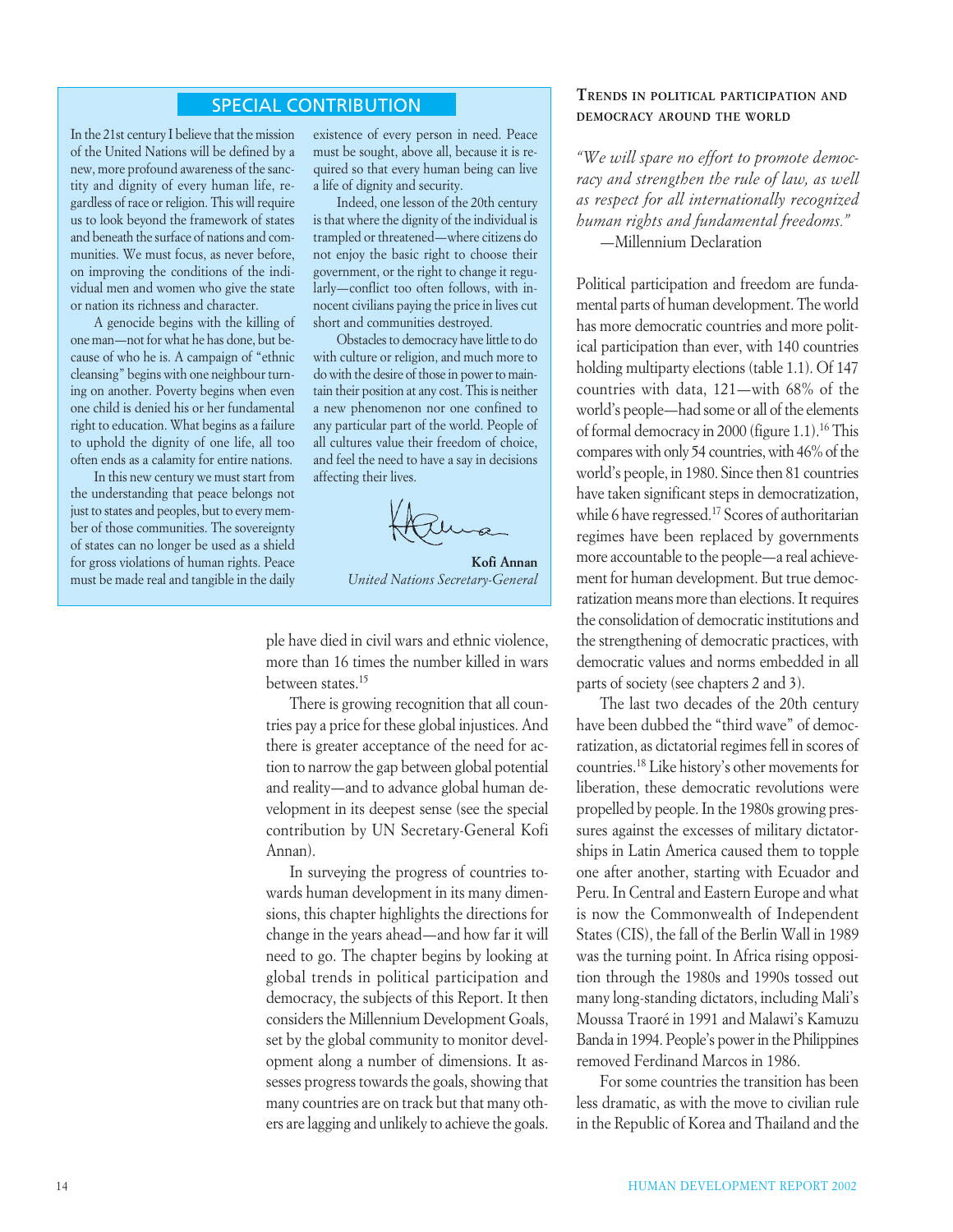introduction of elections in Nepal. Perhaps most striking was the advent of full democracy in South Africa in 1994—the result of long negotiations. Democratic reforms have been relatively modest in the Arab States, with a few cases of democratic ferment. But monarchies such as Jordan and Morocco have increased space for people's participation in the political life of the community, and Tunisia has taken steps to expand political participation. Still, the region has been slower to democratize than other parts of the world, and only 4 of 7 countries have multiparty electoral systems.19

The global shift from authoritarian to democratic regimes shows up in various indicators of governance (appendix 1.1). According to Polity IV's democracy indicator, the number of authoritarian countries fell from almost 70 in 1980 to fewer than 30 in 2000.<sup>20</sup> Over the same period the number of democratic regimes doubled, from 41 to 82. The breakup of the Soviet Union contributed to the jump in country coverage. Overall, the former Soviet Union and the rest of Eastern Europe have become more democratic.

General indicators do not capture the complexity of political transitions. Most attempts at democratization are fragmented, involving small steps and large, forward and back. Take Peru. In 1980, after 12 years of military rule, it shifted to a democratic regime. But the situation slowly deteriorated, with President Alberto Fujimori's regime becoming increasingly authoritarian. Despite irregularities that led international observers to withdraw, Fujimori was proclaimed the winner of the 2000 elections. But public outrage over political scandals ultimately forced him to flee the country. Alejandro Toledo was elected president after elections in 2001.

While the long-term and recent trends have been impressive, the slight drop in measured democracy in Sub-Saharan Africa and South Asia in the second half of the 1990s reflects the fact that the "third wave" of democratization seems to have stalled. Of the 81 countries that have taken steps in democratization, only 47 are considered full democracies.<sup>21</sup> Many others do not seem to be in transition to anything or have lapsed back into authoritarianism—or conflict, as in the Democratic Republic of Congo, Sierra Leone and others. This has



| <b>TABLE 1.1</b> |
|------------------|
|------------------|

#### **Most people can now vote in multiparty elections, 1999**

| Region or country group   | Number of<br>countries<br>with<br>multiparty<br>electoral<br>systems<br>(countries<br>with data) | Population<br>of countries<br>with<br>multiparty<br>electoral<br>systems<br>(millions) | Share of<br>regional<br>population<br>living<br>in countries<br>with<br>multiparty<br>electoral<br>systems<br>(percent) |
|---------------------------|--------------------------------------------------------------------------------------------------|----------------------------------------------------------------------------------------|-------------------------------------------------------------------------------------------------------------------------|
| Sub-Saharan Africa        | 29(42)                                                                                           | 464                                                                                    | 77.2                                                                                                                    |
| Arab States               | 4(7)                                                                                             | 115                                                                                    | 48.5                                                                                                                    |
| East Asia and the Pacific | 9(16)                                                                                            | 401                                                                                    | 22.0                                                                                                                    |
| South Asia                | 4(8)                                                                                             | 1,170                                                                                  | 85.5                                                                                                                    |
| Latin America and         |                                                                                                  |                                                                                        |                                                                                                                         |
| the Caribbean             | 25(26)                                                                                           | 468                                                                                    | 94.9                                                                                                                    |
| Central and Eastern       |                                                                                                  |                                                                                        |                                                                                                                         |
| Europe and CIS            | 21(25)                                                                                           | 350                                                                                    | 88.0                                                                                                                    |
| <b>OECD</b>               | 30(30)                                                                                           | 1,120                                                                                  | 100.0                                                                                                                   |
| Low human                 |                                                                                                  |                                                                                        |                                                                                                                         |
| development               | 23(36)                                                                                           | 527                                                                                    | 64.4                                                                                                                    |
| World                     | 140 (189)                                                                                        | 3,923                                                                                  | 65.8                                                                                                                    |
|                           |                                                                                                  |                                                                                        |                                                                                                                         |

*Note:* Low human development countries are also included in their respective regional groups. Regional data do not sum to the world total because some countries included in the world total are not included in a regional group. *Source:* Human Development Report Office calculations based on Alvarez and others 2002.

been especially common in Sub-Saharan Africa and Central Asia. In Belarus, Cameroon, Togo, Uzbekistan and elsewhere, one-party states have allowed elections but ended up permitting only limited opening for political competition. Most of these "limited" democracies suffer from shallow political participation, where citizens have little trust in their governments and are disaffected from politics, or the countries are dominated by a single powerful party or group despite formal elections.22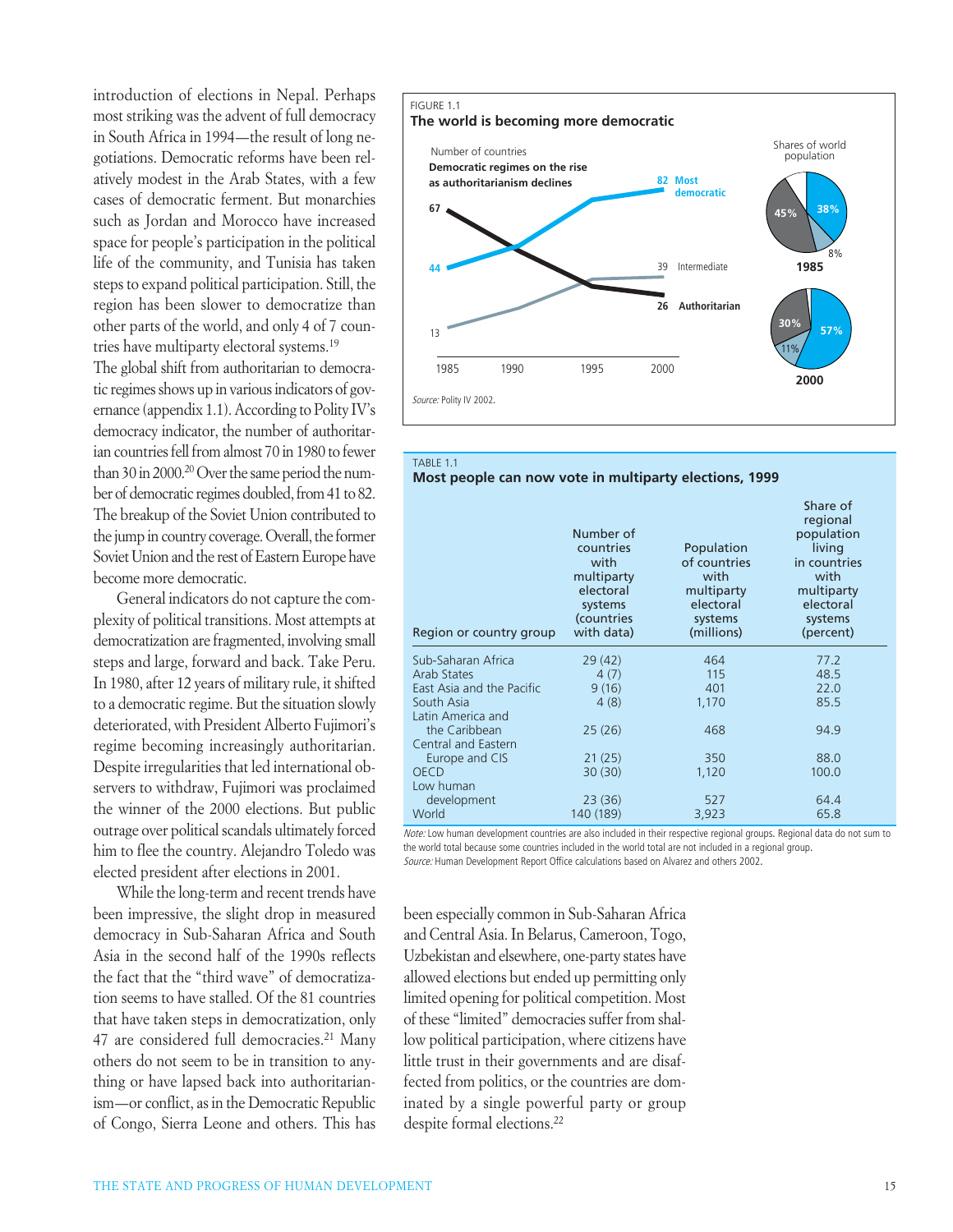### *BROADER MEASURES OF PARTICIPATION AND POLITICAL FREEDOM*

Democratic political participation requires more than elections for governments—truly democratic politics requires civil and political rights to provide the space for effective participation. Illustrating the greater importance attached to human rights worldwide, the number of countries ratifying the six main human rights conventions and covenants has increased dramatically since 1990 (figure 1.2). Upholding human rights is crucial for guaranteeing people's well-being and securing a humane and non-discriminatory society—and for enabling an active and engaged citizenry. Freedoms of association and assembly, of expression and conscience, as laid out in the International Covenant on Civil and Political Rights, are fundamental to political participation.

A free and active press is particularly important for the creation and consolidation of democracy. Freedom House's Freedom of the Press Index indicates levels and trends worldwide, showing that press freedom has also been increasing (figure 1.3).

In addition to civil and political rights, equitable opportunities for participation are crucial to democratic politics. But around the world, women are seriously underrepresented in domestic politics, accounting for only 14% of national parliamentarians. There is little difference between industrial and developing countries. In most industrial countries—including France, Japan and the United States—women account for 10–20% of parliamentarians.23 Positive exceptions worldwide include both developing and industrial countries (figure 1.4). Nordic countries do particularly well, but in Argentina, Mozambique and South Africa about 30% of parliamentarians are women. Meanwhile, a number of Arab states have no female representation.

### *THE PROLIFERATION OF CIVIL CONFLICT*

The stalling of democratic transitions highlights the fragility of democracies. The proliferation of conflicts, particularly internal conflicts, highlights the fragility of states (figure 1.5). Internal conflicts today vastly outnumber wars between states. Since 1990 an estimated 220,000 people have died in wars between states—compared with nearly 3.6 million in wars within states.<sup>24</sup>

Particularly tragic is the fact that civilians, not soldiers, are increasingly the victims of conflicts. Civilians have accounted for more than 90% of the casualties—either injured or killed—in post–cold war conflicts.25 Moreover, internal conflicts are usually fought with small weapons, and combatants use strategies that have the strongest impact on the vulnerable. Children account for half of all civilian casualties in wars,<sup>26</sup> and worldwide there are an estimated 300,000 child soldiers—in Sierra Leone, Sudan and elsewhere.<sup>27</sup>

Civil wars also have grave effects on economic growth and food production, as revealed by such human development indicators as infant mortality rates and school enrolments.28 Seven of the ten countries with the lowest human development indices have recently suffered major civil wars. During Mozambique's 16-year civil war more than 40% of schools were destroyed or forced to close, and more than 40% of health centres were destroyed. Industries were so damaged that postwar production was only 20–40% of prewar capacity, with economic losses estimated at \$15 billion—several times Mozambique's prewar GDP.29

Fighting between and within states also causes massive refugee flows and displaced populations. At the end of 2000 more than 12 million people were refugees, 6 million were internally displaced and nearly 4 million were returning refugees, asylum-seekers or people otherwise of concern to the UN High Commissioner for Refugees<sup>30</sup>—in all, 50% more than in 1990.<sup>31</sup> The increase in refugees and displaced populations indicates that today's armed conflicts are more intense.

### **THE MILLENNIUM DEVELOPMENT GOALS: COMMITMENTS AND PROSPECTS**

At the UN General Assembly in 2000, heads of state and government took stock of the gross inequalities in human development worldwide and recognized "their collective responsibility to uphold the principles of human dignity, equality and equity at the global level."32 In addition to declaring their support for freedom,

### FIGURE 1.2 **Ratification of human rights treaties**



*Note:* See indicator table 28 for definitions. *Source:* Human Development Report Office calculations based on UNOHCHR 2002.



*Source:* Human Development Report Office calculations based on Freedom House 2000.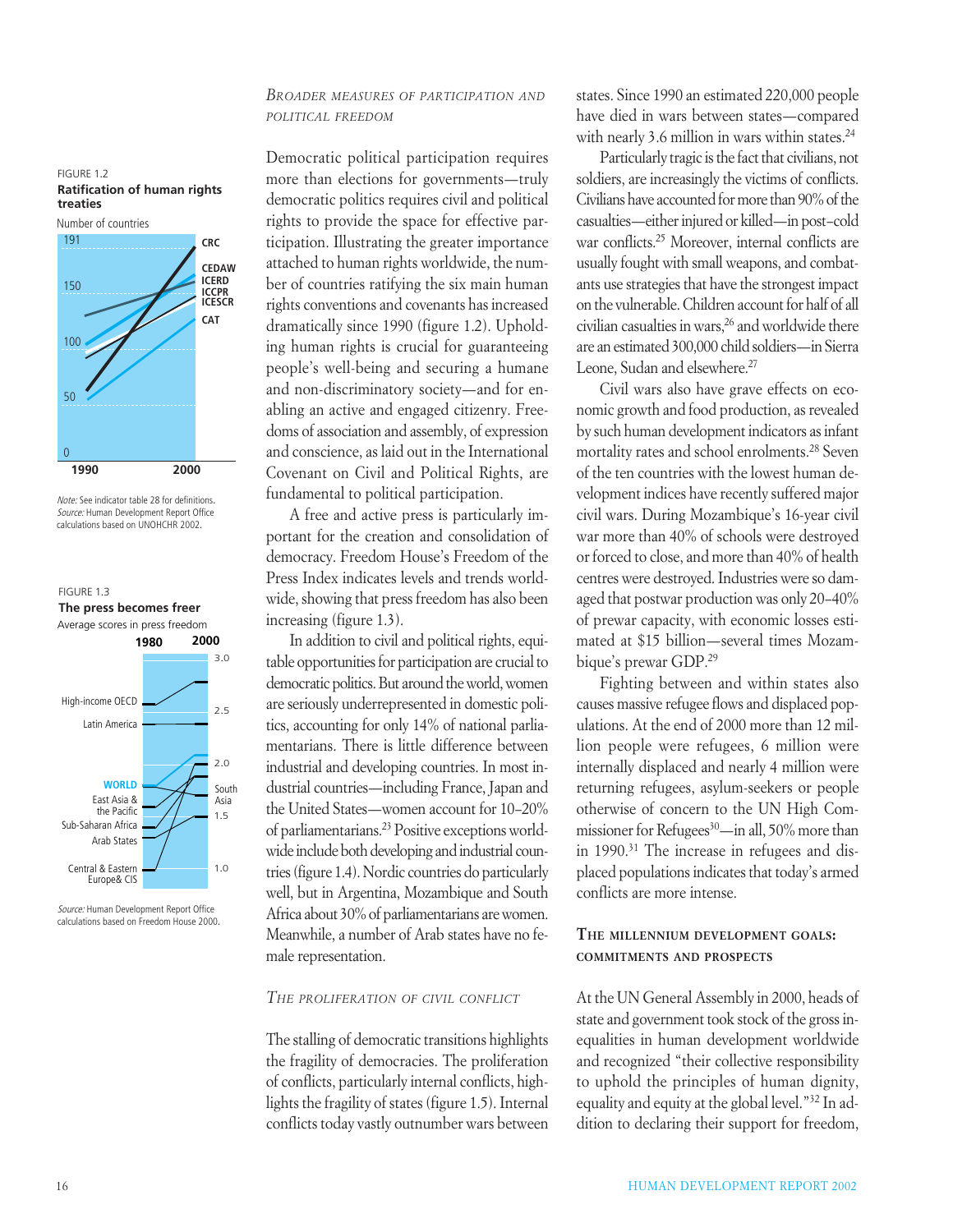democracy and human rights, they set eight goals for development and poverty eradication, to be achieved by 2015:

- Eradicate extreme poverty and hunger.
- Achieve universal primary education.

• Achieve gender equality and empower women.

- Reduce child mortality.
- Improve maternal health.

• Combat HIV/AIDS, malaria and other diseases.

• Ensure environmental sustainability.

• Develop a global partnership for development.<sup>33</sup>

Most of the Millennium Development Goals have quantifiable, monitorable targets to measure progress against standards set by the international community. This Report assesses how likely countries are to achieve the goals by 2015 if recent trends continue, classifying them as achieved, on track, lagging, far behind or slipping back (appendix table A1.1 and technical note). The analysis assumes that trends over the next decade will be the same as over the past decade. Whether countries fall behind or surpass this expectation will depend on their actions and those of the global community between now and 2015.

Many countries have made progress (feature 1.1). But much of the world, generally the poorest countries, seems unlikely to achieve the goals. Although 55 countries, with 23% of the world's people, are on track to achieve at least three-quarters of the goals, 33 countries with 26% of the world's people are failing on more than half (figure 1.6). Especially extraordinary efforts will be needed in Sub-Saharan Africa, where 23 countries are failing and 11 others do not have enough data to be assessed—a possible indication that they are even further behind. That leaves just 10 Sub-Saharan countries on track to meet at least half of the goals.

Lack of data makes it difficult to assess progress on the goal of halving income poverty. But slow growth in average incomes indicates that many countries will have to struggle to achieve the goal. Optimistic estimates suggest that 3.7% annual growth in per capita GDP will be needed, yet in the 1990s only 24 countries achieved such growth (figure 1.7).34 China and India, the most populous countries, are in this group. But incomes in nearly 130 countries, with 40% of the world's people, are not growing fast enough—including 52 countries that actually had negative growth in the 1990s. Again, progress is most elusive in the poorest countries: 40 of 44 Sub-Saharan countries, with 93% of the region's people, grew too slowly. Half of those 40 countries, with more than half of the region's people, are poorer now than in 1990. These include 11 of the world's 20 poorest countries.

Countries have come closer to some goals than others. Many developing countries have already achieved or are on track to achieve universal primary education and gender equity in education. Given the importance of education to so many other areas of development, this bodes well for accelerating progress towards the other goals. Most developing countries have also achieved or are on track to achieve the targets for eradicating hunger and improving water supplies (part of the environmental goal). But more than 40 countries, with 28% of the world's people, are not on track to halve hunger by 2015. And 25 countries, with 32% of the world's people, may not halve the share of people lacking access to an improved water source. Most pressing, however, is child mortality: 85 countries with more than 60% of the world's people are not on track to achieve the goal (see feature 1.1).

A goal that cannot be monitored cannot be met or missed—and one of the most startling conclusions is the lack of data. The targets for poverty, HIV/AIDS and maternal mortality cannot be monitored directly with current international data. Even targets that can be monitored have many gaps in the data. Complicating matters, countries lacking data may have the worst performance, giving an inflated impression of the proportion of countries that are progressing.

### *GOAL 1—ERADICATING EXTREME POVERTY AND HUNGER*

### *Target 1a: Halve the proportion of people living on less than \$1 a day*

In 1999, 2.8 billion people lived on less than \$2 a day, with 1.2 billion of them barely surviving at the margins of subsistence on less than \$1 a



*Source:* IPU 2002c and indicator table 23.

#### FIGURE 1.5 **The poorest have suffered the most from conflict**



*Source:* Human Development Report Office calculations based on Marshall 2000.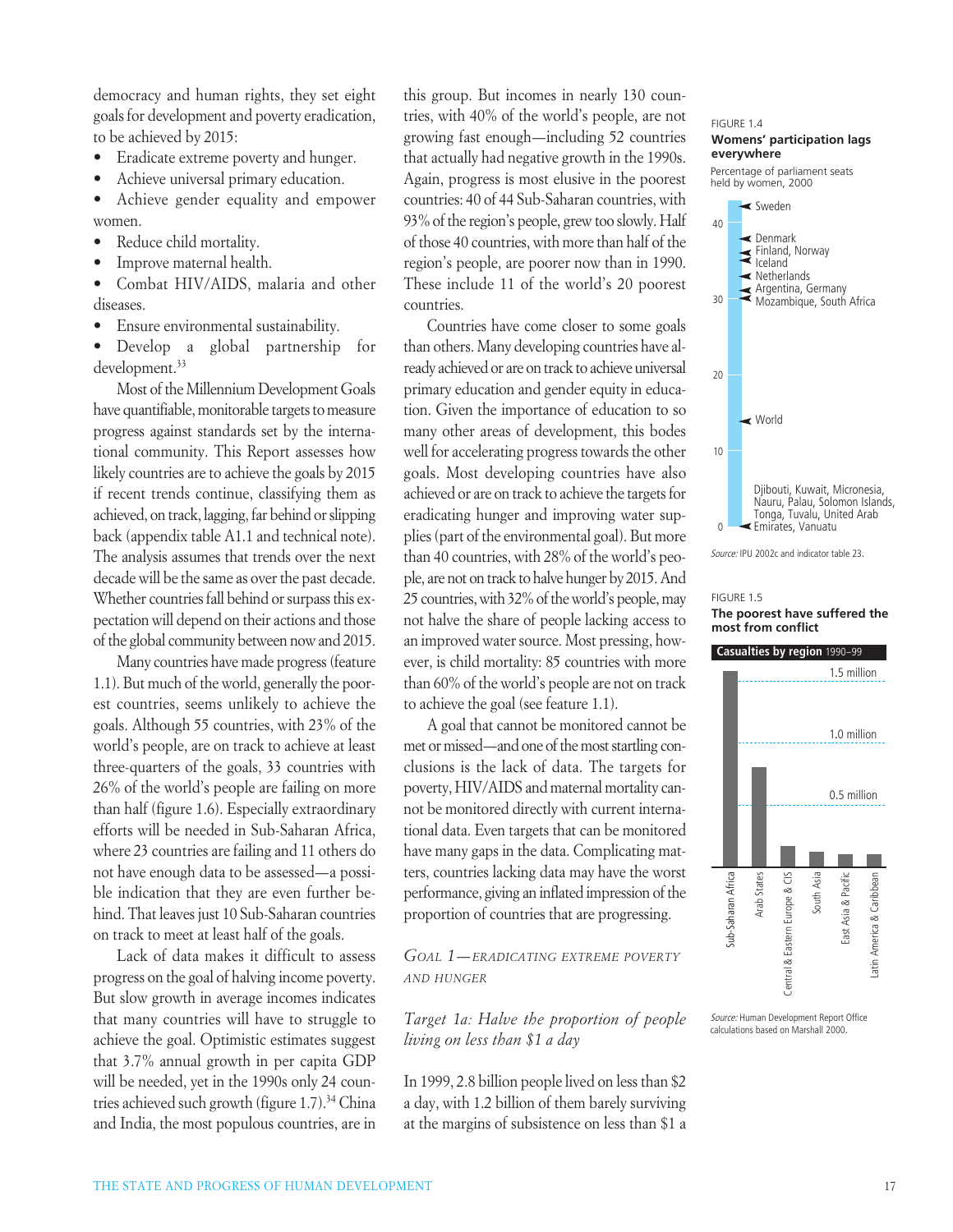### FIGURE 1.6

**Countries on track to meet the Millennium Development Goals**





#### FIGURE 1.7

### **Failing to grow out of poverty**

Number of countries by GDP per capita growth rate (Average annual percentage, 1990–2000)



*Source:* Human Development Report Office calculations based on indicator table 12.

TABLE 1.2

**Worldwide, the number of people living on less than \$1 a day barely changed in the 1990s**

|                                 |      | Share (percent) | Number (millions) |       |  |
|---------------------------------|------|-----------------|-------------------|-------|--|
| Region                          | 1990 | 1999            | 1990              | 1999  |  |
| Sub-Saharan Africa              | 47.7 | 46.7            | 242               | 300   |  |
| East Asia and the Pacific       | 27.6 | 14.2            | 452               | 260   |  |
| <b>Excluding China</b>          | 18.5 | 7.9             | 92                | 46    |  |
| South Asia                      | 44.0 | 36.9            | 495               | 490   |  |
| Latin America and the Caribbean | 16.8 | 15.1            | 74                | 77    |  |
| Eastern Europe and Central Asia | 1.6  | 3.6             |                   | 17    |  |
| Middle East and North Africa    | 2.4  | 2.3             | 6                 |       |  |
| Total                           | 29.0 | 22.7            | 1,276             | 1,151 |  |
| <b>Excluding China</b>          | 28.1 | 24.5            | 916               | 936   |  |

*Note:* \$1 a day is \$1.08 in 1993 purchasing power parity (PPP) prices. *Source:* World Bank 2002c.

day (table 1.2). During the 1990s the number of extremely poor people dropped only slightly. But because of population growth, the share of the world's people living in extreme poverty fell from 29% in 1990 to 23% in 1999.

The declining share of people in extreme poverty is hopeful, but the level remains disturbingly high. And the failure to reduce poverty in Sub-Saharan Africa, the world's poorest region, is a grave concern.

*Per capita income.* A country's income poverty rate is determined by its per capita income and by the distribution of that income. Though there is no guarantee that poor people will benefit from an increase in their country's average per capita income, aggregate growth typically does increase their incomes.<sup>35</sup>

Since the mid-1970s growth in per capita income has varied dramatically across regions (box 1.1). East Asia and the Pacific's impressive poverty reduction is primarily due to a quadrupling in its per capita GDP between 1975 and 2000. But Sub-Saharan Africa ended the millennium 5% poorer than in 1990.

Central and Eastern Europe and the CIS was the only other region to suffer a decline in per capita income during the 1990s. Growth in the region is picking up, and a few countries have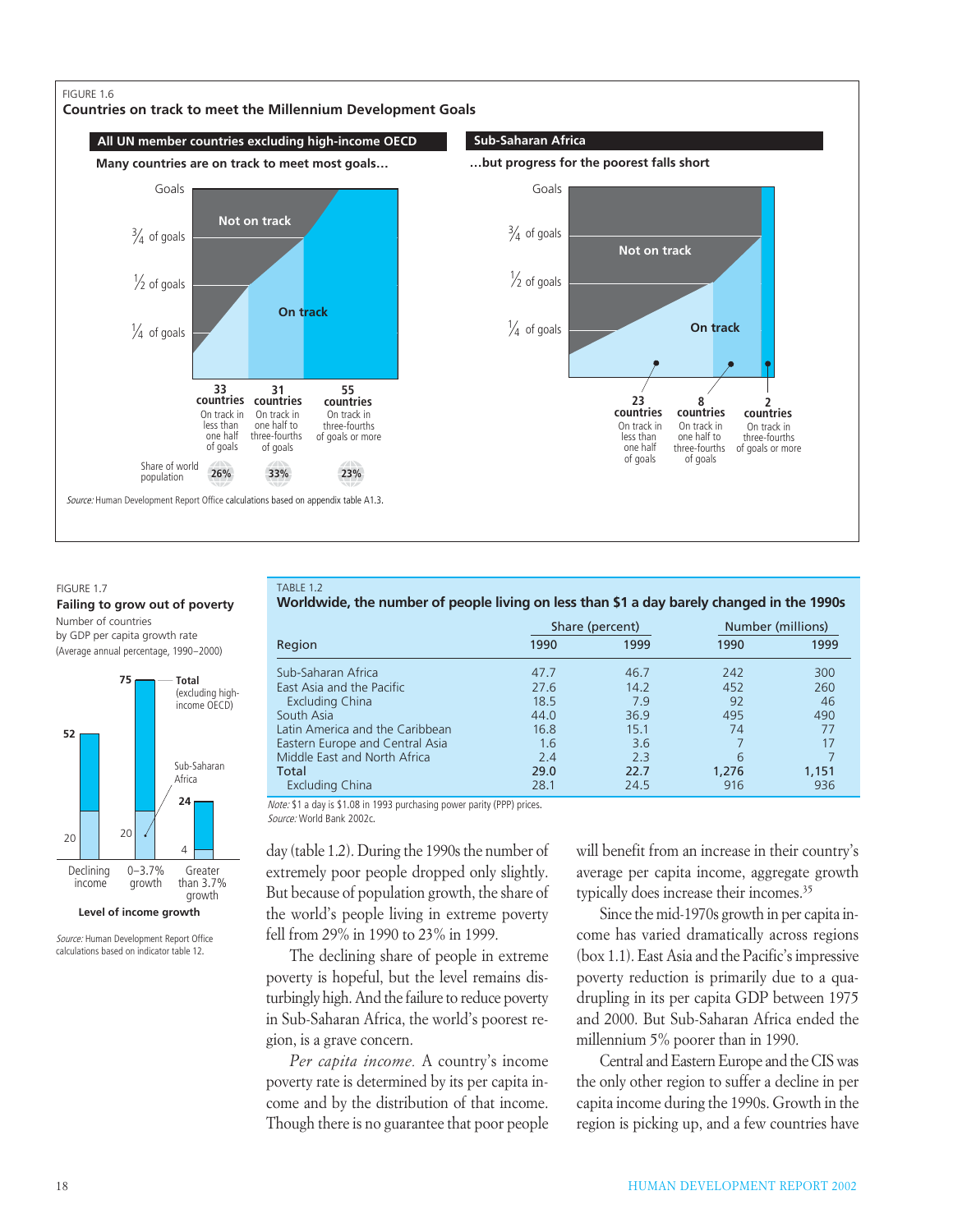#### BOX 1.1

#### **Global inequality—grotesque levels, ambiguous trends**

The level of inequality worldwide is grotesque. But trends over recent decades are ambiguous. The range of economic performance across countries and regions means that inequality has increased between some regions and decreased between others. Between 1975 and 2000 impressive growth in East Asia and the Pacific increased its per capita income—in purchasing power parity (PPP) terms—from about 1/14th of the average per capita income in OECD countries to better than 1/6th. Over the same period Sub-Saharan Africa suffered the reverse, with its per capita income dropping from 1/6th of that in OECD countries to only 1/14th, owing both to its own drop in income and to consistent growth in OECD countries. The worst-off Sub-Saharan countries now have incomes 1/40th or less of those in OECD countries. Latin America and the Caribbean suffered a slight deterioration relative to OECD countries, with its average per capita income dropping from a bit less than half to a bit less than a third, while Arab States dropped from a quarter to a fifth.

Rapid growth in the two largest countries— China since the 1970s and India since the late 1980s—has enabled them to catch up to some extent with rich countries. Since 1975 China has improved its per capita income relative to OECD countries from 1/21st to 1/6th, while India has improved from 1/14th in 1980 to 1/10th.

These aggregate comparisons give an incomplete picture. When considering human development, within-country inequality must be taken into account because simple comparisons of per capita GDP assume that everyone in a country has the same income. Data on within-country inequality, based on household surveys, are often not comparable across countries or over time, so conclusions must be tentative. Still, reasonable estimates can be made, and studies have found interesting results.

Long-term trends in interpersonal inequality, using PPP exchange rates, show that the world has become much more unequal. Between 1970 and the 1990s the world was more unequal than at any time before 1950 (according to any inequality measure in Bourguignon and Morrison 2001)—the legacy of the industrial revolutions that occurred in a few parts of the world. But the trend in inequality since 1970 is ambiguous, depending on the data and the inequality measure. The trend in the well-known Gini measure of inequality varies between studies, with one showing it increasing to the 1980s and then leveling off and another showing it peaking around 1970. In the first the Theil inequality index increases steadily to the 1990s; in both the variance of the logarithm of incomes peaks around 1980. Other studies find slightly different trends. But in all studies and all measures, changes since 1970 are relatively small and not statistically significant. For instance, all estimates of the Gini coefficient from 1970 to the most recent lie within the range of 0.63 to 0.66, which are not statistically distinguishable. (Bourguignon and Morrison 2001 estimate the 90% confidence interval to be about 0.04.)

The most important factors increasing global inequality in the second half of the 20th century were:

Rapid economic growth in already rich countries in Western Europe, North America and Oceania relative to most of the rest of the world.

• Slow growth on the Indian subcontinent

until the late 20th century, and consistently slow growth in Africa.

Factors decreasing inequality were:

• Rapid growth in China since the 1970s and India since the late 1980s.

• Catching-up between European countries and the United States until the 1990s.

Rapid growth in South-East Asia, while impressive, had little effect on global inequality owing to the relatively small populations involved.

Although it may be difficult to distinguish clear trends in global inequality in recent decades, its level is extremely high—a cause for considerable concern. Milanovic (2001) finds some startling statistics, taking into account inequality within countries and using PPP exchange rates. The most recent available estimates are for 1993, but stagnation in the poorest countries and robust growth in many of the

richest imply that these are unlikely to have improved.

• The world's richest 1% of people receive as much income as the poorest 57%.

• The richest 10% of the U.S. population has an income equal to that of the poorest 43% of the world. Put differently, the income of the richest 25 million Americans is equal to that of almost 2 billion people.

• The income of the world's richest 5% is 114 times that of the poorest 5%.



### **Global disparities in income: are regions closing the gap?**

GDP per capita (2000 purchasing power parity U.S. dollars, thousands)



*Source:* Bourguignon and Morrisson 2001; Schultz 1998; Milanovic 2001.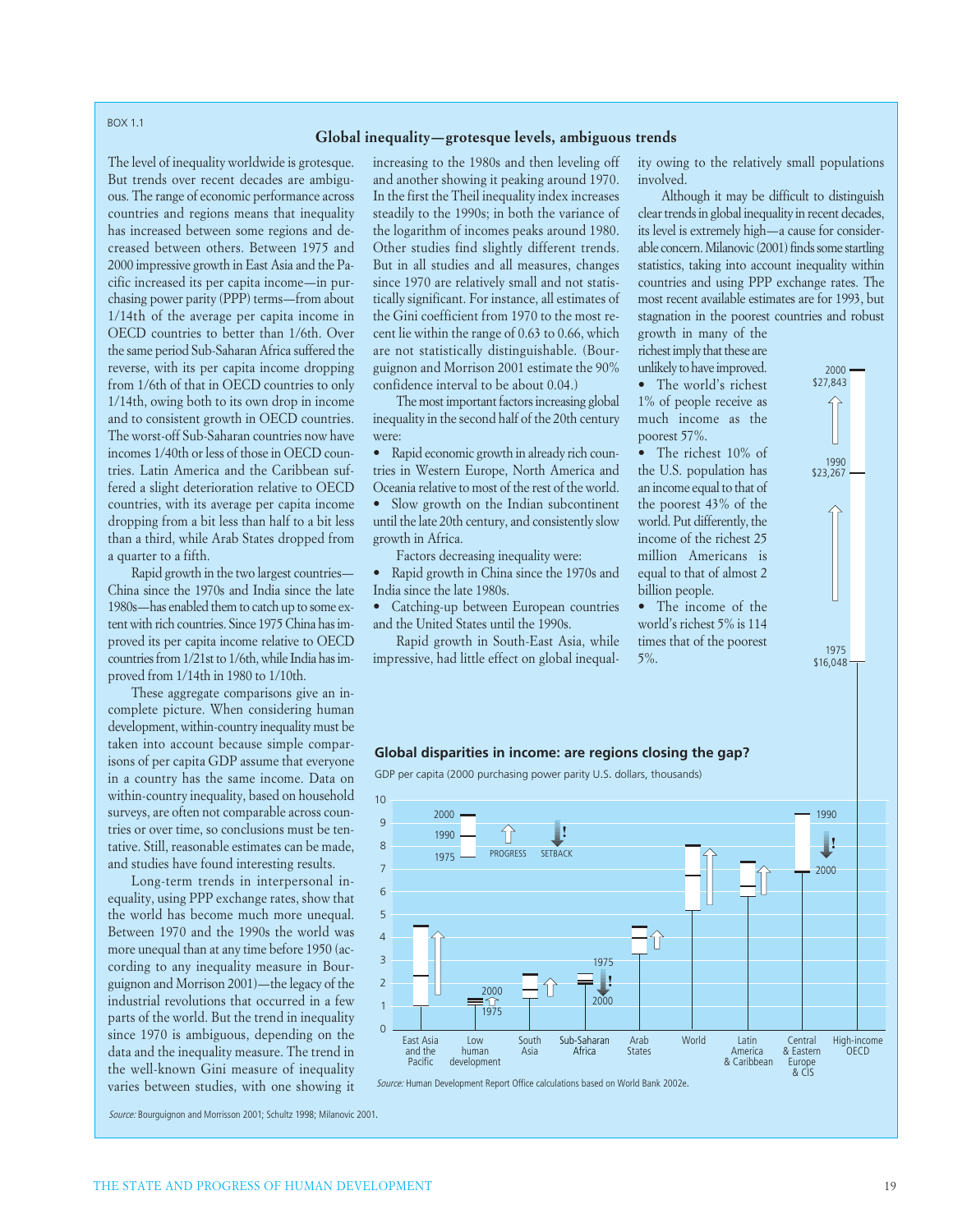### BOX 1.2

#### **Poverty's relative**

Even the poorest people in rich countries generally have much higher incomes than poor people in developing countries—but they still suffer severe deprivation. The reason? As a country gets richer, its inhabitants require more expensive goods and services to take part in normal life. Children may be unable to join in classroom conversations if their parents do not own a television; a construction worker may be unable to get work without a car. Such goods, once luxuries, become necessities as they proliferate throughout society. So, even in a rich country with no absolute income poverty, relative income poverty may lead to absolute poverty in important dimensions of human development such as education, self-respect or the ability to get decent work.

OECD countries have increased their incomes over the past two decades, but most have seen rising income inequality—most consistently and dramatically in the United Kingdom and the United States. Between 1979 and 1997 U.S. real GDP per capita grew 38%, but the income of a family with median earnings grew only 9%. So most of the gain was captured by the very richest people, with the incomes of the richest 1% of families growing 140%, three times the average. The income of the top 1% of families was 10 times that of the median family in 1979—and 23 times in 1997.

Canada and Denmark have bucked the OECD trend, registering stable or slightly reduced inequality. This was achieved primarily through fiscal policy and social transfers—indicating that with political will, nothing is inevitable about inequality increasing with rising incomes.

*Source:* Smeeding and Grodner 2000; Atkinson 1999; Human Development Report Office calculations based on World Bank 2001e; Krugman 2002.

### FIGURE 1.8

#### **Varying performance within regions**

GDP per capita annual growth (percent) 1990–2000



*Source:* HDR indicator table 12.

done quite well. But in many countries incomes remain far lower than in the past (figure 1.8).

*Income inequality within countries.* The amount of growth required to reduce poverty depends on a country's level of inequality—the more unequal is the distribution of income, the fewer are the benefits of growth to poor people. Studies of inequality trends within countries suffer from a lack of reliable, comparable data (see box 1.1). The limited available evidence indicates that worldwide, within-country income inequality has been increasing for the past 30 years.36Among the 73 countries with data (and 80% of the world's people), 48 have seen inequality increase since the 1950s, 16 have experienced no change and only 9—with just 4% of the world's people—have seen inequality fall.37 The increase in inequality has impeded poverty reduction. Given current inequality levels, most countries are not growing fast enough to meet the poverty target. Thus efforts must focus on making growth more pro-poor.<sup>38</sup>

*Inequalities beyond income.* This Report's human development index (HDI), when calculated for regions and for groups within countries, can provide summary information on inequalities in several aspects of human development within countries (feature 1.2). This information can spotlight stark contrasts that in many coun-

tries have fuelled national debates and helped policy-makers assess differences in human development between regions, between rural and urban areas and between ethnic and income groups. In South Africa in 1996 the HDI for the Northern Province was just 0.531, compared with 0.712 for Gauteng.<sup>39</sup> In Guatemala in 1998 the rural HDI, at 0.536, was well below the urban HDI, at 0.672.40 In 1996 the HDI for "untouchables" in Nepal, at 0.239, was almost half that for Brahmins, at 0.439.<sup>41</sup>

Another way to look at the distribution of human development achievements within countries is to estimate the human poverty index (HPI), a measure introduced in *Human Development Report 1997* to go beyond income and consider poverty in the same multiple dimensions as the HDI: health, education and a decent standard of living. The United Republic of Tanzania and Uganda, for example, have similar HDI rankings (151 and 150), but Uganda has higher human poverty (figure 1.9; indicator table 3).

Poverty is not just an issue for developing countries (box 1.2). The HPI-2, calculated for certain countries that belong to the Organisation for Economic Co-operation and Development (OECD), can be particularly revealing (see feature 1.2). Its focus on deprivations dif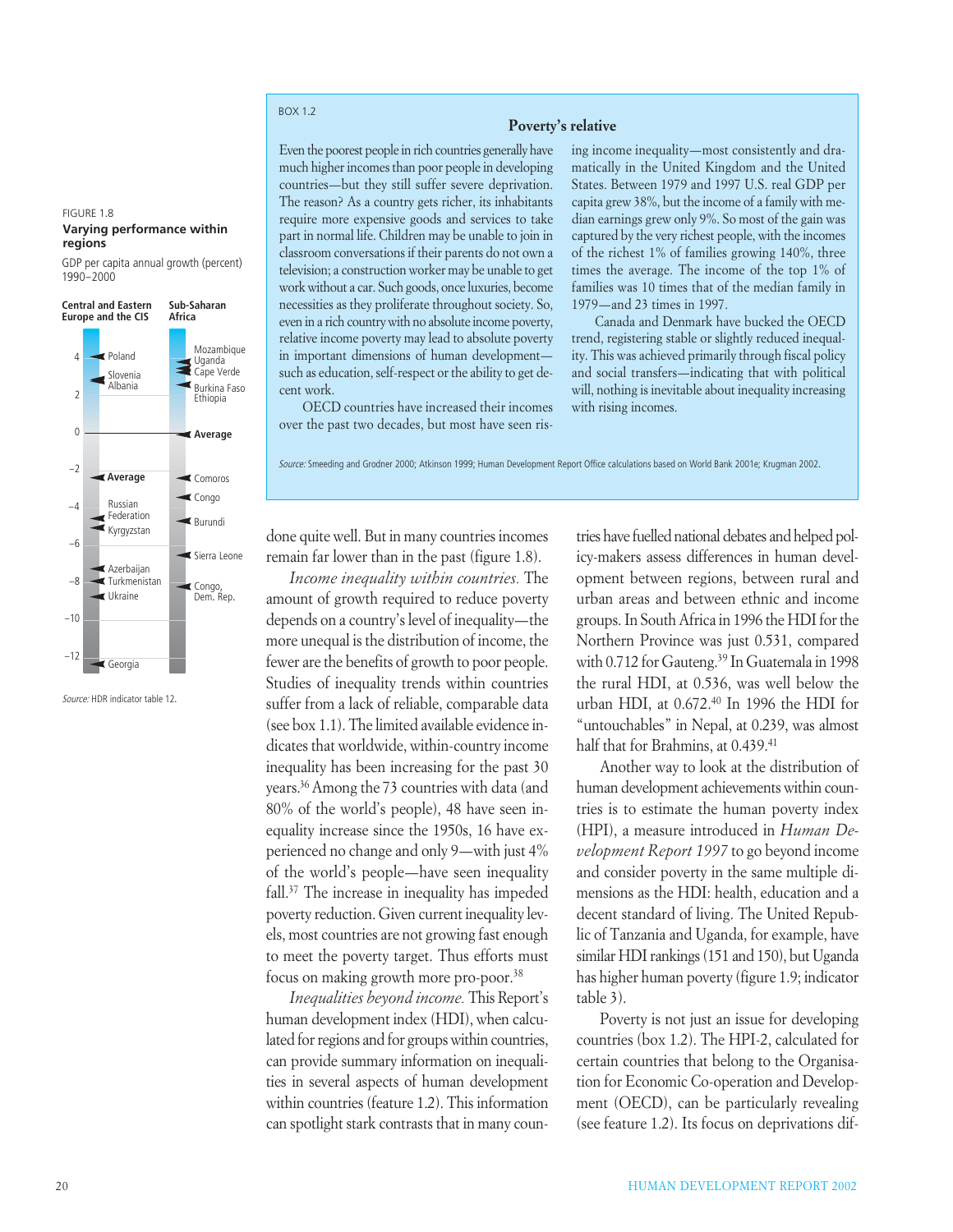ferentiates industrial countries more clearly, using such indicators as poverty rates, functional literacy and long-term unemployment (see technical note). Estimated for 17 OECD countries—with nearly identical HDIs—the HPI-2s range from 6.8% in Sweden to 15.8% in the United States (figure 1.10; indicator table 4).

### *Target 1b: Halve the proportion of people suffering from hunger*

Children suffer doubly from hunger: it affects their daily lives and has devastating consequences for their future mental and physical health. In 50 countries with almost 40% of the world's people, more than one-fifth of children under the age of five are underweight.<sup>42</sup> That 17 of those countries are in the medium human development category underscores hunger's pervasiveness. Still, the problem is worst among the world's poorest countries. In Sub-Saharan Africa only South Africa has less than a 10% incidence of child malnourishment. In six Sub-Saharan countries that figure is more than 40%.

A rough indication of how countries are moving towards halving hunger by 2015 comes from changes in the number of malnourished people—a less precise indicator of hunger than child malnutrition rates, based on national food availability and estimated distribution. In 1997–99 an estimated 815 million people were undernourished: 777 million in developing countries, 27 million in transition economies and 11 million in industrial countries.<sup>43</sup>

There are some reasons for optimism. Fiftyseven countries, with half of the world's people, have halved hunger or are on track to do so by 2015 (see feature 1.1). But progress is far from universal. Twenty-four countries are far behind in achieving the target. And in 15 more—6 from Sub-Saharan Africa—the situation worsened in the 1990s.

While the proportion of hungry people has been declining, the world's booming population means that the number of malnourished people has not been falling fast enough. During the 1990s it declined by just 6 million people a year.44 At this rate it would take more than 130 years to rid the world of hunger.

*GOAL 2—ACHIEVING UNIVERSAL PRIMARY EDUCATION*

*Target 2a: Ensure that children everywhere—boys and girls alike complete a full course of primary education* 

Education is important in its own right and has strong spillover benefits to mortality rates, income and even social cohesion. Worldwide, primary enrollments have been improving, rising from 80% in 1990 to 84% in 1998. But that still means that of the 680 million children of primary school age, 113 million are not in school—97% of them in developing countries.<sup>45</sup>





*Source:* Indicator tables 1 and 3.



THE STATE AND PROGRESS OF HUMAN DEVELOPMENT 21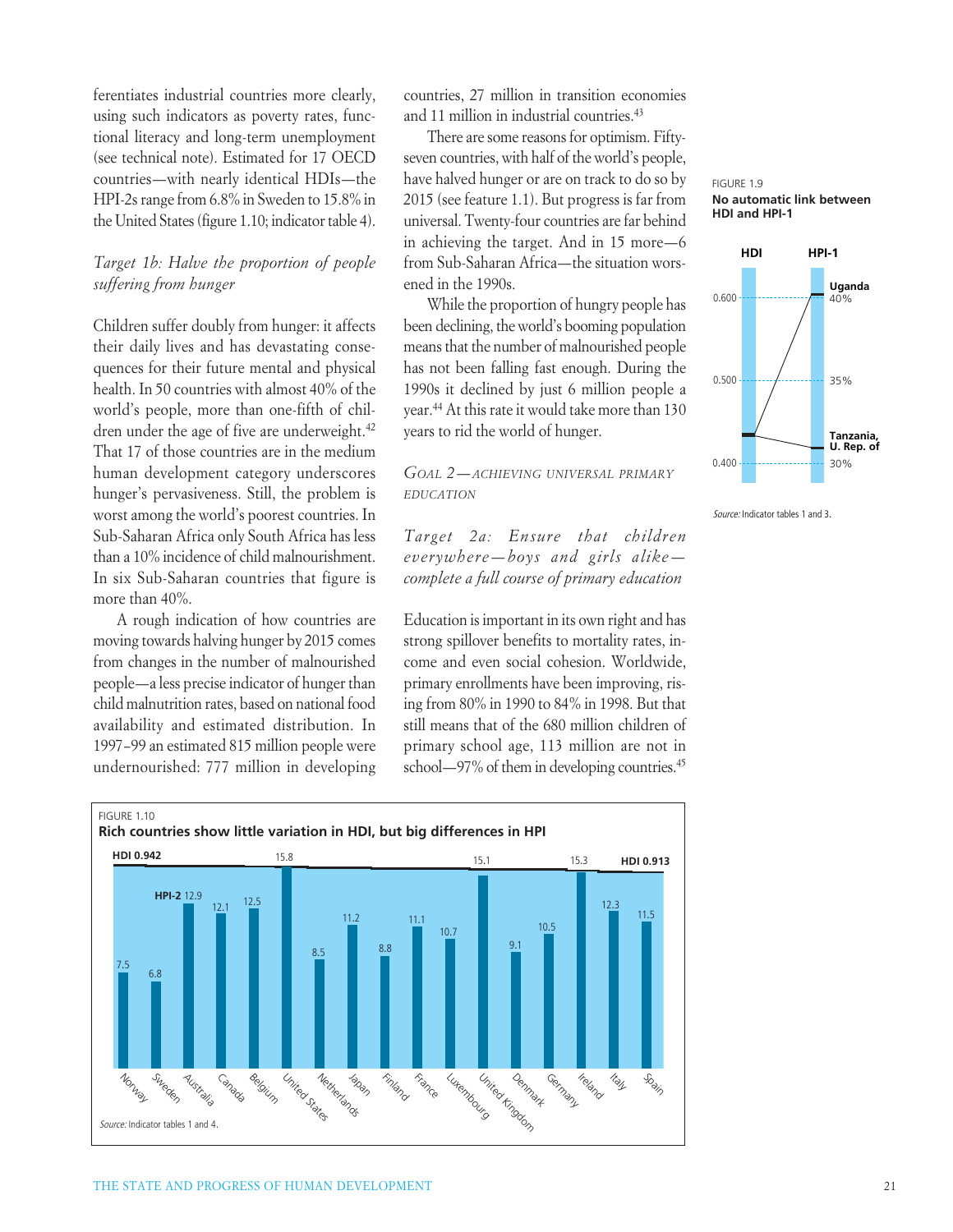

Many countries have good prospects for achieving universal primary education. But there is little middle ground: most of those not on track to achieve the goal are far behind or have worsening primary enrollments (see feature 1.1). Sub-Saharan Africa fares worst—of the 21 countries with data, 14 are far behind the target or have deteriorating enrollments. Furthermore, 93 countries with 39% of the world's people do not have sufficient data to make a judgement.

Enrolling children in primary school is only half the battle, because it is meaningful only if they complete it—which requires that they and their families be able to resist the pressures of forgone income and work in the home. Of the few countries with data on primary school completion, most seem to be on track (appendix table A1.1). But again the news is worse for Sub-Saharan Africa, where 6 countries are on track and 5 are far behind or slipping back and the 33 countries without data are likely to be among the poor performers.

*Literacy.* One of the most important outcomes of primary education is literacy. And literacy rates are slow to change, reflecting the education of previous generations of children and the history of school enrolment. Since 1975 literacy rates have increased substantially in all developing regions (figure 1.11). East Asia and

the Pacific and Latin America and the Caribbean seem to be converging, with close to 90% adult literacy. But Sub-Saharan Africa, South Asia and Arab States, despite significant progress, are much further behind, with adult literacy rates of about 60%. In the past 25 years literacy rates in low human development countries have doubled—though only to 50%.

*Functional literacy*. Among OECD countries, literacy rates are often assumed to be close to 100%. But the truth is very different. The concept of functional illiteracy describes the inability to understand and use common channels of communication and information in an everyday context, from newspapers and books to pamphlets and instructions on medicine bottles. Based on this measure, in most OECD countries an incredible 10–20% of people are functionally illiterate, with Sweden and Norway doing relatively well at 8% and 9% while Ireland, the United Kingdom and the United States have levels over 20% (indicator table 4).

### *GOAL 3—ACHIEVING GENDER EQUALITY AND EMPOWERING WOMEN*

*Target 3a: Eliminate gender disparities in primary and secondary education, preferably by 2005, and in all levels of education by 2015*

The Millennium Development Goal for gender equality in education responds to dramatic gender disparities in many parts of the world, particularly South Asia and West, Central and North Africa. In India the enrolment ratio of boys aged 6–14 is 17 percentage points higher than that of girls the same age, in Benin 21 percentage points. Yet in many developing countries, mostly in Latin America, girls have no disadvantage or even a small advantage.46 Still, of the world's estimated 854 million illiterate adults, 544 million are women—and of the 113 million children not in primary school, 60% are girls.46 The world is still a long way from achieving equal rights and opportunities between females and males.

The gaps are closing in primary and, to a lesser extent, secondary enrollments: 90 countries, with more than 60% of the world's peo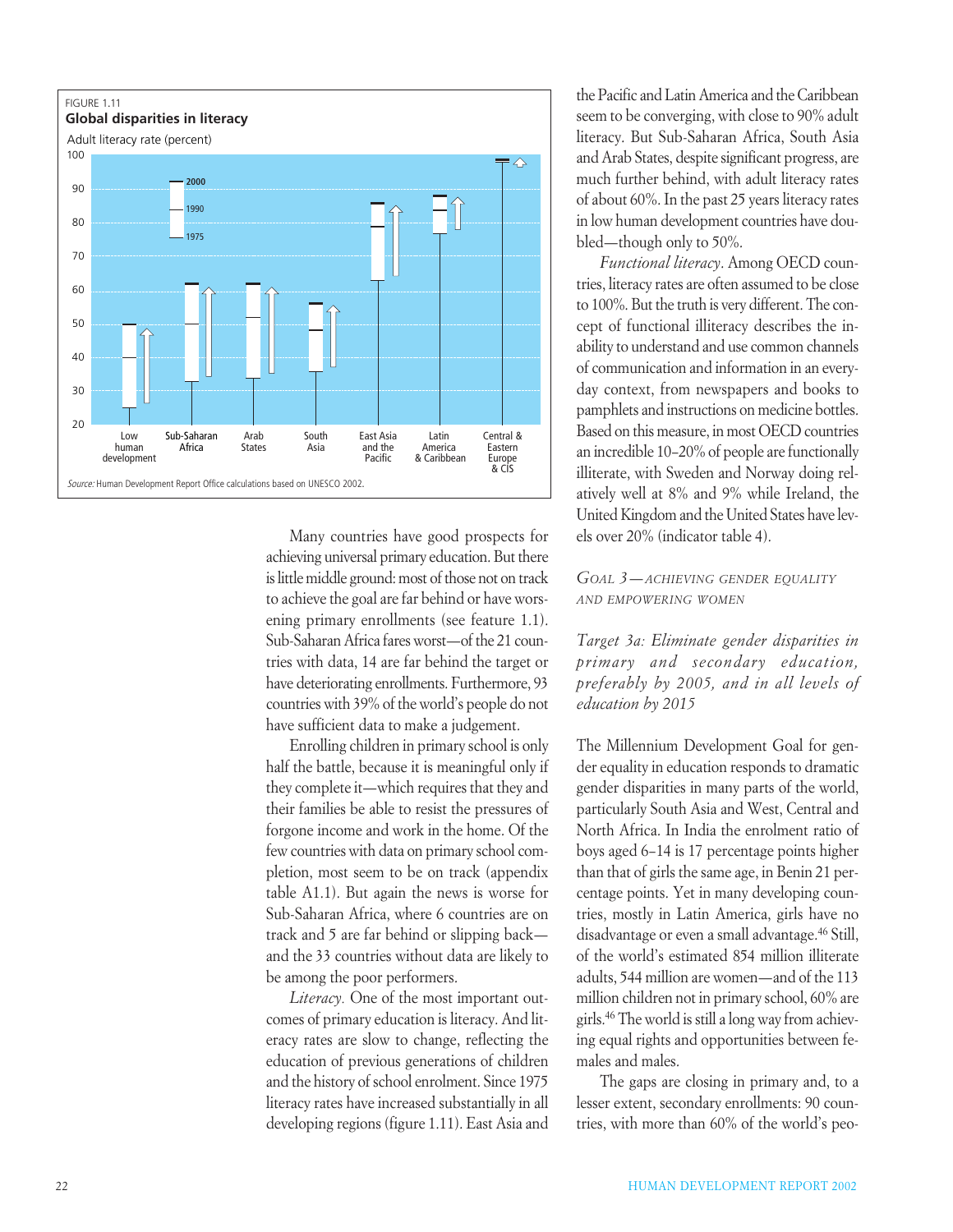ple, have achieved or are on track to achieving gender equality in primary education by 2015 and more than 80 in secondary education (see feature 1.1; appendix table A1.1).

Perhaps most surprising is the performance of Arab States—countries generally associated with high gender inequality. All but one of those with data are on track to meet the target for primary enrollments. Again, Sub-Saharan Africa is making the least progress, but even there most countries have achieved or are on track to achieve gender equality in primary enrolment.

Education is just one aspect of human development in which there is discrimination between the sexes. Around the world, women still earn only around 75% as much as men. Domestic violence against women is common in many societies. And around the world there are an estimated 100 million "missing" women— 50 million in India alone—who would be alive but for infanticide, neglect or sex-selective abortions. A recent survey in India found 10,000 cases of female infanticide a year, and a study of a clinic in Bombay found that 7,999 of 8,000 aborted foetuses were female.48

The gender-related development index (GDI) adjusts the HDI for inequalities in the achievements of men and women (see feature 1.2 and indicator table 21). With gender equality in human development, the GDI and the HDI would be the same. But for all countries the GDI is lower than the HDI, indicating gender inequality everywhere. The extent of the inequality varies significantly. Although many countries have similar male and female literacy rates, 43 countries—including India, Mozambique and Yemen—have male rates at least 15 percentage points higher than female rates.

Worse outcomes for women in many aspects of human development result from the fact that their voices have less impact than men's in the decisions that shape their lives. This inequality in empowerment is partly captured by the gender empowerment measure (GEM), introduced in *Human Development Report 1995* to help assess gender inequality in economic and political opportunities. This year the GEM has been estimated for 66 countries (indicator table 23). Some observations:

• GEM values range from less than 0.300 to more than 0.800—indicating enormous variation around the world in empowering women.

• Only 5 of the 66 countries—Denmark, Finland, Iceland, Norway and Sweden—have a GEM above 0.800, while 22 have a GEM below 0.500.

• Some developing countries outperform much richer industrial countries. The Bahamas and Trinidad and Tobago are ahead of Italy and Japan. Barbados's GEM is 25% higher than Greece's. The message: high income is not a prerequisite to creating opportunities for women.

*Inequalities beyond gender.* The Millennium Development Goals consider gender inequality in education—but this is only one aspect of unfair access to schooling. While gender gaps in education are large in some countries and nonexistent in others, wealth gaps exist the world over. Extreme examples include Senegal, where the enrolment ratio for 6–14-year-olds from the poorest households is 52 percentage points lower than for those from the richest households, and Zambia, with a 36 point difference. Such wealth gaps perpetuate the cycle of poverty: those born poor are likely to die poor. Furthermore, in some countries (Egypt, India, Morocco, Niger, Pakistan) the gender gap in education is much larger for poor households. In India the gender gap in enrolment is only 3 percentage points in the richest households, but 34 points in the poorest.49

One cause of such gaps is that in many countries, public spending on education is skewed towards the rich. In Ecuador the poorest 20% of households receive only 11% of public education spending, while the richest 20% receive 26%—more than twice as much.<sup>50</sup> Even when public spending is distributed more equitably, rich parents can buy a far better education for their children at private schools. In Chile, Peru, the Philippines and Thailand private spending accounts for more than 40% of education spending.<sup>51</sup>

Education inequality is also a serious problem in some industrial countries. In the United States race is a significant factor: minorities have lower schooling levels and less access to high-quality schooling. Controlling for parental education and immigrant status, young African *Worse outcomes for women in many aspects of human development result from the fact that their voices have less impact than men's in the decisions that shape their lives*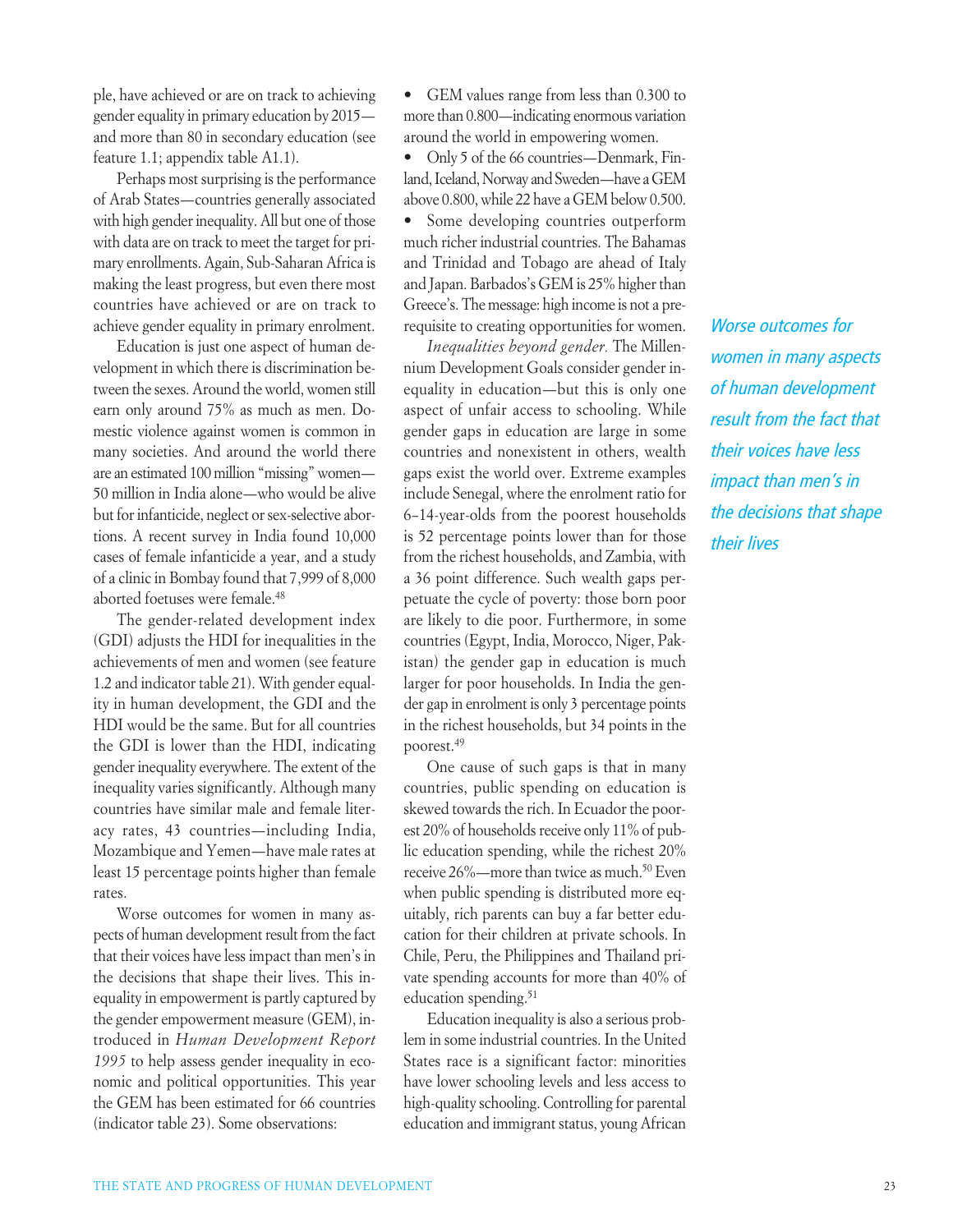### **PROGRESS TOWARDS THE MILLENNIUM DEVELOPMENT GOALS—HOW MANY COUNTRIES ARE ON TRACK?**



### **Millennium Development Goal 1—halving hunger**

Number of countries

|                                   | Achieved | On track | Lagging | Far<br>behind | Slipping<br>back | No data |
|-----------------------------------|----------|----------|---------|---------------|------------------|---------|
| Sub-Saharan Africa                |          | 14       |         | 11            | 6                | 9       |
| Arab States                       |          |          | 0       |               | 0                | 10      |
| East Asia and the Pacific         | O        | 6        | 0       | 3             |                  | 9       |
| South Asia                        | 0        | 3        | 0       | 3             | 0                |         |
| Latin America and the Caribbean   |          | 10       |         | 5             | 3                | 10      |
| Central and E. Europe and the CIS | 0        | 11       |         |               |                  | 13      |
| <b>Total</b>                      |          | 51       |         | 7Δ            | 15               | 68      |



### **Millennium Development Goal 2—achieving universal primary education**

Number of countries

|                                   | Achieved On track |          | Lagging  | Far<br>behind | Slipping<br>back | No data |
|-----------------------------------|-------------------|----------|----------|---------------|------------------|---------|
| Sub-Saharan Africa                | 0                 |          | 0        | 9             | 5                | 23      |
| Arab States                       |                   | 6        | 0        | 4             |                  | 6       |
| East Asia and the Pacific         |                   |          | 0        | 0             |                  | 9       |
| South Asia                        | 0                 | $\Omega$ | 0        | 0             |                  |         |
| Latin America and the Caribbean   |                   | 11       | $\theta$ |               |                  | 17      |
| Central and E. Europe and the CIS |                   | 11       | 0        | 0             |                  | 12      |
| Total                             |                   |          | 0        | 15            |                  | 93      |

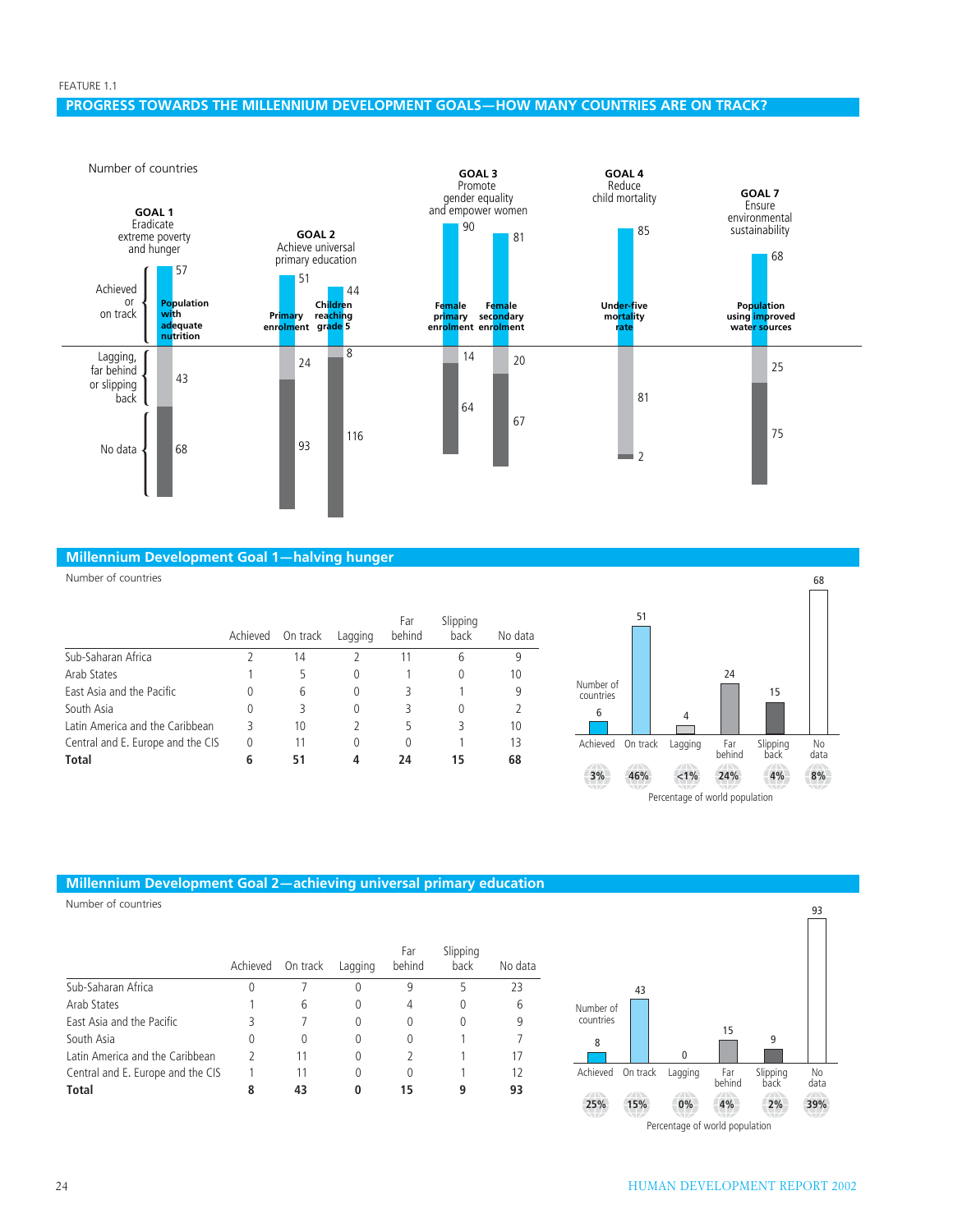### **Millennium Development Goal 3—achieving gender equality in primary education**

Number of countries

|                                   | Achieved | On track | Lagging | Far<br>behind | Slipping<br>back | No data |                                       |                 |         |               |                  |
|-----------------------------------|----------|----------|---------|---------------|------------------|---------|---------------------------------------|-----------------|---------|---------------|------------------|
| Sub-Saharan Africa                |          | 15       | 0       | 8             |                  | 15      |                                       |                 |         |               |                  |
| Arab States                       |          | 12       | 0       |               | $\theta$         |         | Number of                             |                 |         |               |                  |
| East Asia and the Pacific         |          |          |         |               | $^{0}$           | b       | countries<br>20                       |                 |         |               |                  |
| South Asia                        |          |          | 0       | 0             | $^{0}$           |         |                                       |                 |         | 13            |                  |
| Latin America and the Caribbean   |          | 13       | 0       |               | $\theta$         | 16      |                                       |                 |         |               |                  |
| Central and E. Europe and the CIS | 4        | 16       | 0       | 0             | 0                |         |                                       |                 |         |               |                  |
| <b>Total</b>                      | 20       | 70       | 0       | 13            |                  | 64      | Achieved                              | On track        | Lagging | Far<br>behind | Slipping<br>back |
|                                   |          |          |         |               |                  |         | $\mathcal{L} \rightarrow \mathcal{L}$ | <b>STARTING</b> | $\sim$  | <b>SALES</b>  | <b>SALES</b>     |



### **Millennium Development Goal 4—reducing under-five mortality by two-thirds**

Number of countries

|                                   | Achieved | On track | Lagging | Far<br>behind | Slipping<br>back | No data |
|-----------------------------------|----------|----------|---------|---------------|------------------|---------|
| Sub-Saharan Africa                | 0        |          |         | 24            | 10               | 0       |
| Arab States                       | 0        | 11       |         | 4             |                  | 0       |
| East Asia and the Pacific         | 0        | 13       |         |               |                  |         |
| South Asia                        | 0        | 6        |         |               |                  | 0       |
| Latin America and the Caribbean   | 0        | 25       | 0       | 8             |                  | 0       |
| Central and E. Europe and the CIS | 0        | 10       | 0       | 13            |                  | 0       |
| <b>Total</b>                      | 0        | 85       |         | 59            | 15               |         |



### **Millennium Development Goal 7—halving the proportion of people without sustainable, safe drinking water**

| Number of countries               |          |          |          |               |                  |         |                        |          |         |               |                  |
|-----------------------------------|----------|----------|----------|---------------|------------------|---------|------------------------|----------|---------|---------------|------------------|
|                                   | Achieved | On track | Lagging  | Far<br>behind | Slipping<br>back | No data | Number of<br>countries |          |         |               |                  |
| Sub-Saharan Africa                |          | 8        | 4        | 9             |                  |         |                        | 45       |         |               |                  |
| Arab States                       |          | b        | $\theta$ |               |                  | 6       |                        |          |         |               |                  |
| East Asia and the Pacific         |          |          |          | 4             |                  | 8       | 23                     |          |         | 18            |                  |
| South Asia                        | 4        |          | $\theta$ | 0             |                  |         |                        |          |         |               |                  |
| Latin America and the Caribbean   |          | 20       |          |               |                  | 8       |                        |          |         |               |                  |
| Central and E. Europe and the CIS | 5        | 3        | 0        |               |                  | 17      |                        |          |         |               |                  |
| <b>Total</b>                      | 23       | 45       |          | 18            |                  | 75      | Achieved               | On track | Lagging | Far<br>behind | Slipping<br>back |



*Note:* Regions include only HDI countries while the total includes all UN member countries excluding high-income OECD members. *Source:* Human Development Report Office calculations based on appendix table A1.3.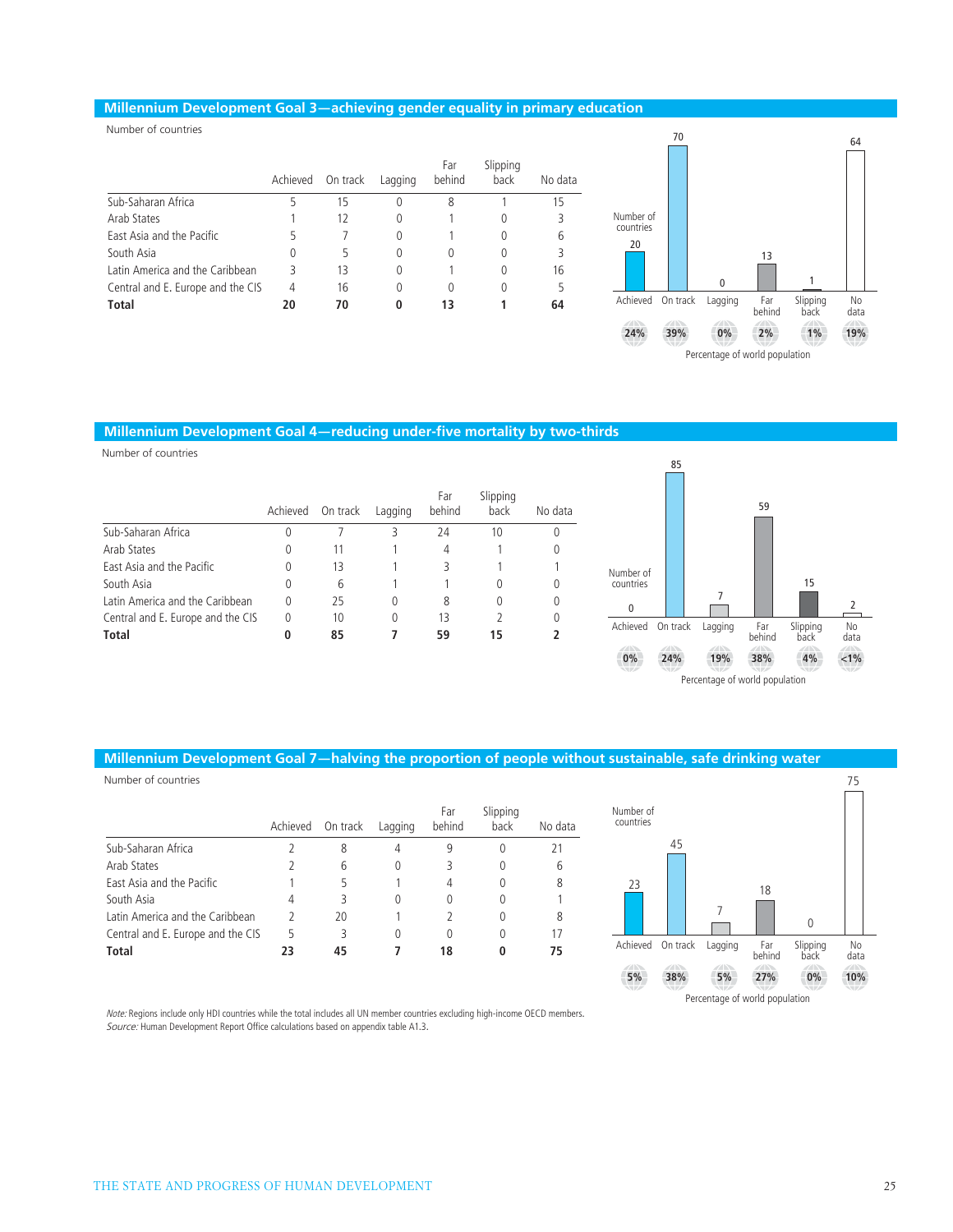Americans perform worse in functional literacy tests than do young white Americans—on average, by the equivalent of four to five years of schooling. The gap for Hispanic Americans is one and a half to two years.52

### *GOAL 4—REDUCING CHILD MORTALITY*

### *Target 4a: Reduce infant and under-five mortality rates by two-thirds*

Every year about 11 million children die of preventable causes,<sup>52</sup> often for want of simple and easily provided improvements in nutrition, sanitation and maternal health and education. Some developing regions have made rapid improvements in this area—especially Arab States, where 6% of children die before age five, down from 20% in 1970 (figure 1.12).

Although Latin America and the Caribbean is doing well as a whole, eight countries are far from achieving the infant mortality target. In East Asia and the Pacific 13 countries are on track but 3, including China, are far behind—and in Cambodia under-five mortality rates are increasing (see feature 1.1). Central and Eastern Europe and the CIS, doing badly as a whole, combines good performance from the European countries and worse performance from the more populous CIS coun-



tries. In Sub-Saharan Africa 34 of 44 countries are far behind or slipping back.

Immunizations against leading diseases are a vital element in improving child survival. After soaring in the 1980s, immunizations in developing countries levelled off at about 75% in the 1990s. And in recent years the proportion of children immunized in Sub-Saharan Africa has fallen below 50%.54

Child mortality has a dramatic effect on a country's life expectancy, which is part of the HDI and is an excellent indicator of a country's overall health. Between 1975 and 2000 East Asia and the Pacific increased life expectancy by about 8 years, to almost 70 (figure 1.13). South Asia, Latin America and the Caribbean and Arab States also achieved consistent increases. But high-income OECD countries are still head and shoulders above the rest, with a life expectancy of 77 years—7 years more than the next-highest region.

Sub-Saharan Africa, ravaged by HIV/AIDS and conflict, saw life expectancy reverse in the 1990s from already tragically low levels. Eastern Europe and the CIS also suffered a decline, and is the only other region where life expectancy is lower now than in 1990.

### *GOAL 5—IMPROVING MATERNAL HEALTH*

### *Target 5a: Reduce maternal mortality ratios by three-quarters*

Every year more than 500,000 women die as a result of pregnancy and childbirth,<sup>54</sup> with huge regional disparities (table 1.3). The situation is worst in Sub-Saharan Africa, where a woman has a 1 in 13 chance of dying in pregnancy or childbirth.

Increasing the number of births attended by skilled health personnel is key to reducing maternal mortality ratios, and again there is wide variation—with as few as 29% of births attended by skilled personnel in South Asia and 37% in Sub-Saharan Africa.55

There are not enough data on maternal mortality or births attended by skilled health personnel to assess how countries are progressing towards this important goal, indicating an urgent need for more complete, comparable data on this vital issue.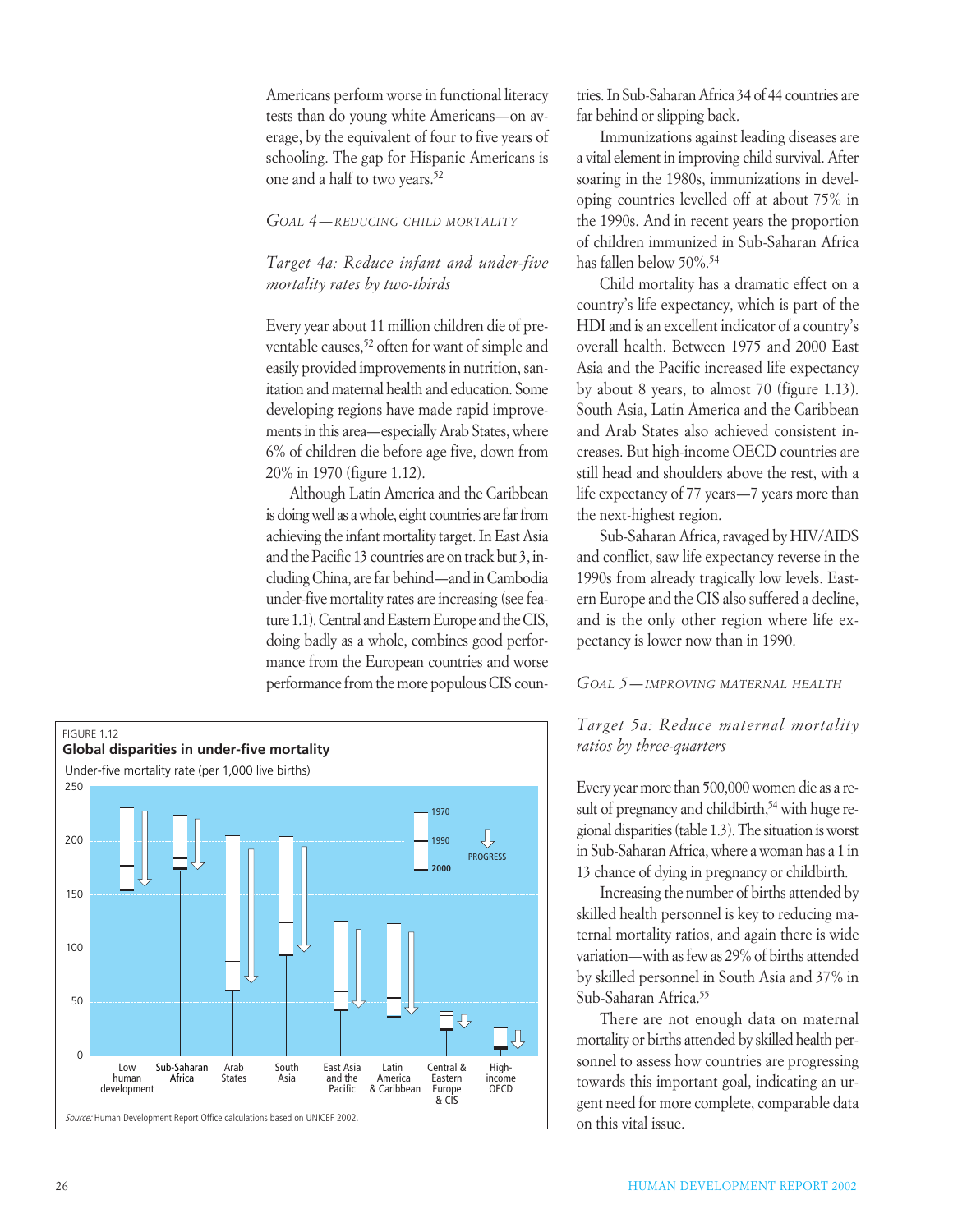#### TABLE 1.3

**Maternal mortality is much higher in some regions**

| Region                                                                                                                                                                                   | Lifetime<br>chance of dying<br>in pregnancy<br>or childbirth                    |
|------------------------------------------------------------------------------------------------------------------------------------------------------------------------------------------|---------------------------------------------------------------------------------|
| Sub-Saharan Africa<br>South Asia<br>Middle East and North Africa<br>Latin America and the Caribbean<br>East Asia and the Pacific<br>Central and Eastern Europe<br>and CIS<br><b>OECD</b> | 1 in 13<br>1 in 54<br>1 in 55<br>1 in 157<br>1 in 283<br>1 in 797<br>1 in 4,085 |
| Note: Data refer to most recent year available.                                                                                                                                          |                                                                                 |

*Source:* UNICEF 2002.

*GOAL 6—COMBATING HIV/AIDS, MALARIA AND OTHER DISEASES*

*Target 6a: Halt and begin to reverse the spread of HIV/AIDS*

By the end of 2000 almost 22 million people had died from AIDS, 13 million children had lost their mother or both parents to the disease and more than 40 million people were living with the HIV virus—90% of them in developing countries, 75% in Sub-Saharan Africa.<sup>56</sup>

In Botswana, the most affected country, more than a third of adults have HIV/AIDS and a child born today can expect to live only 36 years—about half as long as if the disease did not exist (figure 1.14). In Burkina Faso, the 20th most affected country, 330,000 adults are living with HIV/AIDS, and life expectancy has fallen by 8 years.<sup>57</sup>

The toll on life expectancy is only the beginning. In Thailand one-third of AIDS-affected rural families saw their incomes fall by half because the time of farmers, and those caring for them, was taken from the fields.<sup>58</sup> At the same time, medical expenses shoot up. In Côte d'Ivoire caring for a male AIDS patient costs an average of \$300 a year, a quarter to half of the net annual income of most small farms.59 The effect on poor households, with little or no savings to cope with such shocks, is devastating. In urban Côte d'Ivoire food consumption dropped 41% per capita, and school outlays halved.<sup>60</sup>

HIV/AIDS is also a concern in the Caribbean, the region with the second highest

### FIGURE 1.13 **Global disparities in life expectancy**





infection rate. In Latin America 1.3 million people have HIV/AIDS. Central and Eastern Europe and the CIS has fast-rising infection rates—240,000 people are now infected in Ukraine.61 And there are warnings that Asia is on the verge of an epidemic. In Ho Chi Minh City, Vietnam, one sex worker in five is HIV positive, up from almost none in the mid-1990s. And nearly 4 million people are now infected in India, second only to South Africa.62 Without strong preventative measures, as in Thailand, the epidemic could rage out of control.

There are no comparable trend data for assessing how well countries are fighting the disease. But it is clear that policies can make a difference and that contraceptive prevalence and reproductive rights for women are vital. Through preventive measures, Uganda reduced HIV rates from 14% in the early 1990s to around 8% by the end of the 1990s.<sup>63</sup>

Also vital is providing treatment and care to those already affected. But at a cost of \$300 per year per patient—well over half the GDP per capita of Sub-Saharan Africa—antiretroviral drugs that can prolong life expectancy are out of reach for the average African HIV patient. As homes to the leading pharmaceutical companies, some industrial countries have pressured developing countries not to manufacture generic alternatives of these patented drugs. But in NoFIGURE 1.14

**Devastation from HIV/AIDS life expectancy in Sub-Saharan Africa plummets**



**Decline in life expectancy by 2000–2005**

*Source:* UNDESA 2001.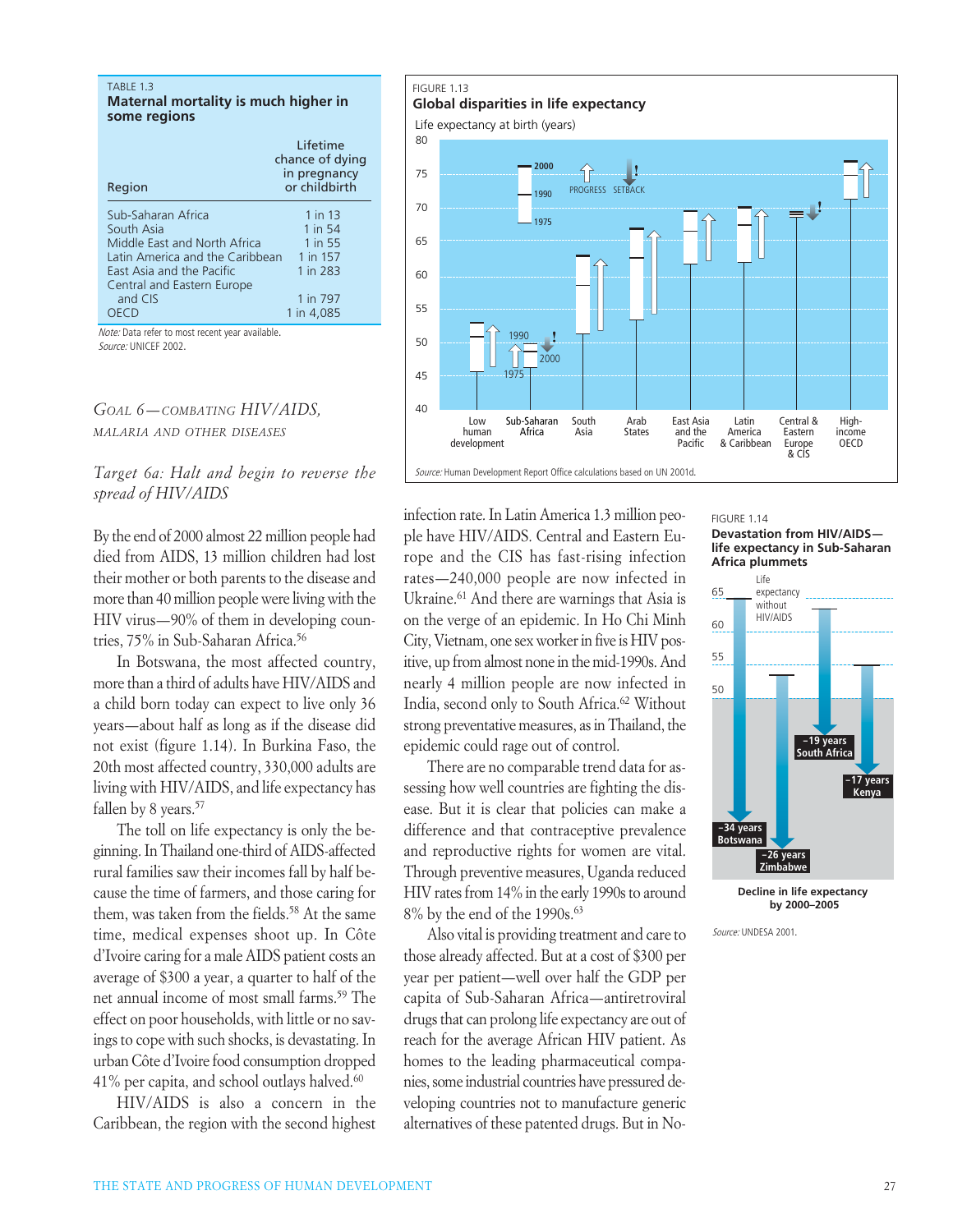#### FIGURE 1.15

**Carbon dioxide emissions originate disproportionately in high-income countries**



*Source:* Indicator table 19 and Human Development Report Office calculations based on indicator table 5.

vember 2001 the World Trade Organization ministerial conference in Doha, Qatar, adopted the Declaration on Trade-Related Intellectual Property Rights and Public Health, affirming the sovereign right of governments to protect public health. The legal status of this declaration is not yet clear, but it indicates that rulings on disputes may now favour public health. One issue that remains uncertain is whether countries can override patents and produce generic drugs for export to other developing countries—a crucial question for all developing countries with no pharmaceutical industry of their own. Goal 8, developing a global partnership for development, includes the aspiration of resolving this problem with the help of pharmaceutical companies. Whether this proves to be possible, in the wake of the Doha declaration it is clear that international law must put global public health first.

### *Target 6b: Halt and begin to reverse the incidence of malaria and other major diseases*

Every year there are more than 300 million cases of malaria, 90% of them in Sub-Saharan Africa.<sup>64</sup> And every year 60 million people are infected with tuberculosis.<sup>65</sup> Current medical technologies can prevent these diseases from being fatal, but lack of access means that tuberculosis kills 2 million people a year $66$  and malaria 1 million.67 The poorest people typically suffer most.

Without much more effective control, by 2020 nearly 1 billion people will be infected and 35 million will die from tuberculosis.68 In addition to its human costs, disease takes a heavy economic toll: for instance, high malaria prevalence can lower economic growth by 1% or more a year.69 Work is under way to strengthen national health systems and increase international support, and there are some encouraging signs: the World Health Organization, for example, has struck a deal with the Swiss firm Novartis on the drug Coartem, an extremely effective malaria treatment. The price of this drug, which can reduce infection and fatality rates by 75%, has fallen to less than \$2.50 a treatment.70 But this is still far more than many people can afford—and only the beginning of efforts to overcome these diseases.

### *GOAL 7—ENSURING ENVIRONMENTAL SUSTAINABILITY*

The diversity of environmental issues across countries and regions makes it extremely difficult to set global targets, so this goal sets out general principles for achieving sustainability and reducing the human costs of environmental degradation.

*Target 7a: Integrate the principles of sustainable development into country policies and programmes and reverse the loss of environmental resources*

Global warming is a universal concern—and carbon dioxide emissions are one of its main causes. Such emissions have increased dramatically, to more than 6.6 billion tons in 1998, up from 5.3 billion in 1980.<sup>71</sup> High-income countries generate a far higher proportion than their share of the world's population (figure 1.15).

Around the world, goods production has generally become more energy-efficient in the past few decades. But the increased volume of global production means that such improvements are far from sufficient to reduce world carbon dioxide emissions. So the Kyoto Protocol to the Framework Convention on Climate Change aims to reduce emissions, mainly through controls on industrial pollution. The protocol could be a big step towards controlling emissions. But 165 countries, responsible for 89% of global carbon dioxide emissions, have yet to ratify it (indicator table 19). The key missing player is the United States, responsible for almost one-quarter of the world's carbon dioxide emissions.

The ratification of international treaties can be a useful means of measuring a country's formal commitment to key environmental issues that are not globally monitorable. Deforestation, risks to endangered species and the state of the world's fisheries are broadly covered by the 1992 Convention on Biological Diversity, ratified by 168 countries (indicator table 19). But such treaties are no guarantee of action. What is needed is detailed understanding of the situation in each country, with plans to ensure that people's enjoyment of the Earth is not at the expense of others—today or in the future.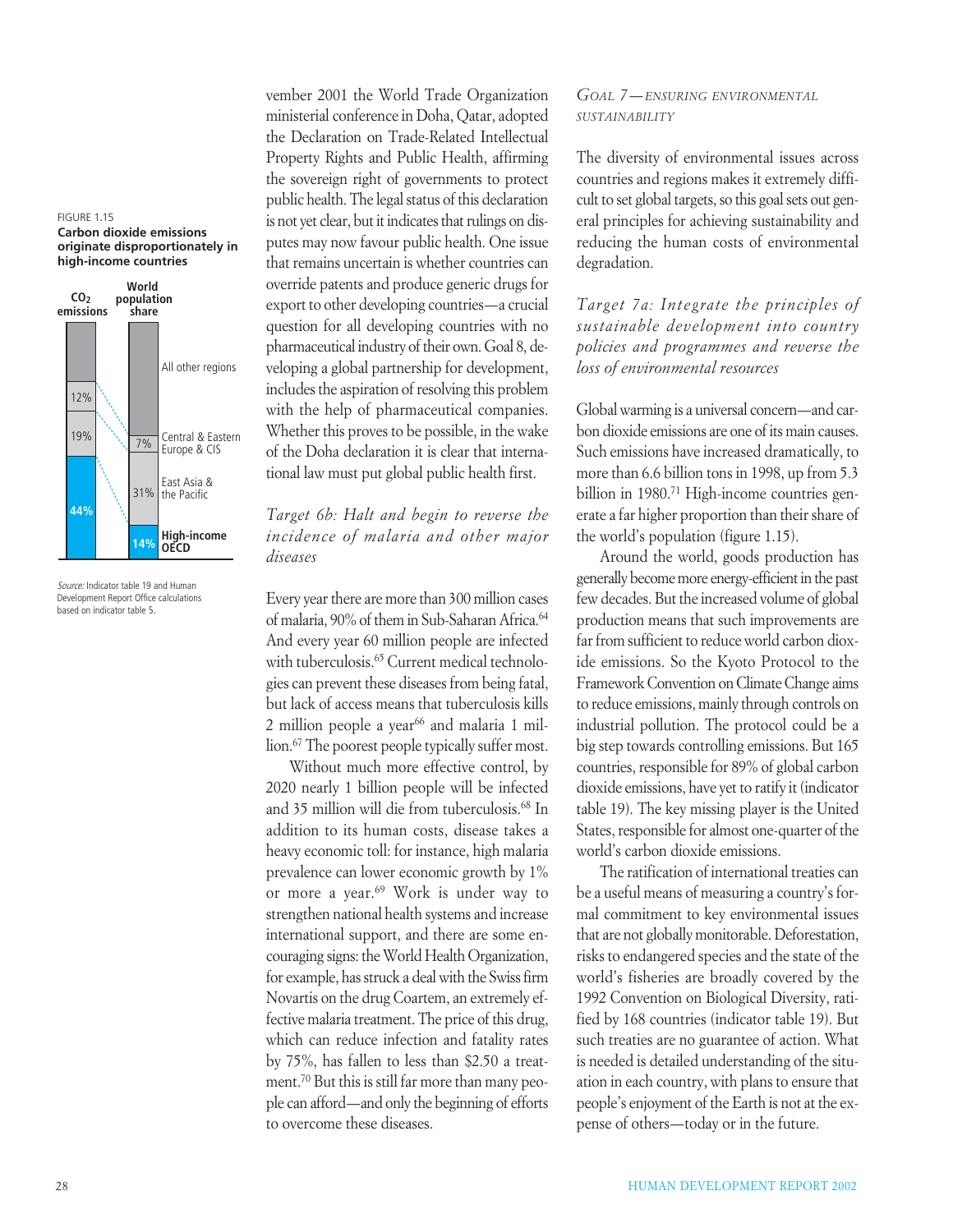To that end Agenda 21, adopted in 1992 by governments at the United Nations Conference on Environment and Development (UNCED) in Rio de Janeiro, establishes principles for achieving sustainable development based on the need to manage the economy, the environment and social issues in a coherent, coordinated fashion. By March 2002, 73 countries had signed Agenda 21 and 33 countries had ratified it.72

One major topic addressed by Agenda 21 is desertification. Dryland ecosystems—covering more than a third of the world's land area are extremely vulnerable to overexploitation and inappropriate land use. Poverty, political instability, deforestation, overgrazing and bad irrigation practices can all undermine the land's productivity.

The human cost is enormous. More than 250 million people living off the land are directly affected by desertification. In addition, the livelihoods of 1 billion people in more than a hundred countries are at risk. These include many of the world's poorest, most marginalized and politically powerless people.

The United Nations Convention to Combat Desertification—ratified by 115 countries aims to combat desertification and mitigate the effects of drought, particularly in Africa. This requires long-term integrated strategies that focus on increasing the productivity of land and on rehabilitating, conserving and sustainably managing land and water resources.73

*Target 7b: Halve the proportion of people without sustainable safe drinking water*

*Target 7c: Achieve, by 2020, a significant improvement in the lives of at least 100 million slum dwellers*

Environmental conditions particularly affect the health of poor people. Traditional hazards such as lack of safe drinking water, sanitation and waste disposal lead to major outbreaks of diarrhoea, malaria and cholera. Modern hazards such as urban and indoor air pollution can lead to respiratory infections, while exposure to agroindustrial chemicals and waste also causes harm.

The Millennium Declaration separates the goals for safe water and sanitation, using sanitation as an indicator of improving the lives of slum dwellers. In 2000, 1.1 billion people lacked access to safe water, and 2.4 billion did not have access to any form of improved sanitation services.<sup>74</sup>

The health consequences are significant. About 4 billion cases of diarrhoea occur each year, leading to 2.2 million deaths, predominantly among children—representing 15% of child deaths in developing countries. Other concerns include intestinal worms, which infect about 10% of people in the developing world, and trachoma, which has left 6 million people blind and another 500 million at risk.75

Human dignity is also at stake. A survey in the Philippines found that among the reasons given for wanting latrines, rural households cited the desire for privacy, cleaner surroundings, lack of flies and lack of embarrassment ahead of health benefits.76

There was progress in the 1990s: 800 million more people now have access to improved water than in 1990, and 750 million more to improved sanitation.77 Most countries with data are on track to halving the proportion of people without access to improved water sources (see feature 1.1). But the challenge remains enormous, with 27% of the world's people living in countries that are far behind the target.

*GOAL 8—DEVELOPING A GLOBAL PARTNERSHIP FOR DEVELOPMENT*

The implications of goal 8 are clear: global action must create an environment in which all people and countries have the chance to realize their potential.

### *International aid for the Millennium Development Goals*

A key responsibility is finance. Aid from official and new sources is essential to kickstart the performance of countries failing to achieve the goals—as well as to keep on track those doing well. But how much aid is needed? Accurately estimating the costs of achieving the millennium goals is almost impossible—but it is important for understanding the size of the responsibility of richer nations. Detailed coun*More than 250 million people living off the land are directly affected by desertification*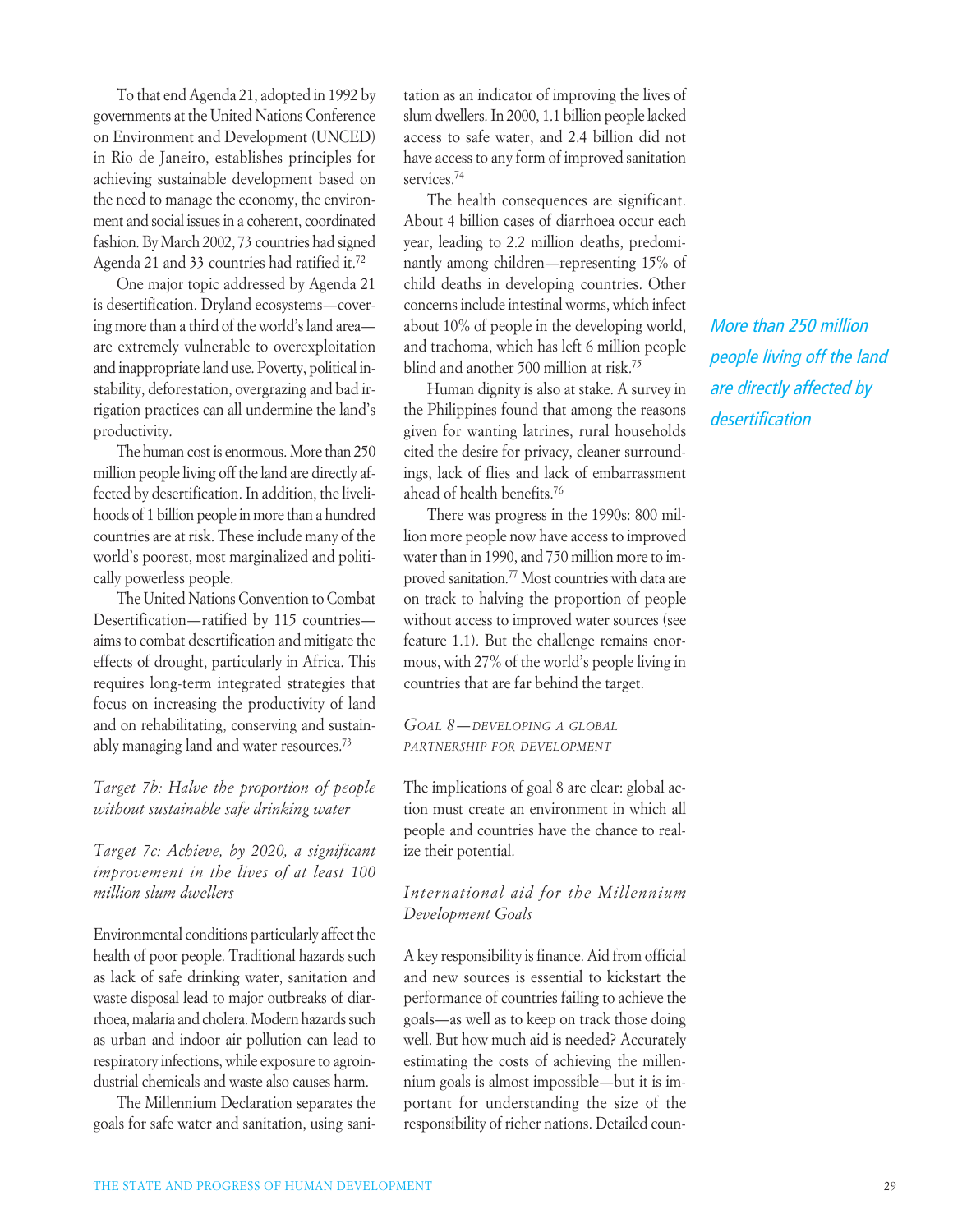



*Source:* World Bank and IMF 2001.

#### FIGURE 1.17 **Aid has decreased from most DAC member countries, 1990–2000**



*Source:* Human Development Report Office calculations based on indicator table 15.

try assessments should be the basis of global estimates. These would allow thorough investigations of how countries are progressing towards the goals, better understanding of the areas for policies to focus on and a much more accurate estimate of the costs of these policies and possible sources of finance. Currently, there are too few country studies of this type to paint a global picture (boxes 1.3 and 1.4).

Calculating an overall estimate of the cost of achieving all the goals using less direct means is tricky because it must take into account the positive side effects of achieving success in different areas. Some consensus is being reached on a figure that takes these synergies into account—giving a rough total of \$40–60 billion a year in addition to the current \$56 billion (figure 1.16).

While approximate, these numbers give an idea of what is required. When compared with current official development assistance from industrial countries, around \$56 billion a year, it is clear that aid needs to double. That would amount to about 0.5% of GNP of the countries on the Development Assistance Committee (DAC) of the Organisation for Economic Cooperation and Development—substantially less than the 0.7% agreed at the UN General Assembly in 1970.

The Millennium Declaration set no specific targets for aid, but if it had most OECD countries would be performing badly. Of the 22 countries on the DAC, 17 give less than 0.5% of their GNP in foreign aid, and 11 give less than 0.3%—and most gave less in 2000 than in 1990 (figure 1.17).78 Countries with big economies give the most in absolute terms but not as a percentage of GNP. At \$13.5 billion, Japan gives the most aid of all countries, though as a share of its GNP it is in the middle of the range. The United States gives the second highest amount but the lowest proportion (indicator table 15).

Aid has fallen substantially in recent years, but announcements in March 2002—at the UN's International Conference on Financing for Development—suggest that this trend may be reversing. The Bush administration proposed increasing aid over the next three fiscal years so that from the third year onwards the United States would give an additional \$5 billion a year over the current level—representing a 50% increase, to about 0.15% of GNP.79 EU heads of state and government announced a new target of 0.39% of GNP, to be achieved by 2006, representing an additional \$7 billion a year.<sup>80</sup> Though short of doubling aid, and the 0.5% of GNP needed, the proposed increases are a step in the right direction.

Some countries, generally smaller, have bucked the recent trend of diminishing aid. During the 1990s Ireland doubled its aid from 0.16% of GNP to 0.30%, and Luxembourg tripled its from 0.21% to 0.71%.

Alternative forms of financing have become more important but fall far short of substituting for increased official aid. Though small relative to official development assistance, resources generated by non-governmental organizations (NGOs) are substantial (table 1.4). The same is true of contributions by philanthropists. The George Soros Foundation Network gives about \$500 million a year, most of it in developing and transition countries, with a focus on human rights, culture and economic and social development.81 And the Bill and Melinda Gates Foundation has given more than \$4 billion since the beginning of 2000, with half of it spent on global health initiatives.82

Many developing countries still pay enormous sums in debt. Not all debt is bad: borrowing today to provide returns tomorrow is often prudent. But in many countries debt strangles the public purse—and is often for money spent unproductively long ago, by authoritarian regimes.

The most recent move to reduce debt is the Heavily Indebted Poor Countries (HIPC) initiative, launched by the World Bank and the International Monetary Fund (IMF) in 1996 to provide comprehensive debt relief to the world's poorest, most heavily indebted countries.83 For low human development countries, 28 of them part of the initiative, debt service fell from 5.1% of GDP in 1990 to 3.6% in 2000 (indicator table 16). But there have been calls, led by Jubilee 2000, that the relief is not enough—and that too many countries desperately in need are not included. Recent new commitments by the World Bank and the IMF to deepen and broaden debt relief are positive developments.<sup>84</sup>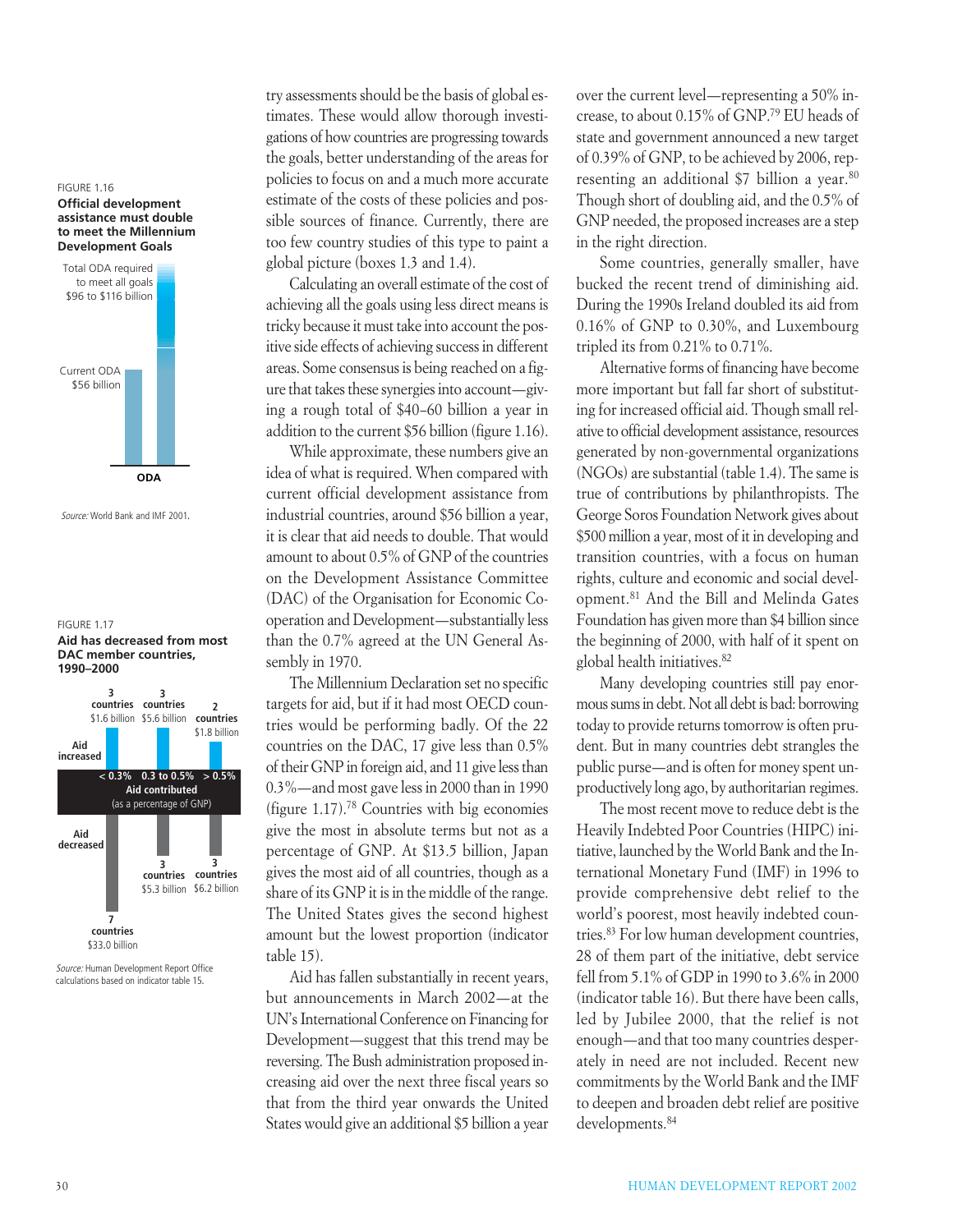#### TABLE 1.4

**Exports and debt service dominate resource flows to and from developing countries**

| Type of flows                 | Percentage<br>of developing<br>countries'<br>GDP, 2000 |
|-------------------------------|--------------------------------------------------------|
| <b>Exports</b>                | 26.0                                                   |
| Debt service                  | 63                                                     |
| Net foreign direct investment | 2.5                                                    |
| Aid                           | 0.5                                                    |
| Net grants from NGOs          | 0.1                                                    |

*Source:* Human Development Report Office calculations based on indicator tables 14, 15 and 16.

### *Better aid*

More aid may be needed to achieve the goals, but there is no guarantee it will have the right impact in the right places. For transfers to hit the targets laid out in the Millennium Declaration, there needs to be not only more aid, but better aid.

Who should receive it? Donors are concentrating aid in countries with a demonstrated ability to monitor and use it effectively.<sup>85</sup> While understandable, this approach also bears great risks. It means that the countries falling behind in achieving the goals, and in greatest need of resources, are least likely to receive aid.

Not only does aid need to be directed to the countries that need it most, it must also go to the right sectors. Only \$2 billion of the annual aid from DAC countries is directed towards education.86 To achieve the goals for education, this will have to increase by \$9–12 billion, from about 3.5% of aid to well over 10%. Similarly, a larger proportion of aid will need to go to other basic social services to achieve the goals. But that raises tough issues of setting priorities and reaching an understanding of how best to distribute aid among competing areas.

### *Trade and foreign direct investment*

One-way financial transfers will not be enough to build a global partnership, nor should they be. Developing countries need to compete and prosper in the world economy to drive their own development. The financial flows that developing countries receive from exports dwarf

#### BOX 1.3 **Achieving the Millenium Development Goals—country by country**

Examining the Millennium Development Goals at the global level provides only so much understanding of how much progress is being made, how far there is to go and what needs to be done—to achieve the goals or to move on to further challenges. These questions need to be investigated at the country level, and national Millennium Development Goal reports are being produced to fill this gap. Reports have been published for Bolivia, Cambodia, Cameroon, Chad, Madagascar, Nepal, the United Republic of Tanzania and Viet Nam, and more are on the way. The reports provide a deeper, more detailed story than the global analysis—and sometimes contradict it.

### **Providing access to safe water in Uganda**

Over the past decade Uganda's water services have expanded considerably, with national data showing the proportion of people without access to safe water falling from 82% in 1991 to 46% in 2001—placing the country well within reach of the Millennium Development Goal target. Yet international data indicate that Uganda is far behind achieving the target (appendix table A1.3). To truly understand a country's progress, it is important to reach consensus on definitions, sources and standardization procedures. Uganda has also gone a step further and set a national target of universal access to safe water. This will require further

*Source:* UNDP 2002e.

those from other sources, indicating how integrated many of these countries already are (see table 1.4). And during the 1990s foreign direct investment grew faster than other financial flows to developing countries, from 0.9% of their GDP to 2.5% (indicator table 16). Developing countries—especially the poorest countries—still receive only a tiny fraction of total foreign direct investment, but that inflow is now greater than official development assistance.

In principle, participating in the global market offers the same benefits as a flourishing market economy within a country. But global trade is highly regulated, with the powerful holding sway and the playing field far from level. The average poor person in a developing

protecting water sources to counter the receding water table—which will require community participation and ownership.

#### **Combating HIV/AIDS in Malawi**

Malawi's government recognizes that its HIV/AIDS problem has grown well beyond the realm of the traditional public health sector and that, if not contained, the pandemic will become the greatest danger to national development. Policy is now focused on raising awareness and improving information, aggressively promoting behaviour change and increasing condom use—particularly among high-risk groups. The government has established a network of decentralized public-private partnerships charged with implementing a multisectoral campaign against HIV/AIDS.

#### **Primary education in the Philippines**

For better-off countries, achieving the goals is not a sufficient target for development further challenges remain, specific to each country, and should not be overlooked. The Philippines has already achieved the goal of universal primary enrolment. But to further improve education levels, policy is now focused on raising completion rates and schooling quality. National targets have been set to increase the number of teachers by 70% between now and 2015, the number of classrooms by 60% and the stock of textbooks by 130%.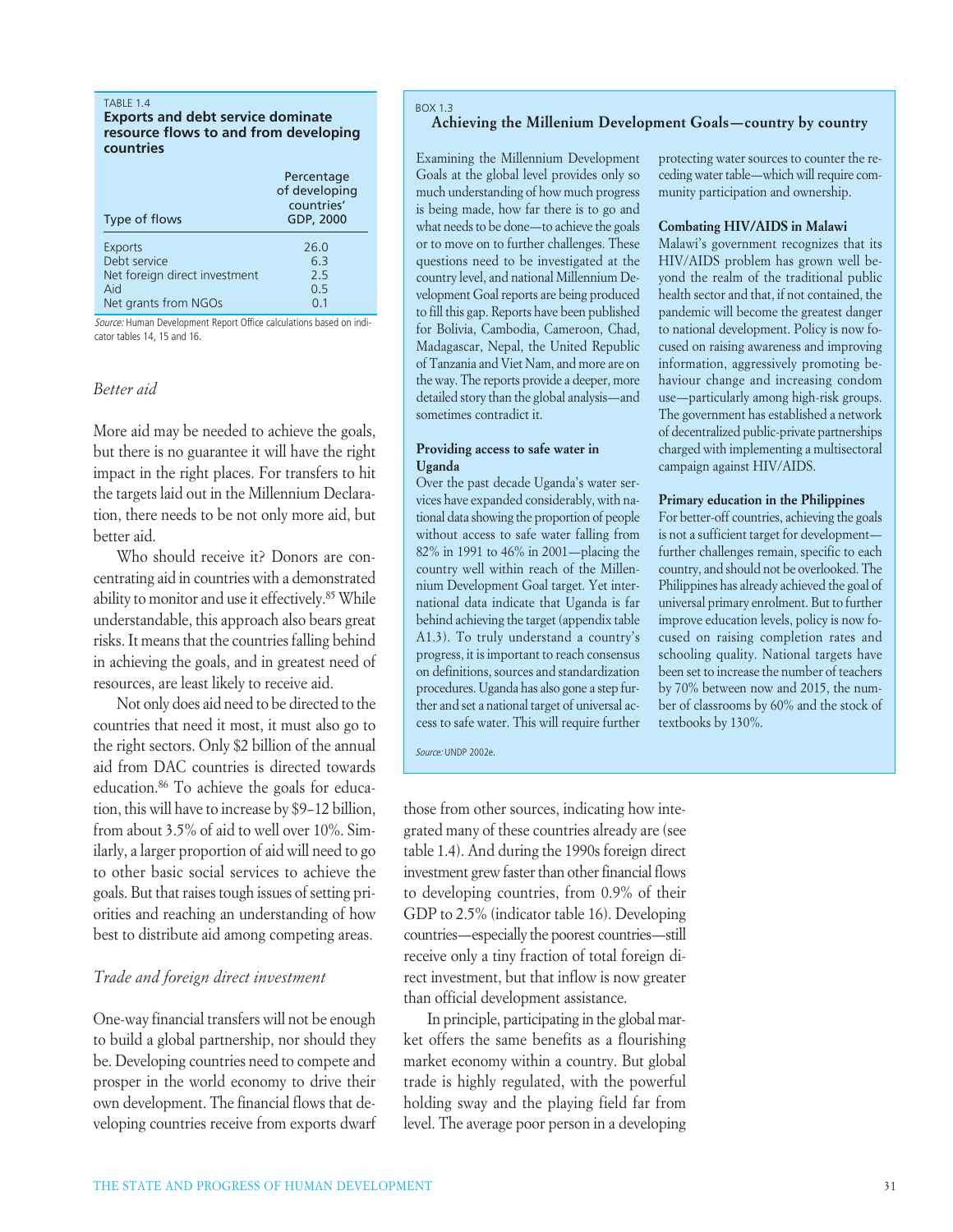#### BOX 1.4

### **National human development reports—innovations in national policy**

Published every year or two, national human development reports build on the analytical framework of the global *Human Development Report* by examining countries' most pressing development issues and exploring ways to place human development at the forefront of the national political agenda.

National human development reports are unique country-owned products, written by leading national experts and intellectuals and often containing data not published elsewhere. Through a country-led process of consultation, research and report writing, they bring together diverse voices, put difficult issues on the table and help mobilize action for human development policy-making. The reports are also a tool for policy analysis and planning that contribute to progress towards the Millennium Development Goals and provide a unique, valuable resource in analysing global issues.

Six fundamental principles underpin the creation of successful national human development reports and form the UNDP's corporate policy on them:

- National ownership.
- Independent analysis.
- High-quality analysis.
- Participatory, inclusive preparation.
- Flexible, creative presentation.
- Sustained follow-up.

Since 1992 more than 400 regional and national human development reports have been produced in more than 135 countries.

All national human development reports emphasize key human development concepts. In addition, each national team addresses specific themes tied to the country's most urgent development issues. Reports have addressed human development approaches to governance, poverty, economic growth, gender, peace and security, survival and health, the environment, education and information and communications technology. Although 299 national reports have been on general human development, most have addressed other pressing issues facing the nation at the time of publication—including 263 that have

analysed governance-related topics such as civil society, youth, human rights, the role of the state, decentralization, social cohesion and exclusion, participation, inequity and democracy (see tables). The reports offer concrete policy recommendations on how to tackle these thematic areas through the human development prism.

#### **National human development reports published since 1992**



### **National human development reports by theme**

| <b>Theme</b>                         | Africa | <b>Arab States</b> | Asia and<br>the Pacific | Eastern Europe<br>and the CIS | Latin America<br>and the Caribbean | Total |
|--------------------------------------|--------|--------------------|-------------------------|-------------------------------|------------------------------------|-------|
| General human development            | 86     | 18                 | 32                      | 100                           | 63                                 | 299   |
| Governance                           | 41     | 14                 | 20                      | 145                           | 43                                 | 263   |
| Poverty, incomes and economic growth | 54     | 15                 | 35                      | 123                           | 39                                 | 266   |
| Gender                               | 12     | 8                  |                         | 27                            |                                    | 63    |
| Peace and security                   |        |                    |                         | 28                            |                                    | 48    |
| Survival and health                  | 11     |                    | 13                      | 34                            | 6                                  | 69    |
| Environment                          | 18     |                    | 12                      | 39                            | 8                                  | 81    |
| Knowledge                            |        | 10                 |                         | 45                            |                                    | 85    |

#### **National human development reports with analysis of governance related topics**

|                               | Africa | <b>Arab States</b> | Asia and<br>the Pacific | Eastern Europe<br>and the CIS | Latin America<br>and the Caribbean | <b>Total</b> |
|-------------------------------|--------|--------------------|-------------------------|-------------------------------|------------------------------------|--------------|
| Governance                    | 19     |                    |                         | 30                            | 11                                 | 65           |
| Civil society                 |        |                    |                         | 12                            |                                    | 21           |
| Youth                         |        |                    |                         |                               |                                    | 16           |
| Human rights                  |        |                    |                         | 11                            |                                    | 17           |
| Role of the state             |        |                    |                         | 21                            | 15                                 | 44           |
| <b>Decentralization</b>       |        |                    |                         | 11                            |                                    | 21           |
| Social cohesion and exclusion |        |                    |                         | 25                            |                                    | 30           |
| Participation                 |        |                    |                         | 18                            |                                    | 29           |
| <b>Inequity</b>               |        |                    |                         |                               |                                    |              |
| Democracy                     |        |                    |                         |                               |                                    |              |

*Note:* Reports can cover more than one theme.

*Source:* National Human Development Report Unit calculations based on UNDP 2002d.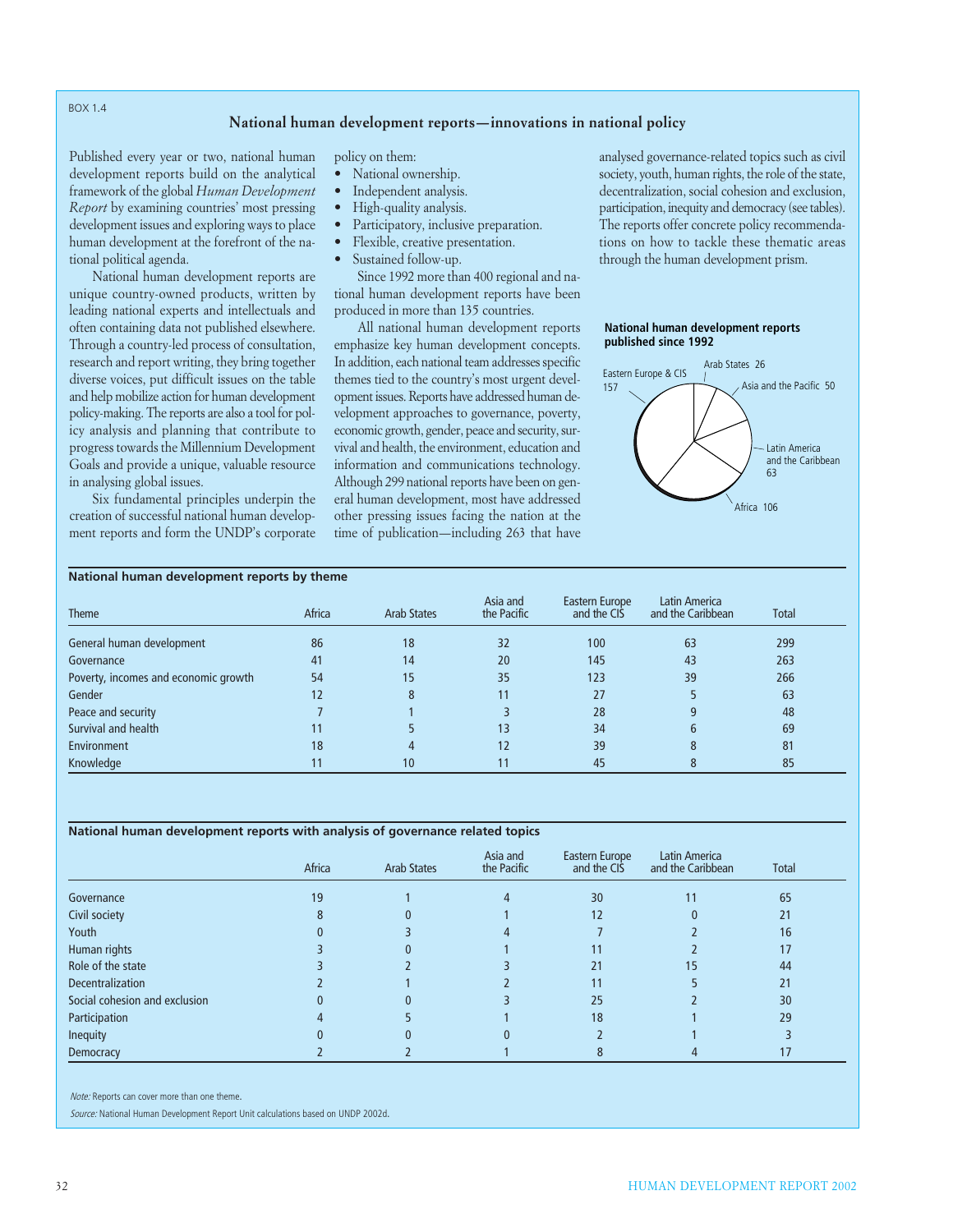country selling into global markets confronts barriers twice as high as the typical worker in industrial countries,<sup>87</sup> where agricultural subsidies alone are about \$1 billion a day—more than six times total aid. These barriers and subsidies cost developing countries more in lost export opportunities than the \$56 billion in aid they receive each year.<sup>88</sup>

If there were a levelling of the global playing field, many of the gains would come in lowincome, low-skill areas such as agriculture, textiles and clothing. So in many cases both the poorest countries and the poorest people would benefit.89 Eliminating trade barriers and subsidies in industrial countries that inhibit imports from developing countries is therefore an urgent priority, and potentially a route to greatly accelerated development.

The Millennium Declaration's call for a non-discriminatory trading system places a clear responsibility on the world's richer countries, but it is a small step towards changing the system. And while liberalizing trade will bring substantial gains overall, it is not universally a win-win situation—some sectors in some countries will lose out, and they are likely to voice opposition.

But the losers must be seen as more than lobbying groups to overcome. They are individuals, families and communities whose lives change immediately and for the worse because of globalization and foreign competition. People across the globe share this despair, and as trade continues to liberalize, their numbers will grow.

Although the question remains a subject of vigorous debate, a number of recent studies have suggested that increased international trade was a factor in the sharp increase in inequality in industrial countries in the 1980s and 1990s.<sup>91</sup> But holding trade back is most likely to hurt those who are even poorer in developing countries.

Since trade increases overall income, the answer to this moral dilemma—which appears to pit poor workers in industrial countries against even poorer workers in developing countries—is to redistribute some of the overall gain to those who directly lose out. That means providing greater social security and more help in finding alternative employment for people who lose their jobs. Canada and Denmark have successfully used fiscal transfers and social security to counter rising inequality in before-tax market wages (see box 1.2), showing that the inevitable sectoral losses from increased trade can be distributed fairly within each economy.

To ensure that the gains from globalization are more widely distributed, industrial countries need to eliminate trade barriers against developing countries. The 2001 World Trade Organization meeting in Doha produced a framework for lowering trade barriers worldwide, but there is concern that reductions in the most important areas—barriers against textiles and subsidies for agriculture—may stall when the formal rules are developed. Industrial countries must also ensure that domestic workers in sectors hit by global competition do not shoulder the full burden of the adjustments that global innovation and integration can bring.

The new era of global integration offers enormous potential benefits. But they will not be realized unless more of the world's people are included. This has important implications for national and international policies in industrial as well as developing countries. Perhaps the most important is the need to include more people in the decisions that shape their lives in the modern world—and to include more people in the economic and social gains. The challenge of achieving these goals and finally making democratic governance work for human development in its fullest sense is the focus of this Report.

*The average poor person in a developing country selling into global markets confronts barriers twice as high as the typical worker in industrial countries*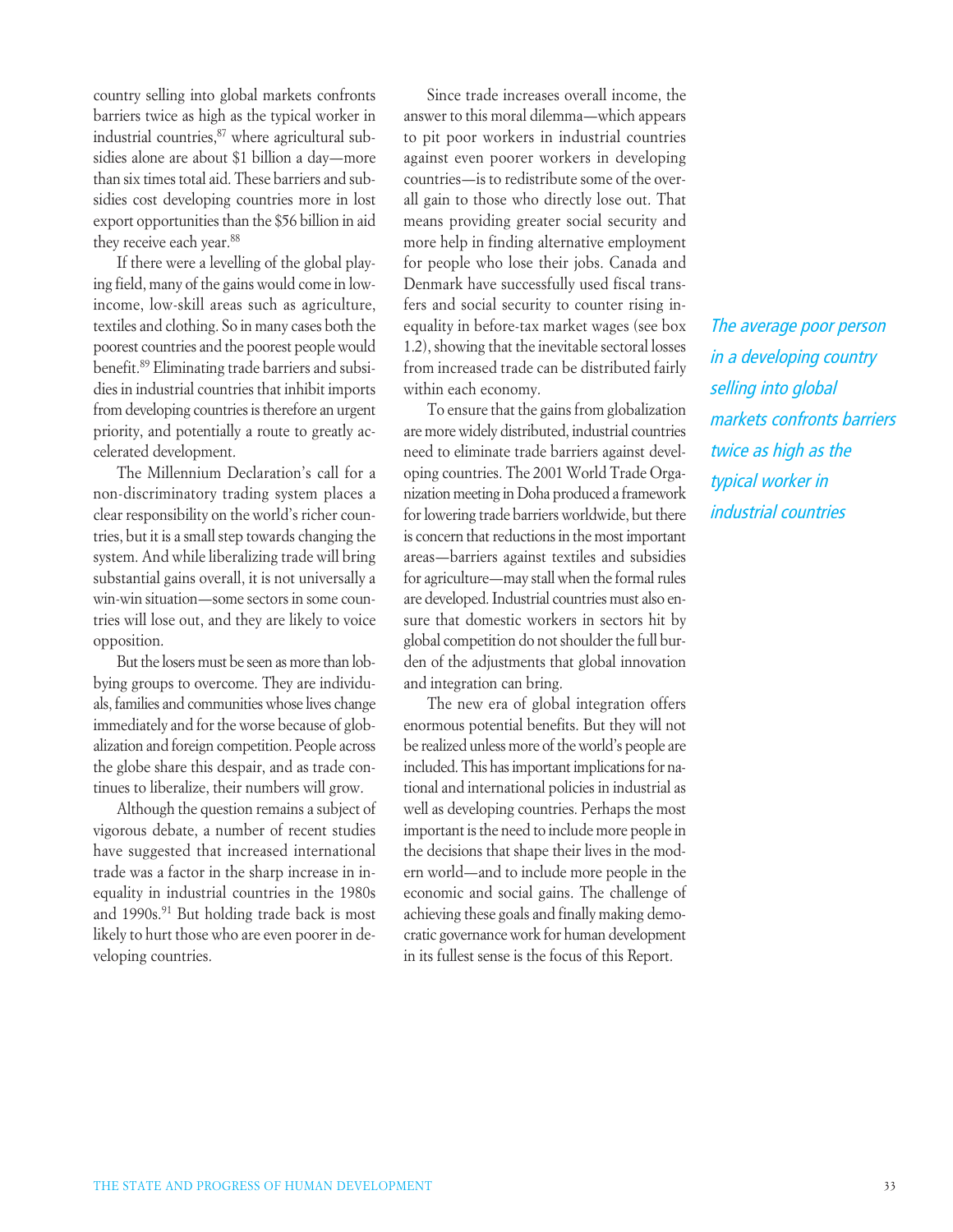#### MEASURING HUMAN DEVELOPMENT: THE HUMAN DEVELOPMENT INDICES

#### **Different paths in HDI**



*Source:* Indicator table 2.

#### **Human development index**

The human development index (HDI) is a simple summary measure of three dimensions of the human development concept: living a long and healthy life, being educated and having a decent standard of living (see technical note). Thus it combines measures of life expectancy, school enrolment, literacy and income to allow a broader view of a country's development than using income alone—which is too often equated with well-being. Since the creation of the HDI in 1990 three supplementary indices have been developed to highlight particular aspects of human development: the human poverty index (HPI), gender-related development index (GDI) and gender empowerment measure (GEM).

The HDI can highlight the successes of some countries and the slower progress of others. Venezuela started with a higher HDI than Brazil in 1975, but Brazil has made much faster progress. Finland had a lower HDI than Switzerland in 1975 but today is slightly ahead. Rankings by HDI and by GDP per capita can also differ, showing that high levels of human development can be achieved without high incomes—and that high incomes do not guarantee high levels of human development (see indicator table 1). Pakistan and Viet Nam have similar incomes, but Viet Nam has done much more to translate that income into human development. Similarly, Jamaica has achieved a much better HDI than Morocco with about the same income.

Swaziland achieves the same HDI as Botswana with less than two-thirds of the income, and the same is true of the Philippines and Thailand. So with the right policies, countries can advance human development even with low incomes.

Most regions have seen steady progress in HDI over the past 20 years, with East Asia and the Pacific performing particularly well in the 1990s. Arab States have also seen substantial growth, exceeding the average increase for developing countries. Sub-Saharan Africa, by contrast, has been almost stagnant—on par with South Asia in 1985, it has fallen far behind. Two groups of countries have suffered such setbacks: CIS countries going through what has become for many a long, painful transition to market economies, and poor African countries whose development has been hindered or reversed for a variety of reasons—including HIV/AIDS and internal and external conflicts.

Although the HDI is a useful starting point, it omits vital aspects of human development, notably the ability to participate in the decisions that affect one's life. A person can be rich, healthy and well-educated, but without this ability human development is held back.

The omission of dimensions of freedoms from the HDI has been highlighted since the first *Human Development Reports*—and drove the creation of a human freedom index (HFI) in 1991 and a political freedom index (PFI) in 1992. Neither measure survived past its first year, testament to the difficulty of adequately capturing in a single index such complex aspects of human development. But that does not mean that indicators of political and civil freedoms can be ignored entirely in considering the state of a country's human development.

When indicators of democracy and participation are considered alongside the HDI, some different stories emerge. Greece and Singapore rank closely on the HDI, but when democratic participation is also considered Greece does considerably better. The same applies to Belarus and the Russian Federation, with the Russian Federation receiving better democracy scores measuring its democratic achievements (see indicator table 1 and appendix table A1.1).

There is no simple relationship between the HDI and democracy, although the countries with the highest levels of democracy also have relatively high HDIs. Chapter 2 examines the relationship in detail and finds

|  |  |  |  |  |  | HDI, HPI-1, HPI-2, GDI—same components, different measurements |
|--|--|--|--|--|--|----------------------------------------------------------------|
|--|--|--|--|--|--|----------------------------------------------------------------|

| Index   | Longevity                                          | Knowledge                                                                                                                  | Decent standard of living                                                                                                                                                  | Participation or exclusion                            |
|---------|----------------------------------------------------|----------------------------------------------------------------------------------------------------------------------------|----------------------------------------------------------------------------------------------------------------------------------------------------------------------------|-------------------------------------------------------|
| HDI     | Life expectancy at birth                           | 1. Adult literacy rate<br>2. Combined enrolment ratio                                                                      | GDP per capita (PPP US\$)                                                                                                                                                  |                                                       |
| $HPI-1$ | Probability at birth of<br>not surviving to age 40 | Adult illiteracy rate                                                                                                      | Deprivation in economic provisioning, measured by:<br>1. Percentage of people not using improved water sources<br>2. Percentage of children under five who are underweight |                                                       |
| $HPI-2$ | Probability at birth of<br>not surviving to age 60 | Percentage of adults lacking functional<br>literacy skills                                                                 | Percentage of people living below the income poverty line<br>(50% of median disposable household income)                                                                   | Long-term<br>unemployment rate<br>(12 months or more) |
| GDI     | Female and male<br>life expectancy at birth        | 1. Female and male adult literacy rates<br>2. Female and male combined primary,<br>secondary and tertiary enrolment ratios | Estimated female and male earned<br>income, reflecting women's and men's<br>command over resources                                                                         |                                                       |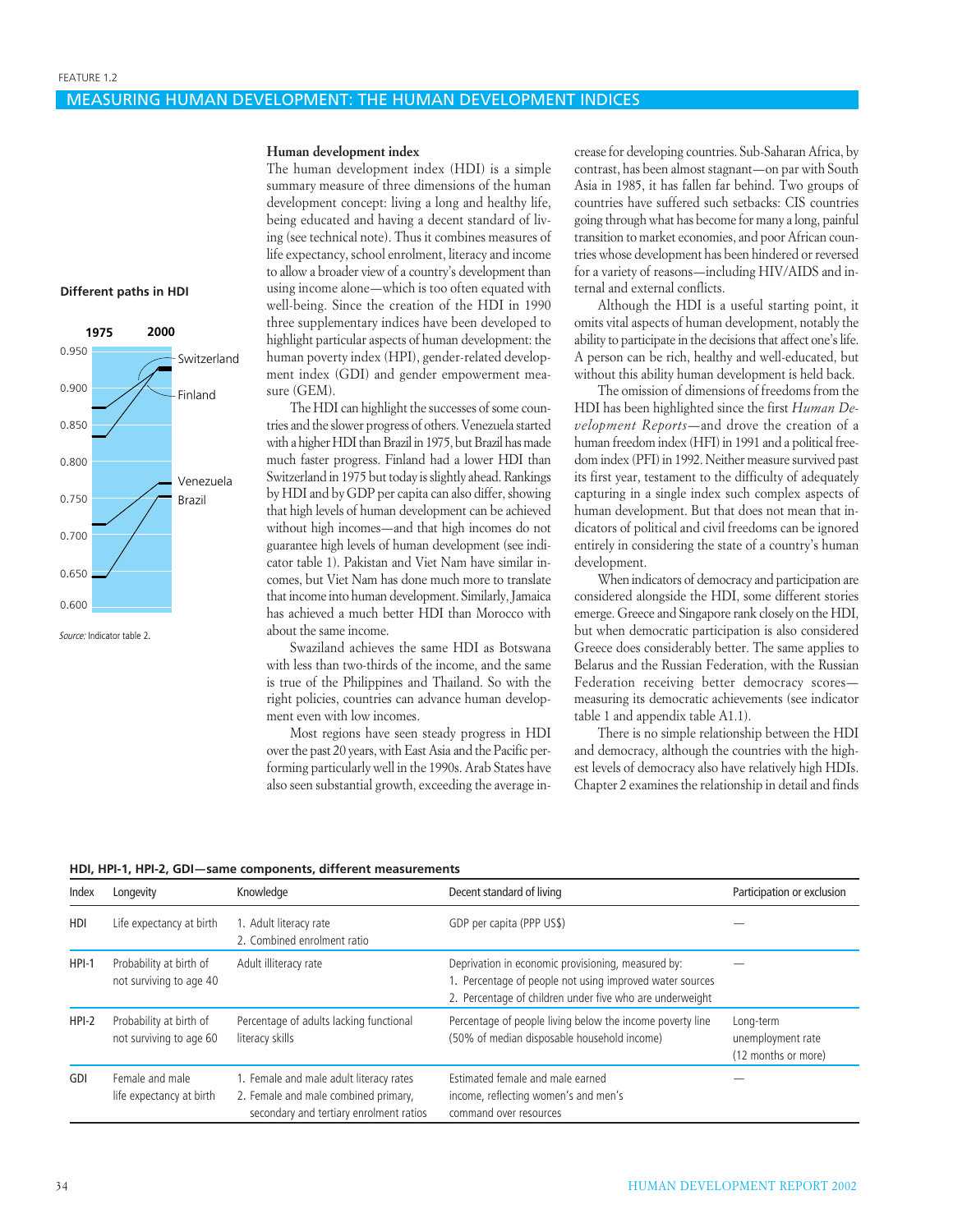that there is no automatic link between democracy and development.

#### **Human poverty index**

While the HDI measures overall progress in a country in achieving human development, the human poverty index (HPI) reflects the distribution of progress and measures the backlog of deprivations that still exists. The HPI measures deprivation in the same dimensions of basic human development as the HDI.

#### *HPI-1*

The HPI-1 measures poverty in developing countries. It focuses on deprivations in three dimensions: longevity, as measured by the probability at birth of not surviving to age 40; knowledge, as measured by the adult illiteracy rate; and overall economic provisioning, public and private, as measured by the percentage of people not using improved water sources and the percentage of children under five who are underweight.

#### *HPI-2*

Because human deprivation varies with the social and economic conditions of a community, a separate index, the HPI-2, has been devised to measure human poverty in selected OECD countries, drawing on the greater availability of data. The HPI-2 focuses on deprivation in the same three dimensions as the HPI-1 and one additional one, social exclusion. The indicators are the probability at birth of not surviving to age 60, the adult functional illiteracy rate, the percentage of people living below the income poverty line (with disposable household income less than 50% of the median) and the long-term unemployment rate (12 months or more).

#### **Gender-related development index**

The gender-related development index (GDI) measures achievements in the same dimensions and using the same indicators as the HDI, but captures inequalities in achievement between women and men. It is simply the HDI adjusted downward for gender inequality. The greater is the gender disparity in basic human development, the lower is a country's GDI compared with its HDI.

#### **Gender empowerment measure**

The gender empowerment measure (GEM) reveals whether women can take active part in economic and political life. It focuses on participation, measuring gender inequality in key areas of economic and political participation and decision-making. It tracks the percentages of women in parliament, among legislators, senior officials and managers and among professional and technical workers—and the gender disparity in earned income, reflecting economic independence. Differing from the GDI, it exposes inequality in opportunities in selected areas.





*Source:* Indicator table 1.

#### **Global disparities in HDI**

Human development index



*Source:* Human Development Report Office calculations based on indicator table 2.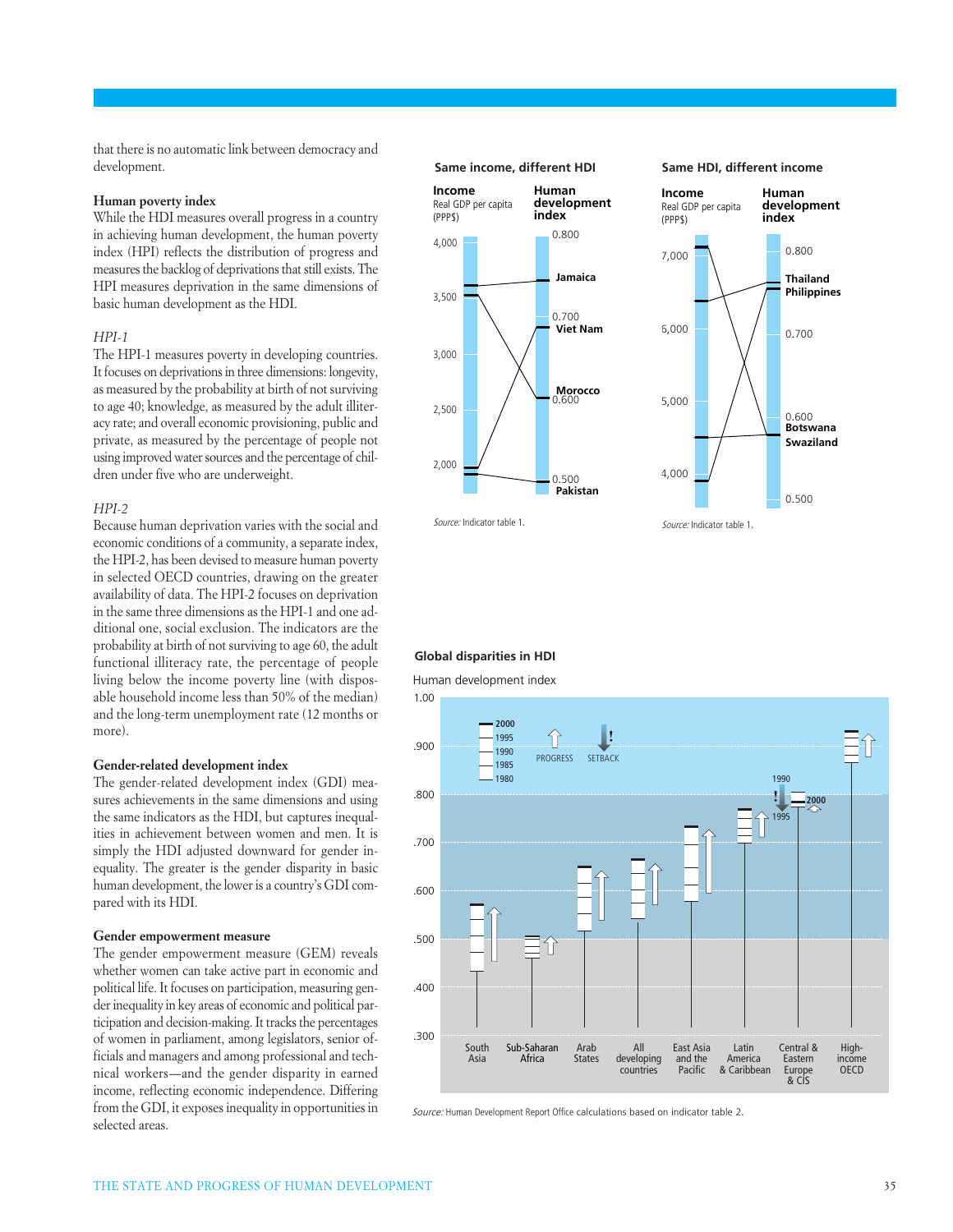#### APPENDIX 1.1

### **GAUGING GOVERNANCE: MEASURES OF DEMOCRACY AND POLITICAL AND CIVIL RIGHTS**

Many indicators aim to show the extent of democracy or political and civil rights in countries. But—unlike for income, health and education there is no unambiguous, uncontroversial measure. Researchers have two options, both with drawbacks. They can use objective measures, such as voter turnout or the existence of competitive elections, or subjective measures based on expert opinions about a country's degree of democracy (see tables below for summaries of some objective and subjective governance indicators, and appendix tables A1.1 and A1.2 for comprehensive country data).

Objective measures may not reflect all aspects of democracy. In some cases a country may hold elections without their ever resulting in a change in power. In others there are changes in power, but civil liberties such as press freedoms may be curtailed. Truly democratic governance requires widespread, substantive participation—and accountability of people holding power. Objective measures fail to capture such concepts. Subjective measures should, in principle, capture more of what is meant by the concept of democracy. But being subjective, they are open to disagreement and perception biases.

Several subjective indices cover a large portion of the world's countries; this Report mainly relies on three. Though useful for summarizing general trends, they are subjective and open to dispute.

They therefore should not be taken as authoritative but as giving a general indication of progress.

The Polity IV dataset, developed at the University of Maryland's Center for International Development and Conflict Management, compiles annual information on regime and authority characteristics for most of the world's independent states. Autocracy is defined as a political system where citizens' participation is sharply restricted, chief executives are selected from the political elite and there are few institutional constraints on the exercise of power. Democracy is defined as a system with institutionalized procedures for open and competitive political participation, competitively elected chief executives and substantial limits on the powers of the chief executive. Each country's polity score is based on a linear scale from autocracy to democracy. This indicator measures the institutional factors necessary for democracy—whether laws and institutions allow democratic participation—but not the actual extent of political participation. The database includes scores going back to 1975 and is therefore useful for mapping trends over time.

Freedom House surveys political rights and civil liberties around the world. It defines political rights as the freedoms that enable people to participate freely in the political process, and civil liberties as the freedom to develop views, institutions and personal autonomy apart from the

state. In 1997 Freedom House published an assessment of freedom of the press, taking into account freedoms in law and in practice, freedom from political and economic influences on media content and violations of freedoms such as arrests or murders of journalists. Its surveys rely on a wide range of sources—including foreign and domestic news reports, publications by nongovernmental organizations, think tank and academic analyses and professional contacts. Wide country coverage and data for many countries going back to 1980 and earlier makes this the only database able to provide global trends on press freedom.

A World Bank team has constructed six aggregate indices based on numerous indicators from more than a dozen sources. The indicators are combined in different groupings to create aggregate indices for democracy (titled "voice and accountability"), political instability and violence, rule of law, graft (corruption), government effectiveness and regulatory burden. The voice and accountability index, used in chapter 2, combines several indicators of the political process, including the selection of governments, with indicators of civil liberties and political rights, and press freedom and independence. This index does not include long time trends but it is better at distinguishing between developing countries than are other measures.

| Objective indicators of governance |  |
|------------------------------------|--|
|------------------------------------|--|

| Indicator                                                                                                                                                                                                                                                                                                                                                                                           | Source                                  |
|-----------------------------------------------------------------------------------------------------------------------------------------------------------------------------------------------------------------------------------------------------------------------------------------------------------------------------------------------------------------------------------------------------|-----------------------------------------|
| Date of most recent election                                                                                                                                                                                                                                                                                                                                                                        | Inter-Parliamentary Union               |
| Voter turnout                                                                                                                                                                                                                                                                                                                                                                                       | Inter-Parliamentary Union               |
| Year women received right to vote                                                                                                                                                                                                                                                                                                                                                                   | Inter-Parliamentary Union               |
| Seats in parliament held by women                                                                                                                                                                                                                                                                                                                                                                   | Inter-Parliamentary Union               |
| Trade union membership                                                                                                                                                                                                                                                                                                                                                                              | Inter-Parliamentary Union               |
| Non-governmental organizations                                                                                                                                                                                                                                                                                                                                                                      | Yearbook of International Organizations |
| Ratification of the International Covenant on Civil and Political Rights<br>Recognizing that, in accordance with the Universal Declaration of Human Rights, the ideal of free human beings<br>٠<br>enjoying civil and political freedom and freedom from fear and want can be achieved only if conditions allow all<br>people to enjoy their civil, political, economic, social and cultural rights | <b>UN Treaty Section</b>                |
| Ratification of Freedom of Association and Collective Bargaining Convention 87<br>The International Labour Organization declares "recognition of the principle of freedom of association" to be a<br>$\bullet$<br>means of improving conditions for workers and establishing peace                                                                                                                  | <b>UN Treaty Section</b>                |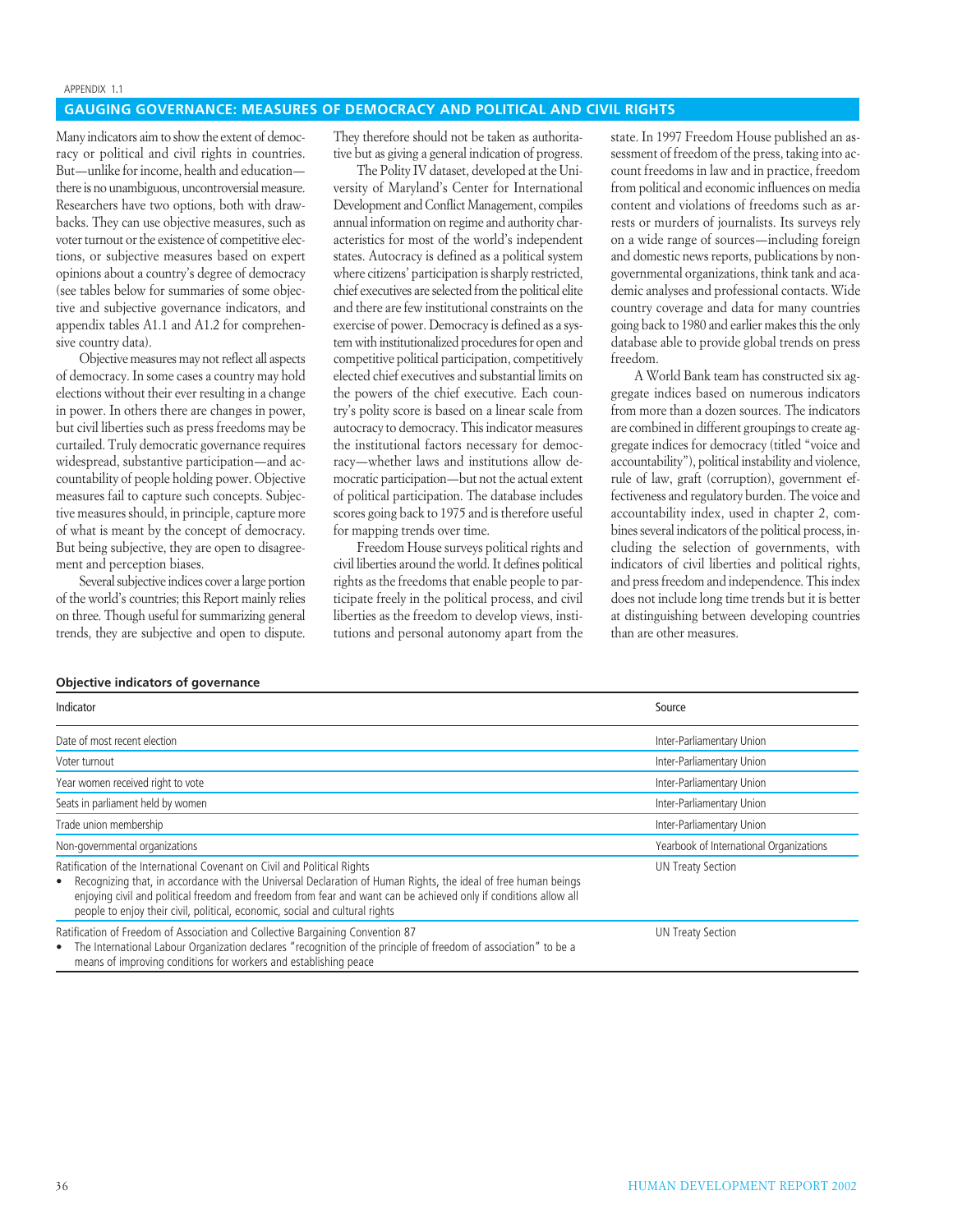### **Subjective indicators of governance**

| Indicator                                      | Source                                                | Concept measured                                                                                                                                                                                                                                                                                                     | Methodology                                                                                                                                          | Range                                                           |
|------------------------------------------------|-------------------------------------------------------|----------------------------------------------------------------------------------------------------------------------------------------------------------------------------------------------------------------------------------------------------------------------------------------------------------------------|------------------------------------------------------------------------------------------------------------------------------------------------------|-----------------------------------------------------------------|
| Polity score                                   | Polity IV dataset<br>University Of<br>Maryland        | Competitiveness of chief executive recruitment<br>Openness of chief executive recruitment<br>Constraints on chief executive<br>Regulation of participation<br>٠<br>Regulation of executive recruitment<br>Competitiveness of participation                                                                           | In-house expert opinion                                                                                                                              | -10 (less democratic)<br>to 10 (most democratic)                |
| Civil liberties                                | Freedom House                                         | Freedom of expression and belief<br>$\bullet$<br>Freedom of association and organizational rights<br>$\bullet$<br>Rule of law and human rights<br>Personal autonomy and economic rights                                                                                                                              | In-house expert opinion                                                                                                                              | $1.0 - 2.5$ free<br>3.0-5.0 partly free<br>$6.0 - 7.0$ not free |
| Political rights                               | Freedom House                                         | Free and fair elections for offices with real power<br>٠<br>Freedom of political organization<br>٠<br>Significant opposition<br>٠<br>Freedom from domination by powerful groups<br>Autonomy or political inclusion of minority groups                                                                                | In-house expert opinion                                                                                                                              | $1.0 - 2.5$ free<br>3.0-5.0 partly free<br>$6.0 - 7.0$ not free |
| Press freedom                                  | Freedom House                                         | Media objectivity<br>$\bullet$<br>Freedom of expression                                                                                                                                                                                                                                                              | In-house expert opinion                                                                                                                              | $0-30$ free<br>31-60 partly free<br>61-100 not free             |
| Voice and<br>accountability                    | World Bank<br>Governance<br>Indicators Dataset        | Free and fair elections<br>Freedom of the press<br>٠<br>Civil liberties<br>٠<br>Political rights<br>Military in politics<br>٠<br>Change in government<br>Transparency<br>Business is kept informed of developments<br>in laws and policies<br>Business can express its concerns over changes<br>in laws and policies | Aggregate of a variety of sources<br>including Freedom House and<br>International Country Risk Guide                                                 | $-2.5$ to 2.5; higher is better                                 |
| Political stability<br>and lack of<br>violence | World Bank<br>Governance<br><b>Indicators Dataset</b> | • Perceptions of the likelihood of destabilization<br>(ethnic tensions, armed conflict, social unrest,<br>terrorist threat, internal conflict, fractionalization<br>of the political spectrum, constitutional changes,<br>military coups)                                                                            | Aggregate of a variety of sources<br>including the Economist Intelligence<br>Unit, PRS Group and<br><b>Business Environment Risk</b><br>Intelligence | $-2.5$ to 2.5; higher is better                                 |
| Law and order                                  | International<br>Country Risk Guide                   | • Legal impartiality<br>Popular observance of the law<br>$\bullet$                                                                                                                                                                                                                                                   | In-house expert opinion                                                                                                                              | 0-6; higher is better                                           |
| Rule of law                                    | World Bank<br>Governance<br><b>Indicators Dataset</b> | <b>Black markets</b><br>$\bullet$<br>Enforceability of private and government contracts<br>Corruption in banking<br>٠<br>Crime and theft as obstacles to businesses<br>Losses from and costs of crime<br>Unpredictability of the judiciary                                                                           | Aggregate of a variety of sources<br>including PRS Group and<br>Economist Intelligence Unit                                                          | $-2.5$ to 2.5; higher is better                                 |
| Government<br>effectiveness                    | World Bank<br>Governance<br><b>Indicators Dataset</b> | Bureaucratic quality<br>Transactions costs<br>Quality of public health care<br>Government stability<br>$\bullet$                                                                                                                                                                                                     | Aggregate of a variety of sources<br>including PRS Group, Freedom House,<br>and Business Environment Risk<br>Intelligence                            | $-2.5$ to 2.5; higher is better                                 |
| Corruption<br>Perceptions<br>Index             | Transparency<br>International                         | • Official corruption as perceived by businesspeople,<br>academics and risk analysts                                                                                                                                                                                                                                 | In-country surveys of experts                                                                                                                        | 0-10; higher is better                                          |
| Graft<br>(corruption)                          | World Bank<br>Governance<br><b>Indicators Dataset</b> | Corruption among public officials<br>Corruption as an obstacle to business<br>• Frequency of "irregular payments" to officials<br>and judiciary<br>• Perceptions of corruption in civil service. Business<br>interest payment                                                                                        | Aggregate of a variety of sources<br>including Freedom House, Economist<br>Intelligence Unit and Business<br>Environment Risk Intelligence           | $-2.5$ to 2.5; higher is better                                 |

*Source:* Marshall and Jaggers 2000; Freedom House 2000, 2002; Kaufmann, Kraay and Zoido-Lobatón 2002; PRS Group 2001; Transparency International 2001; IPU 1995, 2002; ILO 1997; UIA 2000; UN 2002a.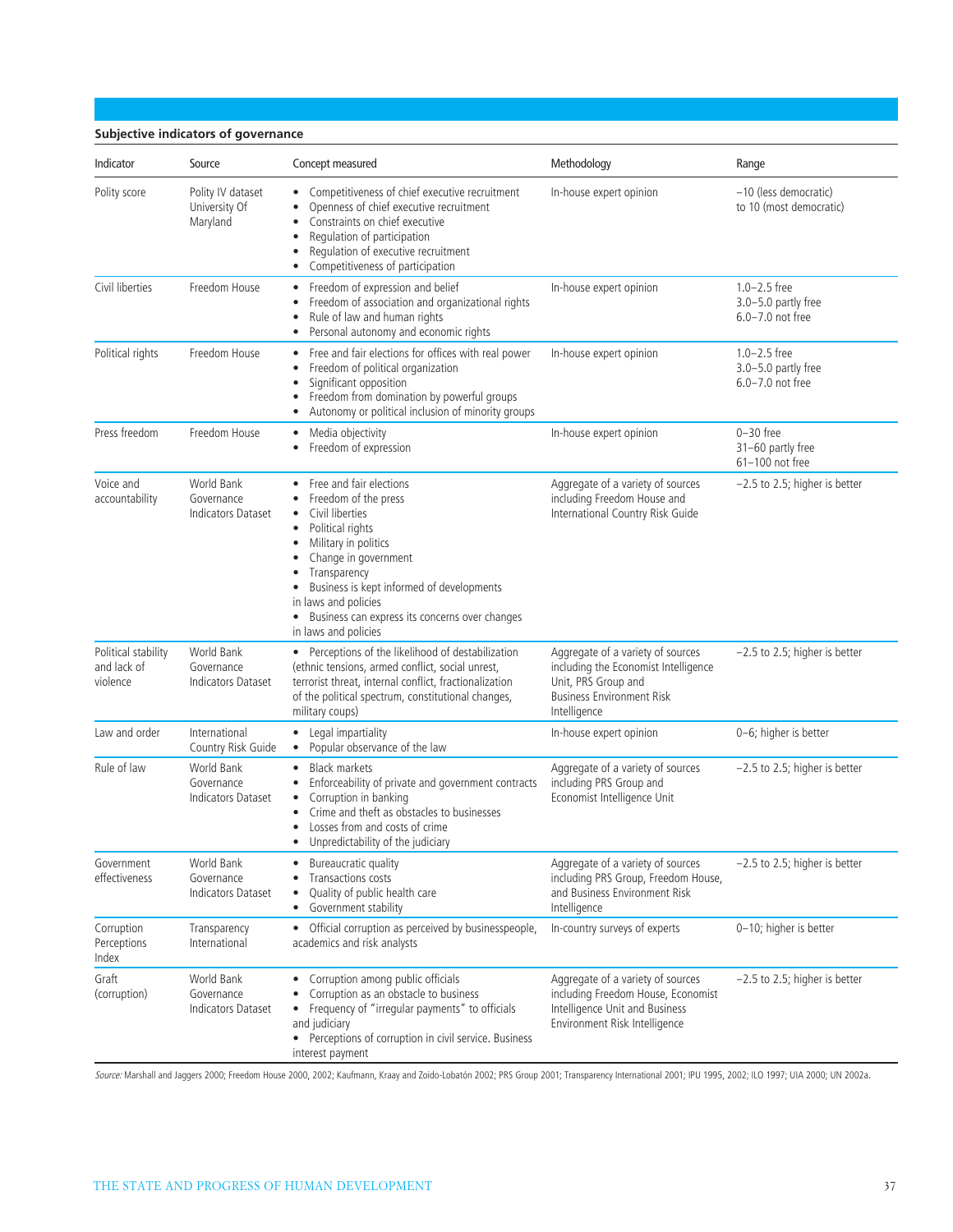| <b>Democracy</b><br><b>Political</b><br>Corruption<br><b>Voice and</b><br>Government<br>stability<br>effec-<br>and lack of<br>Rule<br>Corruption<br>Graft<br>account-<br>ability <sup>d, e</sup><br>of law <sup>d</sup><br>tiveness <sup>d</sup><br>Polity<br>Civil<br><b>Political</b><br>violence <sup>d</sup><br>Perceptions (corruption) <sup>d</sup><br>Press<br>Law and<br>liberties <sup>b</sup><br>$2000 - 01$<br>score <sup>a</sup><br>rights <sup>b</sup><br>freedom <sup>c</sup><br>$2000 - 01$<br>$2000 - 01$<br>order <sup>f</sup><br>2000-01<br>$2000 - 01$<br>Index <sup>9</sup><br>2000<br>2000<br>2000<br>2000<br>$(-2.50)$<br>$(-2.50)$<br>2001<br>$(-2.50)$<br>$(-2.50)$<br>2001<br>$(-2.50)$<br>$(-10 \text{ to } 10)$<br>(100 to 0)<br>to 2.50)<br>to 2.50)<br>to 2.50)<br>to 2.50)<br>HDI rank<br>(7 to 1)<br>(7 to 1)<br>(0 to 6)<br>to 2.50)<br>(0 to 10)<br>High human development<br>10<br>5<br>6.0<br>1.70<br>8.6<br>1.76<br>1 Norway<br>1<br>1<br>1.58<br>1.32<br>1.35<br>Sweden<br>10<br>$\mathbf{1}$<br>10<br>1.65<br>1.38<br>6.0<br>1.70<br>1.51<br>9.0<br>2.21<br>2<br>1<br>1<br>15<br>1.71<br>8.9<br>2.05<br>3<br>Canada<br>10<br>$\mathbf{1}$<br>1.33<br>1.24<br>6.0<br>1.70<br>9<br>Belgium<br>10<br>2<br>0.87<br>5.0<br>1.29<br>6.6<br>1.05<br>1<br>1.24<br>1.34<br>4<br>Australia<br>$\mathbf{1}$<br>10<br>1.70<br>1.26<br>1.58<br>8.5<br>1.75<br>5<br>10<br>$\mathbf{1}$<br>6.0<br>1.69<br><b>United States</b><br>6.0<br>1.58<br>1.58<br>7.6<br>1.45<br>6<br>10<br>1<br>1<br>15<br>1.24<br>1.18<br>Iceland<br>12<br>1.53<br>1.57<br>6.0<br>1.93<br>9.2<br>2.16<br>7<br>10<br>1<br>1<br>1.77<br>1<br>15<br>8.8<br>2.09<br>8<br>Netherlands<br>10<br>$\mathbf{1}$<br>1.61<br>1.48<br>6.0<br>1.67<br>1.84<br>10<br>2<br>23<br>1.20<br>1.59<br>0.93<br>1.20<br>9<br>1<br>1.03<br>5.0<br>7.1<br>Japan<br>Finland<br>$\mathbf{1}$<br>1.69<br>1.67<br>9.9<br>2.25<br>10 <sup>°</sup><br>10<br>$\mathbf{1}$<br>14<br>1.61<br>6.0<br>1.83<br>Switzerland<br>8<br>5.0<br>1.91<br>1.93<br>8.4<br>1.91<br>10<br>1<br>1<br>1.73<br>1.61<br>11<br>$\overline{2}$<br>9<br>21<br>1.04<br>5.0<br>1.22<br>1.24<br>6.7<br>1.15<br>12 France<br>1<br>1.11<br>$\overline{2}$<br>United Kingdom<br>17<br>1.77<br>8.3<br>1.86<br>13<br>10<br>$\mathbf{1}$<br>1.46<br>1.10<br>6.0<br>1.61<br>9<br>Denmark<br>$\mathbf{1}$<br>6.0<br>1.71<br>1.62<br>9.5<br>2.09<br>14<br>10<br>1<br>1.60<br>1.34<br>$\mathbf{1}$<br>14<br>1.27<br>1.51<br>7.8<br>1.56<br>15<br>Austria<br>10<br>$\mathbf{1}$<br>1.34<br>6.0<br>1.86<br>10<br>1.48<br>6.0<br>1.86<br>1.86<br>8.7<br>1.78<br>16<br>Luxembourg<br>10<br>1<br>1<br>1.41<br>$\overline{2}$<br>13<br>1.42<br>1.21<br>5.0<br>1.57<br>1.67<br>7.4<br>1.38<br>17<br>Germany<br>10<br>1<br>18<br>Ireland<br>$\mathbf{1}$<br>18<br>1.57<br>1.79<br>7.5<br>10<br>$\mathbf{1}$<br>1.24<br>6.0<br>1.54<br>1.16<br>New Zealand<br>$\mathbf{1}$<br>8<br>1.59<br>1.21<br>6.0<br>1.71<br>1.27<br>2.09<br>19<br>10<br>1<br>9.4<br>Italy<br>2<br>27<br>0.82<br>0.72<br>0.68<br>5.5<br>20<br>10<br>$\mathbf{1}$<br>1.10<br>6.0<br>0.63<br>2<br>20<br>1.15<br>1.01<br>4.0<br>1.57<br>7.0<br>1.45<br>21 Spain<br>10<br>1<br>1.12<br>3<br>30<br>0.98<br>$-0.54$<br>5.0<br>0.94<br>0.87<br>7.6<br>1.12<br>22<br>Israel<br>10<br>1<br>3<br>5<br>$-0.33$<br>1.13<br>7.9<br>Hong Kong, China (SAR)<br>4.0<br>1.37<br>1.10<br>1.16<br>23<br>$\ldots$<br>$\ldots$<br>3<br>30<br>0.79<br>0.65<br>4.2<br>0.73<br>24<br>Greece<br>10<br>1<br>1.12<br>3.0<br>0.62<br>5<br>5<br>68<br>1.44<br>2.16<br>9.2<br>2.13<br>25<br>Singapore<br>$-2$<br>0.11<br>6.0<br>1.85<br>18<br>1.28<br>0.48<br>5.0<br>0.96<br>0.91<br>1.24<br>26<br>Cyprus<br>10<br>1<br>1<br>$\ldots$<br>$\overline{2}$<br>Korea, Rep. of<br>8<br>2<br>27<br>0.98<br>0.50<br>0.55<br>0.44<br>4.2<br>0.37<br>27<br>4.0<br>$\mathbf{1}$<br>$\mathbf{1}$<br>17<br>28<br>Portugal<br>10<br>1.42<br>1.41<br>5.0<br>0.94<br>0.91<br>6.3<br>1.21<br>Slovenia<br>10<br>2<br>21<br>0.87<br>0.89<br>0.70<br>5.2<br>1.09<br>29<br>1<br>1.07<br>5.0<br>30 Malta<br>14<br>5.0<br>0.73<br>0.13<br>$\mathbf{1}$<br>1<br>1.43<br>1.05<br>0.68<br>$\ldots$<br><br>Barbados<br>1.27<br>1.16<br>31<br>16<br>1<br><br>$\ldots$<br>$\ldots$<br>$\ldots$<br>$\cdot$<br>$\ldots$<br>5<br>$\overline{7}$<br>32 Brunei Darussalam<br>74<br>$-0.93$<br>0.86<br>6.0<br>1.29<br>0.88<br>$-0.17$<br><br>$\ldots$<br>Czech Republic<br>2<br>$\mathbf{1}$<br>24<br>0.74<br>0.64<br>0.58<br>3.9<br>0.31<br>33<br>10<br>1.04<br>5.0<br>8<br>2<br>33<br>0.57<br>0.55<br>0.22<br>0.18<br>3.5<br>$-0.36$<br>Argentina<br>1<br>4.0<br>34<br>35 Hungary<br>$\overline{2}$<br>5.3<br>10<br>$\mathbf{1}$<br>28<br>1.19<br>0.75<br>4.0<br>0.76<br>0.60<br>0.65<br>36 Slovakia<br>9<br>2<br>26<br>0.99<br>0.62<br>4.0<br>0.36<br>0.23<br>3.7<br>0.23<br>$\mathbf{1}$<br>$\overline{2}$<br>37 Poland<br>9<br>19<br>1.21<br>0.69<br>0.55<br>0.27<br>4.1<br>0.43<br>$\mathbf{1}$<br>4.0<br>$\overline{2}$<br>$\overline{2}$<br>38 Chile<br>9<br>27<br>0.63<br>0.87<br>1.13<br>7.5<br>1.40<br>5.0<br>1.19<br>$\overline{7}$<br>Bahrain<br>6<br>75<br>$-0.96$<br>$-0.04$<br>0.62<br>0.04<br>39<br>$-9$<br>5.0<br>0.42<br>$\ldots$<br>$\mathbf{1}$<br>30<br>1.05<br>5.1<br>40<br>Uruguay<br>10<br>$\mathbf{1}$<br>1.08<br>2.5<br>0.63<br>0.61<br>0.71<br>Bahamas<br>$\overline{7}$<br>1.15<br>0.68<br>4.0<br>0.85<br>1.04<br>0.74<br>1<br>1<br>41<br><br>$\ldots$<br>$\overline{2}$<br>6<br>20<br>0.94<br>0.73<br>4.0<br>0.78<br>0.86<br>5.6<br>0.73<br>42 Estonia<br>1<br>$\overline{2}$<br>10<br>0.74<br>4.5<br>43<br>Costa Rica<br>$\mathbf{1}$<br>16<br>1.37<br>1.08<br>4.0<br>0.61<br>0.87<br>Saint Kitts and Nevis<br>2<br>1<br>18<br>44<br>$\ldots$<br>$\cdot$<br>$\cdot\cdot$<br>$\cdot$<br>$\sim$<br>$\ldots$<br>$\ldots$<br>$\cdots$<br>5<br>$-7$<br>45<br>Kuwait<br>4<br>48<br>0.08<br>0.64<br>5.0<br>1.10<br>0.13<br>0.59<br>$\ldots$<br>46 United Arab Emirates<br>$-8$<br>5<br>6<br>76<br>$-0.51$<br>1.09<br>0.60<br>0.13<br>4.0<br>1.12<br>$\ldots$<br>3<br>Seychelles<br>3<br>51<br>47<br><br>$\ldots$<br>$\cdot\cdot$<br>$\cdot$<br>$\cdot$<br>$\ldots$<br>$\cdot\cdot$<br>$\cdot\cdot$<br>3<br>$\overline{2}$<br>48 Croatia<br>$\overline{7}$<br>3.9<br>50<br>0.48<br>0.18<br>5.0<br>0.29<br>0.10<br>0.02<br>49 Lithuania<br>2<br>0.29<br>0.29<br>0.26<br>4.8<br>0.20<br>10<br>1<br>20<br>1.00<br>4.0<br>50 Trinidad and Tobago | <b>A1.1 Subjective</b><br>indicators of<br>qovernance |    |                |   |    |      |      | <b>Rule of law</b><br>and government effectiveness |      |      |     |      |
|----------------------------------------------------------------------------------------------------------------------------------------------------------------------------------------------------------------------------------------------------------------------------------------------------------------------------------------------------------------------------------------------------------------------------------------------------------------------------------------------------------------------------------------------------------------------------------------------------------------------------------------------------------------------------------------------------------------------------------------------------------------------------------------------------------------------------------------------------------------------------------------------------------------------------------------------------------------------------------------------------------------------------------------------------------------------------------------------------------------------------------------------------------------------------------------------------------------------------------------------------------------------------------------------------------------------------------------------------------------------------------------------------------------------------------------------------------------------------------------------------------------------------------------------------------------------------------------------------------------------------------------------------------------------------------------------------------------------------------------------------------------------------------------------------------------------------------------------------------------------------------------------------------------------------------------------------------------------------------------------------------------------------------------------------------------------------------------------------------------------------------------------------------------------------------------------------------------------------------------------------------------------------------------------------------------------------------------------------------------------------------------------------------------------------------------------------------------------------------------------------------------------------------------------------------------------------------------------------------------------------------------------------------------------------------------------------------------------------------------------------------------------------------------------------------------------------------------------------------------------------------------------------------------------------------------------------------------------------------------------------------------------------------------------------------------------------------------------------------------------------------------------------------------------------------------------------------------------------------------------------------------------------------------------------------------------------------------------------------------------------------------------------------------------------------------------------------------------------------------------------------------------------------------------------------------------------------------------------------------------------------------------------------------------------------------------------------------------------------------------------------------------------------------------------------------------------------------------------------------------------------------------------------------------------------------------------------------------------------------------------------------------------------------------------------------------------------------------------------------------------------------------------------------------------------------------------------------------------------------------------------------------------------------------------------------------------------------------------------------------------------------------------------------------------------------------------------------------------------------------------------------------------------------------------------------------------------------------------------------------------------------------------------------------------------------------------------------------------------------------------------------------------------------------------------------------------------------------------------------------------------------------------------------------------------------------------------------------------------------------------------------------------------------------------------------------------------------------------------------------------------------------------------------------------------------------------------------------------------------------------------------------------------------------------------------------------------------------------------------------------------------------------------------------------------------------------------------------------------------------------------------------------------------------------------------------------------------------------------------------------------------------------------------------------------------------------------------------------------------------------------------------------------------------------------------------------------------------------------------------------------------------------------------------------------------------------------------------------------------------------------------------------------------------------------------------------------------------------------------------------------------------------------------------------------------------------------------------------------------------------------------------------------------------------------------------------------------------------------------------------------------------|-------------------------------------------------------|----|----------------|---|----|------|------|----------------------------------------------------|------|------|-----|------|
|                                                                                                                                                                                                                                                                                                                                                                                                                                                                                                                                                                                                                                                                                                                                                                                                                                                                                                                                                                                                                                                                                                                                                                                                                                                                                                                                                                                                                                                                                                                                                                                                                                                                                                                                                                                                                                                                                                                                                                                                                                                                                                                                                                                                                                                                                                                                                                                                                                                                                                                                                                                                                                                                                                                                                                                                                                                                                                                                                                                                                                                                                                                                                                                                                                                                                                                                                                                                                                                                                                                                                                                                                                                                                                                                                                                                                                                                                                                                                                                                                                                                                                                                                                                                                                                                                                                                                                                                                                                                                                                                                                                                                                                                                                                                                                                                                                                                                                                                                                                                                                                                                                                                                                                                                                                                                                                                                                                                                                                                                                                                                                                                                                                                                                                                                                                                                                                                                                                                                                                                                                                                                                                                                                                                                                                                                                                                                                                              |                                                       |    |                |   |    |      |      |                                                    |      |      |     |      |
|                                                                                                                                                                                                                                                                                                                                                                                                                                                                                                                                                                                                                                                                                                                                                                                                                                                                                                                                                                                                                                                                                                                                                                                                                                                                                                                                                                                                                                                                                                                                                                                                                                                                                                                                                                                                                                                                                                                                                                                                                                                                                                                                                                                                                                                                                                                                                                                                                                                                                                                                                                                                                                                                                                                                                                                                                                                                                                                                                                                                                                                                                                                                                                                                                                                                                                                                                                                                                                                                                                                                                                                                                                                                                                                                                                                                                                                                                                                                                                                                                                                                                                                                                                                                                                                                                                                                                                                                                                                                                                                                                                                                                                                                                                                                                                                                                                                                                                                                                                                                                                                                                                                                                                                                                                                                                                                                                                                                                                                                                                                                                                                                                                                                                                                                                                                                                                                                                                                                                                                                                                                                                                                                                                                                                                                                                                                                                                                              |                                                       |    |                |   |    |      |      |                                                    |      |      |     |      |
|                                                                                                                                                                                                                                                                                                                                                                                                                                                                                                                                                                                                                                                                                                                                                                                                                                                                                                                                                                                                                                                                                                                                                                                                                                                                                                                                                                                                                                                                                                                                                                                                                                                                                                                                                                                                                                                                                                                                                                                                                                                                                                                                                                                                                                                                                                                                                                                                                                                                                                                                                                                                                                                                                                                                                                                                                                                                                                                                                                                                                                                                                                                                                                                                                                                                                                                                                                                                                                                                                                                                                                                                                                                                                                                                                                                                                                                                                                                                                                                                                                                                                                                                                                                                                                                                                                                                                                                                                                                                                                                                                                                                                                                                                                                                                                                                                                                                                                                                                                                                                                                                                                                                                                                                                                                                                                                                                                                                                                                                                                                                                                                                                                                                                                                                                                                                                                                                                                                                                                                                                                                                                                                                                                                                                                                                                                                                                                                              |                                                       |    |                |   |    |      |      |                                                    |      |      |     |      |
|                                                                                                                                                                                                                                                                                                                                                                                                                                                                                                                                                                                                                                                                                                                                                                                                                                                                                                                                                                                                                                                                                                                                                                                                                                                                                                                                                                                                                                                                                                                                                                                                                                                                                                                                                                                                                                                                                                                                                                                                                                                                                                                                                                                                                                                                                                                                                                                                                                                                                                                                                                                                                                                                                                                                                                                                                                                                                                                                                                                                                                                                                                                                                                                                                                                                                                                                                                                                                                                                                                                                                                                                                                                                                                                                                                                                                                                                                                                                                                                                                                                                                                                                                                                                                                                                                                                                                                                                                                                                                                                                                                                                                                                                                                                                                                                                                                                                                                                                                                                                                                                                                                                                                                                                                                                                                                                                                                                                                                                                                                                                                                                                                                                                                                                                                                                                                                                                                                                                                                                                                                                                                                                                                                                                                                                                                                                                                                                              |                                                       |    |                |   |    |      |      |                                                    |      |      |     |      |
|                                                                                                                                                                                                                                                                                                                                                                                                                                                                                                                                                                                                                                                                                                                                                                                                                                                                                                                                                                                                                                                                                                                                                                                                                                                                                                                                                                                                                                                                                                                                                                                                                                                                                                                                                                                                                                                                                                                                                                                                                                                                                                                                                                                                                                                                                                                                                                                                                                                                                                                                                                                                                                                                                                                                                                                                                                                                                                                                                                                                                                                                                                                                                                                                                                                                                                                                                                                                                                                                                                                                                                                                                                                                                                                                                                                                                                                                                                                                                                                                                                                                                                                                                                                                                                                                                                                                                                                                                                                                                                                                                                                                                                                                                                                                                                                                                                                                                                                                                                                                                                                                                                                                                                                                                                                                                                                                                                                                                                                                                                                                                                                                                                                                                                                                                                                                                                                                                                                                                                                                                                                                                                                                                                                                                                                                                                                                                                                              |                                                       |    |                |   |    |      |      |                                                    |      |      |     |      |
|                                                                                                                                                                                                                                                                                                                                                                                                                                                                                                                                                                                                                                                                                                                                                                                                                                                                                                                                                                                                                                                                                                                                                                                                                                                                                                                                                                                                                                                                                                                                                                                                                                                                                                                                                                                                                                                                                                                                                                                                                                                                                                                                                                                                                                                                                                                                                                                                                                                                                                                                                                                                                                                                                                                                                                                                                                                                                                                                                                                                                                                                                                                                                                                                                                                                                                                                                                                                                                                                                                                                                                                                                                                                                                                                                                                                                                                                                                                                                                                                                                                                                                                                                                                                                                                                                                                                                                                                                                                                                                                                                                                                                                                                                                                                                                                                                                                                                                                                                                                                                                                                                                                                                                                                                                                                                                                                                                                                                                                                                                                                                                                                                                                                                                                                                                                                                                                                                                                                                                                                                                                                                                                                                                                                                                                                                                                                                                                              |                                                       |    |                |   |    |      |      |                                                    |      |      |     |      |
|                                                                                                                                                                                                                                                                                                                                                                                                                                                                                                                                                                                                                                                                                                                                                                                                                                                                                                                                                                                                                                                                                                                                                                                                                                                                                                                                                                                                                                                                                                                                                                                                                                                                                                                                                                                                                                                                                                                                                                                                                                                                                                                                                                                                                                                                                                                                                                                                                                                                                                                                                                                                                                                                                                                                                                                                                                                                                                                                                                                                                                                                                                                                                                                                                                                                                                                                                                                                                                                                                                                                                                                                                                                                                                                                                                                                                                                                                                                                                                                                                                                                                                                                                                                                                                                                                                                                                                                                                                                                                                                                                                                                                                                                                                                                                                                                                                                                                                                                                                                                                                                                                                                                                                                                                                                                                                                                                                                                                                                                                                                                                                                                                                                                                                                                                                                                                                                                                                                                                                                                                                                                                                                                                                                                                                                                                                                                                                                              |                                                       |    |                |   |    |      |      |                                                    |      |      |     |      |
|                                                                                                                                                                                                                                                                                                                                                                                                                                                                                                                                                                                                                                                                                                                                                                                                                                                                                                                                                                                                                                                                                                                                                                                                                                                                                                                                                                                                                                                                                                                                                                                                                                                                                                                                                                                                                                                                                                                                                                                                                                                                                                                                                                                                                                                                                                                                                                                                                                                                                                                                                                                                                                                                                                                                                                                                                                                                                                                                                                                                                                                                                                                                                                                                                                                                                                                                                                                                                                                                                                                                                                                                                                                                                                                                                                                                                                                                                                                                                                                                                                                                                                                                                                                                                                                                                                                                                                                                                                                                                                                                                                                                                                                                                                                                                                                                                                                                                                                                                                                                                                                                                                                                                                                                                                                                                                                                                                                                                                                                                                                                                                                                                                                                                                                                                                                                                                                                                                                                                                                                                                                                                                                                                                                                                                                                                                                                                                                              |                                                       |    |                |   |    |      |      |                                                    |      |      |     |      |
|                                                                                                                                                                                                                                                                                                                                                                                                                                                                                                                                                                                                                                                                                                                                                                                                                                                                                                                                                                                                                                                                                                                                                                                                                                                                                                                                                                                                                                                                                                                                                                                                                                                                                                                                                                                                                                                                                                                                                                                                                                                                                                                                                                                                                                                                                                                                                                                                                                                                                                                                                                                                                                                                                                                                                                                                                                                                                                                                                                                                                                                                                                                                                                                                                                                                                                                                                                                                                                                                                                                                                                                                                                                                                                                                                                                                                                                                                                                                                                                                                                                                                                                                                                                                                                                                                                                                                                                                                                                                                                                                                                                                                                                                                                                                                                                                                                                                                                                                                                                                                                                                                                                                                                                                                                                                                                                                                                                                                                                                                                                                                                                                                                                                                                                                                                                                                                                                                                                                                                                                                                                                                                                                                                                                                                                                                                                                                                                              |                                                       |    |                |   |    |      |      |                                                    |      |      |     |      |
|                                                                                                                                                                                                                                                                                                                                                                                                                                                                                                                                                                                                                                                                                                                                                                                                                                                                                                                                                                                                                                                                                                                                                                                                                                                                                                                                                                                                                                                                                                                                                                                                                                                                                                                                                                                                                                                                                                                                                                                                                                                                                                                                                                                                                                                                                                                                                                                                                                                                                                                                                                                                                                                                                                                                                                                                                                                                                                                                                                                                                                                                                                                                                                                                                                                                                                                                                                                                                                                                                                                                                                                                                                                                                                                                                                                                                                                                                                                                                                                                                                                                                                                                                                                                                                                                                                                                                                                                                                                                                                                                                                                                                                                                                                                                                                                                                                                                                                                                                                                                                                                                                                                                                                                                                                                                                                                                                                                                                                                                                                                                                                                                                                                                                                                                                                                                                                                                                                                                                                                                                                                                                                                                                                                                                                                                                                                                                                                              |                                                       |    |                |   |    |      |      |                                                    |      |      |     |      |
|                                                                                                                                                                                                                                                                                                                                                                                                                                                                                                                                                                                                                                                                                                                                                                                                                                                                                                                                                                                                                                                                                                                                                                                                                                                                                                                                                                                                                                                                                                                                                                                                                                                                                                                                                                                                                                                                                                                                                                                                                                                                                                                                                                                                                                                                                                                                                                                                                                                                                                                                                                                                                                                                                                                                                                                                                                                                                                                                                                                                                                                                                                                                                                                                                                                                                                                                                                                                                                                                                                                                                                                                                                                                                                                                                                                                                                                                                                                                                                                                                                                                                                                                                                                                                                                                                                                                                                                                                                                                                                                                                                                                                                                                                                                                                                                                                                                                                                                                                                                                                                                                                                                                                                                                                                                                                                                                                                                                                                                                                                                                                                                                                                                                                                                                                                                                                                                                                                                                                                                                                                                                                                                                                                                                                                                                                                                                                                                              |                                                       |    |                |   |    |      |      |                                                    |      |      |     |      |
|                                                                                                                                                                                                                                                                                                                                                                                                                                                                                                                                                                                                                                                                                                                                                                                                                                                                                                                                                                                                                                                                                                                                                                                                                                                                                                                                                                                                                                                                                                                                                                                                                                                                                                                                                                                                                                                                                                                                                                                                                                                                                                                                                                                                                                                                                                                                                                                                                                                                                                                                                                                                                                                                                                                                                                                                                                                                                                                                                                                                                                                                                                                                                                                                                                                                                                                                                                                                                                                                                                                                                                                                                                                                                                                                                                                                                                                                                                                                                                                                                                                                                                                                                                                                                                                                                                                                                                                                                                                                                                                                                                                                                                                                                                                                                                                                                                                                                                                                                                                                                                                                                                                                                                                                                                                                                                                                                                                                                                                                                                                                                                                                                                                                                                                                                                                                                                                                                                                                                                                                                                                                                                                                                                                                                                                                                                                                                                                              |                                                       |    |                |   |    |      |      |                                                    |      |      |     |      |
|                                                                                                                                                                                                                                                                                                                                                                                                                                                                                                                                                                                                                                                                                                                                                                                                                                                                                                                                                                                                                                                                                                                                                                                                                                                                                                                                                                                                                                                                                                                                                                                                                                                                                                                                                                                                                                                                                                                                                                                                                                                                                                                                                                                                                                                                                                                                                                                                                                                                                                                                                                                                                                                                                                                                                                                                                                                                                                                                                                                                                                                                                                                                                                                                                                                                                                                                                                                                                                                                                                                                                                                                                                                                                                                                                                                                                                                                                                                                                                                                                                                                                                                                                                                                                                                                                                                                                                                                                                                                                                                                                                                                                                                                                                                                                                                                                                                                                                                                                                                                                                                                                                                                                                                                                                                                                                                                                                                                                                                                                                                                                                                                                                                                                                                                                                                                                                                                                                                                                                                                                                                                                                                                                                                                                                                                                                                                                                                              |                                                       |    |                |   |    |      |      |                                                    |      |      |     |      |
|                                                                                                                                                                                                                                                                                                                                                                                                                                                                                                                                                                                                                                                                                                                                                                                                                                                                                                                                                                                                                                                                                                                                                                                                                                                                                                                                                                                                                                                                                                                                                                                                                                                                                                                                                                                                                                                                                                                                                                                                                                                                                                                                                                                                                                                                                                                                                                                                                                                                                                                                                                                                                                                                                                                                                                                                                                                                                                                                                                                                                                                                                                                                                                                                                                                                                                                                                                                                                                                                                                                                                                                                                                                                                                                                                                                                                                                                                                                                                                                                                                                                                                                                                                                                                                                                                                                                                                                                                                                                                                                                                                                                                                                                                                                                                                                                                                                                                                                                                                                                                                                                                                                                                                                                                                                                                                                                                                                                                                                                                                                                                                                                                                                                                                                                                                                                                                                                                                                                                                                                                                                                                                                                                                                                                                                                                                                                                                                              |                                                       |    |                |   |    |      |      |                                                    |      |      |     |      |
|                                                                                                                                                                                                                                                                                                                                                                                                                                                                                                                                                                                                                                                                                                                                                                                                                                                                                                                                                                                                                                                                                                                                                                                                                                                                                                                                                                                                                                                                                                                                                                                                                                                                                                                                                                                                                                                                                                                                                                                                                                                                                                                                                                                                                                                                                                                                                                                                                                                                                                                                                                                                                                                                                                                                                                                                                                                                                                                                                                                                                                                                                                                                                                                                                                                                                                                                                                                                                                                                                                                                                                                                                                                                                                                                                                                                                                                                                                                                                                                                                                                                                                                                                                                                                                                                                                                                                                                                                                                                                                                                                                                                                                                                                                                                                                                                                                                                                                                                                                                                                                                                                                                                                                                                                                                                                                                                                                                                                                                                                                                                                                                                                                                                                                                                                                                                                                                                                                                                                                                                                                                                                                                                                                                                                                                                                                                                                                                              |                                                       |    |                |   |    |      |      |                                                    |      |      |     |      |
|                                                                                                                                                                                                                                                                                                                                                                                                                                                                                                                                                                                                                                                                                                                                                                                                                                                                                                                                                                                                                                                                                                                                                                                                                                                                                                                                                                                                                                                                                                                                                                                                                                                                                                                                                                                                                                                                                                                                                                                                                                                                                                                                                                                                                                                                                                                                                                                                                                                                                                                                                                                                                                                                                                                                                                                                                                                                                                                                                                                                                                                                                                                                                                                                                                                                                                                                                                                                                                                                                                                                                                                                                                                                                                                                                                                                                                                                                                                                                                                                                                                                                                                                                                                                                                                                                                                                                                                                                                                                                                                                                                                                                                                                                                                                                                                                                                                                                                                                                                                                                                                                                                                                                                                                                                                                                                                                                                                                                                                                                                                                                                                                                                                                                                                                                                                                                                                                                                                                                                                                                                                                                                                                                                                                                                                                                                                                                                                              |                                                       |    |                |   |    |      |      |                                                    |      |      |     |      |
|                                                                                                                                                                                                                                                                                                                                                                                                                                                                                                                                                                                                                                                                                                                                                                                                                                                                                                                                                                                                                                                                                                                                                                                                                                                                                                                                                                                                                                                                                                                                                                                                                                                                                                                                                                                                                                                                                                                                                                                                                                                                                                                                                                                                                                                                                                                                                                                                                                                                                                                                                                                                                                                                                                                                                                                                                                                                                                                                                                                                                                                                                                                                                                                                                                                                                                                                                                                                                                                                                                                                                                                                                                                                                                                                                                                                                                                                                                                                                                                                                                                                                                                                                                                                                                                                                                                                                                                                                                                                                                                                                                                                                                                                                                                                                                                                                                                                                                                                                                                                                                                                                                                                                                                                                                                                                                                                                                                                                                                                                                                                                                                                                                                                                                                                                                                                                                                                                                                                                                                                                                                                                                                                                                                                                                                                                                                                                                                              |                                                       |    |                |   |    |      |      |                                                    |      |      |     |      |
|                                                                                                                                                                                                                                                                                                                                                                                                                                                                                                                                                                                                                                                                                                                                                                                                                                                                                                                                                                                                                                                                                                                                                                                                                                                                                                                                                                                                                                                                                                                                                                                                                                                                                                                                                                                                                                                                                                                                                                                                                                                                                                                                                                                                                                                                                                                                                                                                                                                                                                                                                                                                                                                                                                                                                                                                                                                                                                                                                                                                                                                                                                                                                                                                                                                                                                                                                                                                                                                                                                                                                                                                                                                                                                                                                                                                                                                                                                                                                                                                                                                                                                                                                                                                                                                                                                                                                                                                                                                                                                                                                                                                                                                                                                                                                                                                                                                                                                                                                                                                                                                                                                                                                                                                                                                                                                                                                                                                                                                                                                                                                                                                                                                                                                                                                                                                                                                                                                                                                                                                                                                                                                                                                                                                                                                                                                                                                                                              |                                                       |    |                |   |    |      |      |                                                    |      |      |     |      |
|                                                                                                                                                                                                                                                                                                                                                                                                                                                                                                                                                                                                                                                                                                                                                                                                                                                                                                                                                                                                                                                                                                                                                                                                                                                                                                                                                                                                                                                                                                                                                                                                                                                                                                                                                                                                                                                                                                                                                                                                                                                                                                                                                                                                                                                                                                                                                                                                                                                                                                                                                                                                                                                                                                                                                                                                                                                                                                                                                                                                                                                                                                                                                                                                                                                                                                                                                                                                                                                                                                                                                                                                                                                                                                                                                                                                                                                                                                                                                                                                                                                                                                                                                                                                                                                                                                                                                                                                                                                                                                                                                                                                                                                                                                                                                                                                                                                                                                                                                                                                                                                                                                                                                                                                                                                                                                                                                                                                                                                                                                                                                                                                                                                                                                                                                                                                                                                                                                                                                                                                                                                                                                                                                                                                                                                                                                                                                                                              |                                                       |    |                |   |    |      |      |                                                    |      |      |     |      |
|                                                                                                                                                                                                                                                                                                                                                                                                                                                                                                                                                                                                                                                                                                                                                                                                                                                                                                                                                                                                                                                                                                                                                                                                                                                                                                                                                                                                                                                                                                                                                                                                                                                                                                                                                                                                                                                                                                                                                                                                                                                                                                                                                                                                                                                                                                                                                                                                                                                                                                                                                                                                                                                                                                                                                                                                                                                                                                                                                                                                                                                                                                                                                                                                                                                                                                                                                                                                                                                                                                                                                                                                                                                                                                                                                                                                                                                                                                                                                                                                                                                                                                                                                                                                                                                                                                                                                                                                                                                                                                                                                                                                                                                                                                                                                                                                                                                                                                                                                                                                                                                                                                                                                                                                                                                                                                                                                                                                                                                                                                                                                                                                                                                                                                                                                                                                                                                                                                                                                                                                                                                                                                                                                                                                                                                                                                                                                                                              |                                                       |    |                |   |    |      |      |                                                    |      |      |     |      |
|                                                                                                                                                                                                                                                                                                                                                                                                                                                                                                                                                                                                                                                                                                                                                                                                                                                                                                                                                                                                                                                                                                                                                                                                                                                                                                                                                                                                                                                                                                                                                                                                                                                                                                                                                                                                                                                                                                                                                                                                                                                                                                                                                                                                                                                                                                                                                                                                                                                                                                                                                                                                                                                                                                                                                                                                                                                                                                                                                                                                                                                                                                                                                                                                                                                                                                                                                                                                                                                                                                                                                                                                                                                                                                                                                                                                                                                                                                                                                                                                                                                                                                                                                                                                                                                                                                                                                                                                                                                                                                                                                                                                                                                                                                                                                                                                                                                                                                                                                                                                                                                                                                                                                                                                                                                                                                                                                                                                                                                                                                                                                                                                                                                                                                                                                                                                                                                                                                                                                                                                                                                                                                                                                                                                                                                                                                                                                                                              |                                                       |    |                |   |    |      |      |                                                    |      |      |     |      |
|                                                                                                                                                                                                                                                                                                                                                                                                                                                                                                                                                                                                                                                                                                                                                                                                                                                                                                                                                                                                                                                                                                                                                                                                                                                                                                                                                                                                                                                                                                                                                                                                                                                                                                                                                                                                                                                                                                                                                                                                                                                                                                                                                                                                                                                                                                                                                                                                                                                                                                                                                                                                                                                                                                                                                                                                                                                                                                                                                                                                                                                                                                                                                                                                                                                                                                                                                                                                                                                                                                                                                                                                                                                                                                                                                                                                                                                                                                                                                                                                                                                                                                                                                                                                                                                                                                                                                                                                                                                                                                                                                                                                                                                                                                                                                                                                                                                                                                                                                                                                                                                                                                                                                                                                                                                                                                                                                                                                                                                                                                                                                                                                                                                                                                                                                                                                                                                                                                                                                                                                                                                                                                                                                                                                                                                                                                                                                                                              |                                                       |    |                |   |    |      |      |                                                    |      |      |     |      |
|                                                                                                                                                                                                                                                                                                                                                                                                                                                                                                                                                                                                                                                                                                                                                                                                                                                                                                                                                                                                                                                                                                                                                                                                                                                                                                                                                                                                                                                                                                                                                                                                                                                                                                                                                                                                                                                                                                                                                                                                                                                                                                                                                                                                                                                                                                                                                                                                                                                                                                                                                                                                                                                                                                                                                                                                                                                                                                                                                                                                                                                                                                                                                                                                                                                                                                                                                                                                                                                                                                                                                                                                                                                                                                                                                                                                                                                                                                                                                                                                                                                                                                                                                                                                                                                                                                                                                                                                                                                                                                                                                                                                                                                                                                                                                                                                                                                                                                                                                                                                                                                                                                                                                                                                                                                                                                                                                                                                                                                                                                                                                                                                                                                                                                                                                                                                                                                                                                                                                                                                                                                                                                                                                                                                                                                                                                                                                                                              |                                                       |    |                |   |    |      |      |                                                    |      |      |     |      |
|                                                                                                                                                                                                                                                                                                                                                                                                                                                                                                                                                                                                                                                                                                                                                                                                                                                                                                                                                                                                                                                                                                                                                                                                                                                                                                                                                                                                                                                                                                                                                                                                                                                                                                                                                                                                                                                                                                                                                                                                                                                                                                                                                                                                                                                                                                                                                                                                                                                                                                                                                                                                                                                                                                                                                                                                                                                                                                                                                                                                                                                                                                                                                                                                                                                                                                                                                                                                                                                                                                                                                                                                                                                                                                                                                                                                                                                                                                                                                                                                                                                                                                                                                                                                                                                                                                                                                                                                                                                                                                                                                                                                                                                                                                                                                                                                                                                                                                                                                                                                                                                                                                                                                                                                                                                                                                                                                                                                                                                                                                                                                                                                                                                                                                                                                                                                                                                                                                                                                                                                                                                                                                                                                                                                                                                                                                                                                                                              |                                                       |    |                |   |    |      |      |                                                    |      |      |     |      |
|                                                                                                                                                                                                                                                                                                                                                                                                                                                                                                                                                                                                                                                                                                                                                                                                                                                                                                                                                                                                                                                                                                                                                                                                                                                                                                                                                                                                                                                                                                                                                                                                                                                                                                                                                                                                                                                                                                                                                                                                                                                                                                                                                                                                                                                                                                                                                                                                                                                                                                                                                                                                                                                                                                                                                                                                                                                                                                                                                                                                                                                                                                                                                                                                                                                                                                                                                                                                                                                                                                                                                                                                                                                                                                                                                                                                                                                                                                                                                                                                                                                                                                                                                                                                                                                                                                                                                                                                                                                                                                                                                                                                                                                                                                                                                                                                                                                                                                                                                                                                                                                                                                                                                                                                                                                                                                                                                                                                                                                                                                                                                                                                                                                                                                                                                                                                                                                                                                                                                                                                                                                                                                                                                                                                                                                                                                                                                                                              |                                                       |    |                |   |    |      |      |                                                    |      |      |     |      |
|                                                                                                                                                                                                                                                                                                                                                                                                                                                                                                                                                                                                                                                                                                                                                                                                                                                                                                                                                                                                                                                                                                                                                                                                                                                                                                                                                                                                                                                                                                                                                                                                                                                                                                                                                                                                                                                                                                                                                                                                                                                                                                                                                                                                                                                                                                                                                                                                                                                                                                                                                                                                                                                                                                                                                                                                                                                                                                                                                                                                                                                                                                                                                                                                                                                                                                                                                                                                                                                                                                                                                                                                                                                                                                                                                                                                                                                                                                                                                                                                                                                                                                                                                                                                                                                                                                                                                                                                                                                                                                                                                                                                                                                                                                                                                                                                                                                                                                                                                                                                                                                                                                                                                                                                                                                                                                                                                                                                                                                                                                                                                                                                                                                                                                                                                                                                                                                                                                                                                                                                                                                                                                                                                                                                                                                                                                                                                                                              |                                                       |    |                |   |    |      |      |                                                    |      |      |     |      |
|                                                                                                                                                                                                                                                                                                                                                                                                                                                                                                                                                                                                                                                                                                                                                                                                                                                                                                                                                                                                                                                                                                                                                                                                                                                                                                                                                                                                                                                                                                                                                                                                                                                                                                                                                                                                                                                                                                                                                                                                                                                                                                                                                                                                                                                                                                                                                                                                                                                                                                                                                                                                                                                                                                                                                                                                                                                                                                                                                                                                                                                                                                                                                                                                                                                                                                                                                                                                                                                                                                                                                                                                                                                                                                                                                                                                                                                                                                                                                                                                                                                                                                                                                                                                                                                                                                                                                                                                                                                                                                                                                                                                                                                                                                                                                                                                                                                                                                                                                                                                                                                                                                                                                                                                                                                                                                                                                                                                                                                                                                                                                                                                                                                                                                                                                                                                                                                                                                                                                                                                                                                                                                                                                                                                                                                                                                                                                                                              |                                                       |    |                |   |    |      |      |                                                    |      |      |     |      |
|                                                                                                                                                                                                                                                                                                                                                                                                                                                                                                                                                                                                                                                                                                                                                                                                                                                                                                                                                                                                                                                                                                                                                                                                                                                                                                                                                                                                                                                                                                                                                                                                                                                                                                                                                                                                                                                                                                                                                                                                                                                                                                                                                                                                                                                                                                                                                                                                                                                                                                                                                                                                                                                                                                                                                                                                                                                                                                                                                                                                                                                                                                                                                                                                                                                                                                                                                                                                                                                                                                                                                                                                                                                                                                                                                                                                                                                                                                                                                                                                                                                                                                                                                                                                                                                                                                                                                                                                                                                                                                                                                                                                                                                                                                                                                                                                                                                                                                                                                                                                                                                                                                                                                                                                                                                                                                                                                                                                                                                                                                                                                                                                                                                                                                                                                                                                                                                                                                                                                                                                                                                                                                                                                                                                                                                                                                                                                                                              |                                                       |    |                |   |    |      |      |                                                    |      |      |     |      |
|                                                                                                                                                                                                                                                                                                                                                                                                                                                                                                                                                                                                                                                                                                                                                                                                                                                                                                                                                                                                                                                                                                                                                                                                                                                                                                                                                                                                                                                                                                                                                                                                                                                                                                                                                                                                                                                                                                                                                                                                                                                                                                                                                                                                                                                                                                                                                                                                                                                                                                                                                                                                                                                                                                                                                                                                                                                                                                                                                                                                                                                                                                                                                                                                                                                                                                                                                                                                                                                                                                                                                                                                                                                                                                                                                                                                                                                                                                                                                                                                                                                                                                                                                                                                                                                                                                                                                                                                                                                                                                                                                                                                                                                                                                                                                                                                                                                                                                                                                                                                                                                                                                                                                                                                                                                                                                                                                                                                                                                                                                                                                                                                                                                                                                                                                                                                                                                                                                                                                                                                                                                                                                                                                                                                                                                                                                                                                                                              |                                                       |    |                |   |    |      |      |                                                    |      |      |     |      |
|                                                                                                                                                                                                                                                                                                                                                                                                                                                                                                                                                                                                                                                                                                                                                                                                                                                                                                                                                                                                                                                                                                                                                                                                                                                                                                                                                                                                                                                                                                                                                                                                                                                                                                                                                                                                                                                                                                                                                                                                                                                                                                                                                                                                                                                                                                                                                                                                                                                                                                                                                                                                                                                                                                                                                                                                                                                                                                                                                                                                                                                                                                                                                                                                                                                                                                                                                                                                                                                                                                                                                                                                                                                                                                                                                                                                                                                                                                                                                                                                                                                                                                                                                                                                                                                                                                                                                                                                                                                                                                                                                                                                                                                                                                                                                                                                                                                                                                                                                                                                                                                                                                                                                                                                                                                                                                                                                                                                                                                                                                                                                                                                                                                                                                                                                                                                                                                                                                                                                                                                                                                                                                                                                                                                                                                                                                                                                                                              |                                                       |    |                |   |    |      |      |                                                    |      |      |     |      |
|                                                                                                                                                                                                                                                                                                                                                                                                                                                                                                                                                                                                                                                                                                                                                                                                                                                                                                                                                                                                                                                                                                                                                                                                                                                                                                                                                                                                                                                                                                                                                                                                                                                                                                                                                                                                                                                                                                                                                                                                                                                                                                                                                                                                                                                                                                                                                                                                                                                                                                                                                                                                                                                                                                                                                                                                                                                                                                                                                                                                                                                                                                                                                                                                                                                                                                                                                                                                                                                                                                                                                                                                                                                                                                                                                                                                                                                                                                                                                                                                                                                                                                                                                                                                                                                                                                                                                                                                                                                                                                                                                                                                                                                                                                                                                                                                                                                                                                                                                                                                                                                                                                                                                                                                                                                                                                                                                                                                                                                                                                                                                                                                                                                                                                                                                                                                                                                                                                                                                                                                                                                                                                                                                                                                                                                                                                                                                                                              |                                                       |    |                |   |    |      |      |                                                    |      |      |     |      |
|                                                                                                                                                                                                                                                                                                                                                                                                                                                                                                                                                                                                                                                                                                                                                                                                                                                                                                                                                                                                                                                                                                                                                                                                                                                                                                                                                                                                                                                                                                                                                                                                                                                                                                                                                                                                                                                                                                                                                                                                                                                                                                                                                                                                                                                                                                                                                                                                                                                                                                                                                                                                                                                                                                                                                                                                                                                                                                                                                                                                                                                                                                                                                                                                                                                                                                                                                                                                                                                                                                                                                                                                                                                                                                                                                                                                                                                                                                                                                                                                                                                                                                                                                                                                                                                                                                                                                                                                                                                                                                                                                                                                                                                                                                                                                                                                                                                                                                                                                                                                                                                                                                                                                                                                                                                                                                                                                                                                                                                                                                                                                                                                                                                                                                                                                                                                                                                                                                                                                                                                                                                                                                                                                                                                                                                                                                                                                                                              |                                                       |    |                |   |    |      |      |                                                    |      |      |     |      |
|                                                                                                                                                                                                                                                                                                                                                                                                                                                                                                                                                                                                                                                                                                                                                                                                                                                                                                                                                                                                                                                                                                                                                                                                                                                                                                                                                                                                                                                                                                                                                                                                                                                                                                                                                                                                                                                                                                                                                                                                                                                                                                                                                                                                                                                                                                                                                                                                                                                                                                                                                                                                                                                                                                                                                                                                                                                                                                                                                                                                                                                                                                                                                                                                                                                                                                                                                                                                                                                                                                                                                                                                                                                                                                                                                                                                                                                                                                                                                                                                                                                                                                                                                                                                                                                                                                                                                                                                                                                                                                                                                                                                                                                                                                                                                                                                                                                                                                                                                                                                                                                                                                                                                                                                                                                                                                                                                                                                                                                                                                                                                                                                                                                                                                                                                                                                                                                                                                                                                                                                                                                                                                                                                                                                                                                                                                                                                                                              |                                                       |    |                |   |    |      |      |                                                    |      |      |     |      |
|                                                                                                                                                                                                                                                                                                                                                                                                                                                                                                                                                                                                                                                                                                                                                                                                                                                                                                                                                                                                                                                                                                                                                                                                                                                                                                                                                                                                                                                                                                                                                                                                                                                                                                                                                                                                                                                                                                                                                                                                                                                                                                                                                                                                                                                                                                                                                                                                                                                                                                                                                                                                                                                                                                                                                                                                                                                                                                                                                                                                                                                                                                                                                                                                                                                                                                                                                                                                                                                                                                                                                                                                                                                                                                                                                                                                                                                                                                                                                                                                                                                                                                                                                                                                                                                                                                                                                                                                                                                                                                                                                                                                                                                                                                                                                                                                                                                                                                                                                                                                                                                                                                                                                                                                                                                                                                                                                                                                                                                                                                                                                                                                                                                                                                                                                                                                                                                                                                                                                                                                                                                                                                                                                                                                                                                                                                                                                                                              |                                                       |    |                |   |    |      |      |                                                    |      |      |     |      |
|                                                                                                                                                                                                                                                                                                                                                                                                                                                                                                                                                                                                                                                                                                                                                                                                                                                                                                                                                                                                                                                                                                                                                                                                                                                                                                                                                                                                                                                                                                                                                                                                                                                                                                                                                                                                                                                                                                                                                                                                                                                                                                                                                                                                                                                                                                                                                                                                                                                                                                                                                                                                                                                                                                                                                                                                                                                                                                                                                                                                                                                                                                                                                                                                                                                                                                                                                                                                                                                                                                                                                                                                                                                                                                                                                                                                                                                                                                                                                                                                                                                                                                                                                                                                                                                                                                                                                                                                                                                                                                                                                                                                                                                                                                                                                                                                                                                                                                                                                                                                                                                                                                                                                                                                                                                                                                                                                                                                                                                                                                                                                                                                                                                                                                                                                                                                                                                                                                                                                                                                                                                                                                                                                                                                                                                                                                                                                                                              |                                                       |    |                |   |    |      |      |                                                    |      |      |     |      |
|                                                                                                                                                                                                                                                                                                                                                                                                                                                                                                                                                                                                                                                                                                                                                                                                                                                                                                                                                                                                                                                                                                                                                                                                                                                                                                                                                                                                                                                                                                                                                                                                                                                                                                                                                                                                                                                                                                                                                                                                                                                                                                                                                                                                                                                                                                                                                                                                                                                                                                                                                                                                                                                                                                                                                                                                                                                                                                                                                                                                                                                                                                                                                                                                                                                                                                                                                                                                                                                                                                                                                                                                                                                                                                                                                                                                                                                                                                                                                                                                                                                                                                                                                                                                                                                                                                                                                                                                                                                                                                                                                                                                                                                                                                                                                                                                                                                                                                                                                                                                                                                                                                                                                                                                                                                                                                                                                                                                                                                                                                                                                                                                                                                                                                                                                                                                                                                                                                                                                                                                                                                                                                                                                                                                                                                                                                                                                                                              |                                                       |    |                |   |    |      |      |                                                    |      |      |     |      |
|                                                                                                                                                                                                                                                                                                                                                                                                                                                                                                                                                                                                                                                                                                                                                                                                                                                                                                                                                                                                                                                                                                                                                                                                                                                                                                                                                                                                                                                                                                                                                                                                                                                                                                                                                                                                                                                                                                                                                                                                                                                                                                                                                                                                                                                                                                                                                                                                                                                                                                                                                                                                                                                                                                                                                                                                                                                                                                                                                                                                                                                                                                                                                                                                                                                                                                                                                                                                                                                                                                                                                                                                                                                                                                                                                                                                                                                                                                                                                                                                                                                                                                                                                                                                                                                                                                                                                                                                                                                                                                                                                                                                                                                                                                                                                                                                                                                                                                                                                                                                                                                                                                                                                                                                                                                                                                                                                                                                                                                                                                                                                                                                                                                                                                                                                                                                                                                                                                                                                                                                                                                                                                                                                                                                                                                                                                                                                                                              |                                                       |    |                |   |    |      |      |                                                    |      |      |     |      |
|                                                                                                                                                                                                                                                                                                                                                                                                                                                                                                                                                                                                                                                                                                                                                                                                                                                                                                                                                                                                                                                                                                                                                                                                                                                                                                                                                                                                                                                                                                                                                                                                                                                                                                                                                                                                                                                                                                                                                                                                                                                                                                                                                                                                                                                                                                                                                                                                                                                                                                                                                                                                                                                                                                                                                                                                                                                                                                                                                                                                                                                                                                                                                                                                                                                                                                                                                                                                                                                                                                                                                                                                                                                                                                                                                                                                                                                                                                                                                                                                                                                                                                                                                                                                                                                                                                                                                                                                                                                                                                                                                                                                                                                                                                                                                                                                                                                                                                                                                                                                                                                                                                                                                                                                                                                                                                                                                                                                                                                                                                                                                                                                                                                                                                                                                                                                                                                                                                                                                                                                                                                                                                                                                                                                                                                                                                                                                                                              |                                                       |    |                |   |    |      |      |                                                    |      |      |     |      |
|                                                                                                                                                                                                                                                                                                                                                                                                                                                                                                                                                                                                                                                                                                                                                                                                                                                                                                                                                                                                                                                                                                                                                                                                                                                                                                                                                                                                                                                                                                                                                                                                                                                                                                                                                                                                                                                                                                                                                                                                                                                                                                                                                                                                                                                                                                                                                                                                                                                                                                                                                                                                                                                                                                                                                                                                                                                                                                                                                                                                                                                                                                                                                                                                                                                                                                                                                                                                                                                                                                                                                                                                                                                                                                                                                                                                                                                                                                                                                                                                                                                                                                                                                                                                                                                                                                                                                                                                                                                                                                                                                                                                                                                                                                                                                                                                                                                                                                                                                                                                                                                                                                                                                                                                                                                                                                                                                                                                                                                                                                                                                                                                                                                                                                                                                                                                                                                                                                                                                                                                                                                                                                                                                                                                                                                                                                                                                                                              |                                                       |    |                |   |    |      |      |                                                    |      |      |     |      |
|                                                                                                                                                                                                                                                                                                                                                                                                                                                                                                                                                                                                                                                                                                                                                                                                                                                                                                                                                                                                                                                                                                                                                                                                                                                                                                                                                                                                                                                                                                                                                                                                                                                                                                                                                                                                                                                                                                                                                                                                                                                                                                                                                                                                                                                                                                                                                                                                                                                                                                                                                                                                                                                                                                                                                                                                                                                                                                                                                                                                                                                                                                                                                                                                                                                                                                                                                                                                                                                                                                                                                                                                                                                                                                                                                                                                                                                                                                                                                                                                                                                                                                                                                                                                                                                                                                                                                                                                                                                                                                                                                                                                                                                                                                                                                                                                                                                                                                                                                                                                                                                                                                                                                                                                                                                                                                                                                                                                                                                                                                                                                                                                                                                                                                                                                                                                                                                                                                                                                                                                                                                                                                                                                                                                                                                                                                                                                                                              |                                                       |    |                |   |    |      |      |                                                    |      |      |     |      |
|                                                                                                                                                                                                                                                                                                                                                                                                                                                                                                                                                                                                                                                                                                                                                                                                                                                                                                                                                                                                                                                                                                                                                                                                                                                                                                                                                                                                                                                                                                                                                                                                                                                                                                                                                                                                                                                                                                                                                                                                                                                                                                                                                                                                                                                                                                                                                                                                                                                                                                                                                                                                                                                                                                                                                                                                                                                                                                                                                                                                                                                                                                                                                                                                                                                                                                                                                                                                                                                                                                                                                                                                                                                                                                                                                                                                                                                                                                                                                                                                                                                                                                                                                                                                                                                                                                                                                                                                                                                                                                                                                                                                                                                                                                                                                                                                                                                                                                                                                                                                                                                                                                                                                                                                                                                                                                                                                                                                                                                                                                                                                                                                                                                                                                                                                                                                                                                                                                                                                                                                                                                                                                                                                                                                                                                                                                                                                                                              |                                                       |    |                |   |    |      |      |                                                    |      |      |     |      |
|                                                                                                                                                                                                                                                                                                                                                                                                                                                                                                                                                                                                                                                                                                                                                                                                                                                                                                                                                                                                                                                                                                                                                                                                                                                                                                                                                                                                                                                                                                                                                                                                                                                                                                                                                                                                                                                                                                                                                                                                                                                                                                                                                                                                                                                                                                                                                                                                                                                                                                                                                                                                                                                                                                                                                                                                                                                                                                                                                                                                                                                                                                                                                                                                                                                                                                                                                                                                                                                                                                                                                                                                                                                                                                                                                                                                                                                                                                                                                                                                                                                                                                                                                                                                                                                                                                                                                                                                                                                                                                                                                                                                                                                                                                                                                                                                                                                                                                                                                                                                                                                                                                                                                                                                                                                                                                                                                                                                                                                                                                                                                                                                                                                                                                                                                                                                                                                                                                                                                                                                                                                                                                                                                                                                                                                                                                                                                                                              |                                                       |    |                |   |    |      |      |                                                    |      |      |     |      |
|                                                                                                                                                                                                                                                                                                                                                                                                                                                                                                                                                                                                                                                                                                                                                                                                                                                                                                                                                                                                                                                                                                                                                                                                                                                                                                                                                                                                                                                                                                                                                                                                                                                                                                                                                                                                                                                                                                                                                                                                                                                                                                                                                                                                                                                                                                                                                                                                                                                                                                                                                                                                                                                                                                                                                                                                                                                                                                                                                                                                                                                                                                                                                                                                                                                                                                                                                                                                                                                                                                                                                                                                                                                                                                                                                                                                                                                                                                                                                                                                                                                                                                                                                                                                                                                                                                                                                                                                                                                                                                                                                                                                                                                                                                                                                                                                                                                                                                                                                                                                                                                                                                                                                                                                                                                                                                                                                                                                                                                                                                                                                                                                                                                                                                                                                                                                                                                                                                                                                                                                                                                                                                                                                                                                                                                                                                                                                                                              |                                                       |    |                |   |    |      |      |                                                    |      |      |     |      |
|                                                                                                                                                                                                                                                                                                                                                                                                                                                                                                                                                                                                                                                                                                                                                                                                                                                                                                                                                                                                                                                                                                                                                                                                                                                                                                                                                                                                                                                                                                                                                                                                                                                                                                                                                                                                                                                                                                                                                                                                                                                                                                                                                                                                                                                                                                                                                                                                                                                                                                                                                                                                                                                                                                                                                                                                                                                                                                                                                                                                                                                                                                                                                                                                                                                                                                                                                                                                                                                                                                                                                                                                                                                                                                                                                                                                                                                                                                                                                                                                                                                                                                                                                                                                                                                                                                                                                                                                                                                                                                                                                                                                                                                                                                                                                                                                                                                                                                                                                                                                                                                                                                                                                                                                                                                                                                                                                                                                                                                                                                                                                                                                                                                                                                                                                                                                                                                                                                                                                                                                                                                                                                                                                                                                                                                                                                                                                                                              |                                                       |    |                |   |    |      |      |                                                    |      |      |     |      |
|                                                                                                                                                                                                                                                                                                                                                                                                                                                                                                                                                                                                                                                                                                                                                                                                                                                                                                                                                                                                                                                                                                                                                                                                                                                                                                                                                                                                                                                                                                                                                                                                                                                                                                                                                                                                                                                                                                                                                                                                                                                                                                                                                                                                                                                                                                                                                                                                                                                                                                                                                                                                                                                                                                                                                                                                                                                                                                                                                                                                                                                                                                                                                                                                                                                                                                                                                                                                                                                                                                                                                                                                                                                                                                                                                                                                                                                                                                                                                                                                                                                                                                                                                                                                                                                                                                                                                                                                                                                                                                                                                                                                                                                                                                                                                                                                                                                                                                                                                                                                                                                                                                                                                                                                                                                                                                                                                                                                                                                                                                                                                                                                                                                                                                                                                                                                                                                                                                                                                                                                                                                                                                                                                                                                                                                                                                                                                                                              |                                                       |    |                |   |    |      |      |                                                    |      |      |     |      |
|                                                                                                                                                                                                                                                                                                                                                                                                                                                                                                                                                                                                                                                                                                                                                                                                                                                                                                                                                                                                                                                                                                                                                                                                                                                                                                                                                                                                                                                                                                                                                                                                                                                                                                                                                                                                                                                                                                                                                                                                                                                                                                                                                                                                                                                                                                                                                                                                                                                                                                                                                                                                                                                                                                                                                                                                                                                                                                                                                                                                                                                                                                                                                                                                                                                                                                                                                                                                                                                                                                                                                                                                                                                                                                                                                                                                                                                                                                                                                                                                                                                                                                                                                                                                                                                                                                                                                                                                                                                                                                                                                                                                                                                                                                                                                                                                                                                                                                                                                                                                                                                                                                                                                                                                                                                                                                                                                                                                                                                                                                                                                                                                                                                                                                                                                                                                                                                                                                                                                                                                                                                                                                                                                                                                                                                                                                                                                                                              |                                                       |    |                |   |    |      |      |                                                    |      |      |     |      |
|                                                                                                                                                                                                                                                                                                                                                                                                                                                                                                                                                                                                                                                                                                                                                                                                                                                                                                                                                                                                                                                                                                                                                                                                                                                                                                                                                                                                                                                                                                                                                                                                                                                                                                                                                                                                                                                                                                                                                                                                                                                                                                                                                                                                                                                                                                                                                                                                                                                                                                                                                                                                                                                                                                                                                                                                                                                                                                                                                                                                                                                                                                                                                                                                                                                                                                                                                                                                                                                                                                                                                                                                                                                                                                                                                                                                                                                                                                                                                                                                                                                                                                                                                                                                                                                                                                                                                                                                                                                                                                                                                                                                                                                                                                                                                                                                                                                                                                                                                                                                                                                                                                                                                                                                                                                                                                                                                                                                                                                                                                                                                                                                                                                                                                                                                                                                                                                                                                                                                                                                                                                                                                                                                                                                                                                                                                                                                                                              |                                                       |    |                |   |    |      |      |                                                    |      |      |     |      |
|                                                                                                                                                                                                                                                                                                                                                                                                                                                                                                                                                                                                                                                                                                                                                                                                                                                                                                                                                                                                                                                                                                                                                                                                                                                                                                                                                                                                                                                                                                                                                                                                                                                                                                                                                                                                                                                                                                                                                                                                                                                                                                                                                                                                                                                                                                                                                                                                                                                                                                                                                                                                                                                                                                                                                                                                                                                                                                                                                                                                                                                                                                                                                                                                                                                                                                                                                                                                                                                                                                                                                                                                                                                                                                                                                                                                                                                                                                                                                                                                                                                                                                                                                                                                                                                                                                                                                                                                                                                                                                                                                                                                                                                                                                                                                                                                                                                                                                                                                                                                                                                                                                                                                                                                                                                                                                                                                                                                                                                                                                                                                                                                                                                                                                                                                                                                                                                                                                                                                                                                                                                                                                                                                                                                                                                                                                                                                                                              |                                                       |    |                |   |    |      |      |                                                    |      |      |     |      |
|                                                                                                                                                                                                                                                                                                                                                                                                                                                                                                                                                                                                                                                                                                                                                                                                                                                                                                                                                                                                                                                                                                                                                                                                                                                                                                                                                                                                                                                                                                                                                                                                                                                                                                                                                                                                                                                                                                                                                                                                                                                                                                                                                                                                                                                                                                                                                                                                                                                                                                                                                                                                                                                                                                                                                                                                                                                                                                                                                                                                                                                                                                                                                                                                                                                                                                                                                                                                                                                                                                                                                                                                                                                                                                                                                                                                                                                                                                                                                                                                                                                                                                                                                                                                                                                                                                                                                                                                                                                                                                                                                                                                                                                                                                                                                                                                                                                                                                                                                                                                                                                                                                                                                                                                                                                                                                                                                                                                                                                                                                                                                                                                                                                                                                                                                                                                                                                                                                                                                                                                                                                                                                                                                                                                                                                                                                                                                                                              |                                                       |    |                |   |    |      |      |                                                    |      |      |     |      |
|                                                                                                                                                                                                                                                                                                                                                                                                                                                                                                                                                                                                                                                                                                                                                                                                                                                                                                                                                                                                                                                                                                                                                                                                                                                                                                                                                                                                                                                                                                                                                                                                                                                                                                                                                                                                                                                                                                                                                                                                                                                                                                                                                                                                                                                                                                                                                                                                                                                                                                                                                                                                                                                                                                                                                                                                                                                                                                                                                                                                                                                                                                                                                                                                                                                                                                                                                                                                                                                                                                                                                                                                                                                                                                                                                                                                                                                                                                                                                                                                                                                                                                                                                                                                                                                                                                                                                                                                                                                                                                                                                                                                                                                                                                                                                                                                                                                                                                                                                                                                                                                                                                                                                                                                                                                                                                                                                                                                                                                                                                                                                                                                                                                                                                                                                                                                                                                                                                                                                                                                                                                                                                                                                                                                                                                                                                                                                                                              |                                                       |    |                |   |    |      |      |                                                    |      |      |     |      |
|                                                                                                                                                                                                                                                                                                                                                                                                                                                                                                                                                                                                                                                                                                                                                                                                                                                                                                                                                                                                                                                                                                                                                                                                                                                                                                                                                                                                                                                                                                                                                                                                                                                                                                                                                                                                                                                                                                                                                                                                                                                                                                                                                                                                                                                                                                                                                                                                                                                                                                                                                                                                                                                                                                                                                                                                                                                                                                                                                                                                                                                                                                                                                                                                                                                                                                                                                                                                                                                                                                                                                                                                                                                                                                                                                                                                                                                                                                                                                                                                                                                                                                                                                                                                                                                                                                                                                                                                                                                                                                                                                                                                                                                                                                                                                                                                                                                                                                                                                                                                                                                                                                                                                                                                                                                                                                                                                                                                                                                                                                                                                                                                                                                                                                                                                                                                                                                                                                                                                                                                                                                                                                                                                                                                                                                                                                                                                                                              |                                                       | 10 | $\overline{2}$ | 2 | 28 | 0.61 | 0.27 | 4.0                                                | 0.41 | 0.62 | 5.3 | 0.49 |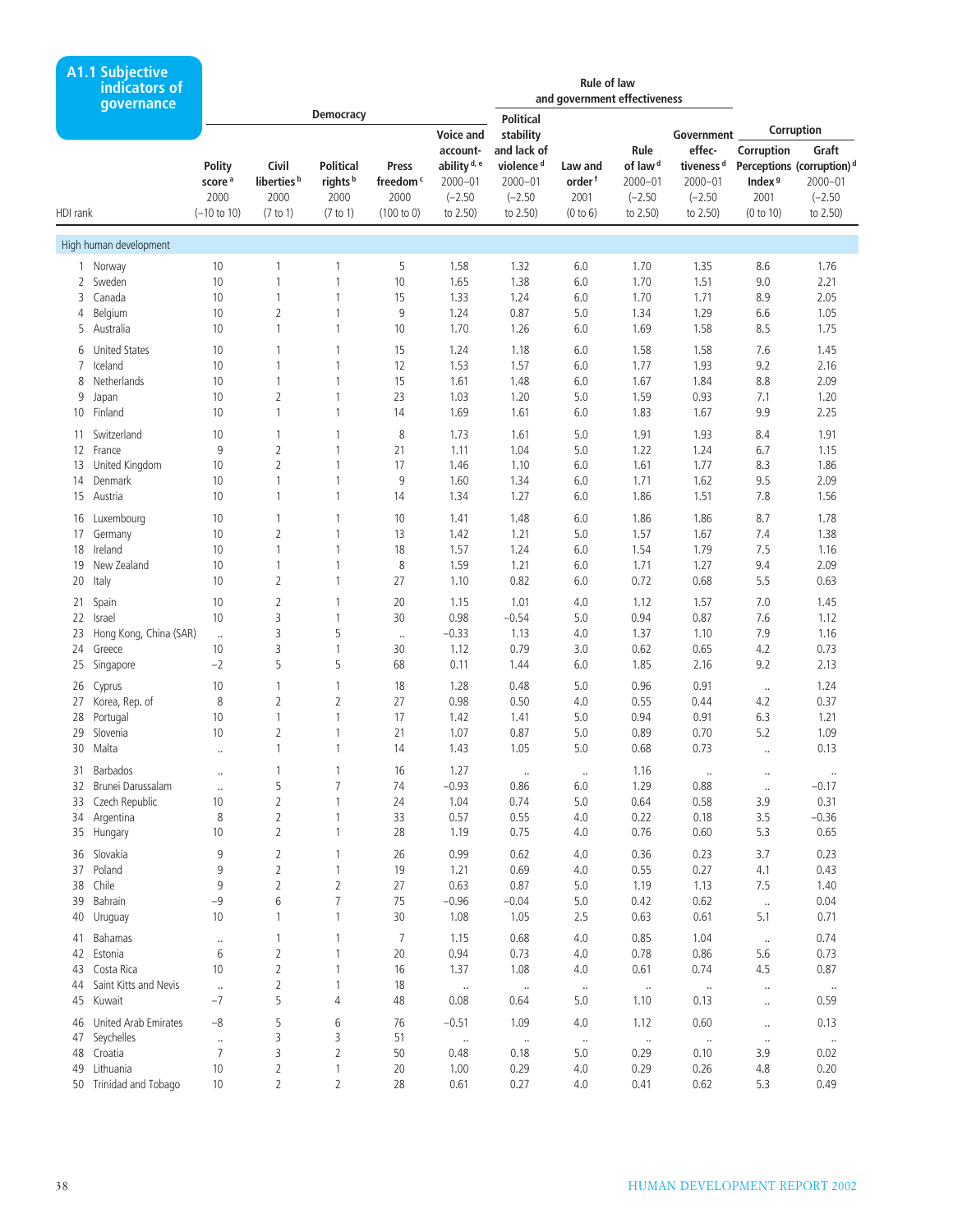|                                                                                                                                                                                                                                                                                                                                                                                                                                                                                                                                                                                                                                                                                                                                                                                                                                                                                                                                                                                                                                                                                                                                                                                                                                                                                                                                                                                                                                                                                                                                                                                                                                                                                                                                                                                                                                                                                                                                                                                                                                                                                                                                                                                                                                                                                                                                                                                                                                                                                                                                                                                                                                                                                                                                                                                                                                                                                                                                                                                                                                                                                                                                                                                                                                                                                                                                                                                                                                                                                                                                                                                                                                                                                                                                                                                                                                                                                                                                |                          |                                      |                                         |                                                 |                                       |                                                                 | <b>Rule of law</b><br>and government effectiveness               |                                       |                                                         |                                                                       |                                          |                                                                            |
|--------------------------------------------------------------------------------------------------------------------------------------------------------------------------------------------------------------------------------------------------------------------------------------------------------------------------------------------------------------------------------------------------------------------------------------------------------------------------------------------------------------------------------------------------------------------------------------------------------------------------------------------------------------------------------------------------------------------------------------------------------------------------------------------------------------------------------------------------------------------------------------------------------------------------------------------------------------------------------------------------------------------------------------------------------------------------------------------------------------------------------------------------------------------------------------------------------------------------------------------------------------------------------------------------------------------------------------------------------------------------------------------------------------------------------------------------------------------------------------------------------------------------------------------------------------------------------------------------------------------------------------------------------------------------------------------------------------------------------------------------------------------------------------------------------------------------------------------------------------------------------------------------------------------------------------------------------------------------------------------------------------------------------------------------------------------------------------------------------------------------------------------------------------------------------------------------------------------------------------------------------------------------------------------------------------------------------------------------------------------------------------------------------------------------------------------------------------------------------------------------------------------------------------------------------------------------------------------------------------------------------------------------------------------------------------------------------------------------------------------------------------------------------------------------------------------------------------------------------------------------------------------------------------------------------------------------------------------------------------------------------------------------------------------------------------------------------------------------------------------------------------------------------------------------------------------------------------------------------------------------------------------------------------------------------------------------------------------------------------------------------------------------------------------------------------------------------------------------------------------------------------------------------------------------------------------------------------------------------------------------------------------------------------------------------------------------------------------------------------------------------------------------------------------------------------------------------------------------------------------------------------------------------------------------------|--------------------------|--------------------------------------|-----------------------------------------|-------------------------------------------------|---------------------------------------|-----------------------------------------------------------------|------------------------------------------------------------------|---------------------------------------|---------------------------------------------------------|-----------------------------------------------------------------------|------------------------------------------|----------------------------------------------------------------------------|
|                                                                                                                                                                                                                                                                                                                                                                                                                                                                                                                                                                                                                                                                                                                                                                                                                                                                                                                                                                                                                                                                                                                                                                                                                                                                                                                                                                                                                                                                                                                                                                                                                                                                                                                                                                                                                                                                                                                                                                                                                                                                                                                                                                                                                                                                                                                                                                                                                                                                                                                                                                                                                                                                                                                                                                                                                                                                                                                                                                                                                                                                                                                                                                                                                                                                                                                                                                                                                                                                                                                                                                                                                                                                                                                                                                                                                                                                                                                                |                          |                                      |                                         | <b>Democracy</b>                                |                                       |                                                                 | <b>Political</b>                                                 |                                       |                                                         |                                                                       |                                          | Corruption                                                                 |
|                                                                                                                                                                                                                                                                                                                                                                                                                                                                                                                                                                                                                                                                                                                                                                                                                                                                                                                                                                                                                                                                                                                                                                                                                                                                                                                                                                                                                                                                                                                                                                                                                                                                                                                                                                                                                                                                                                                                                                                                                                                                                                                                                                                                                                                                                                                                                                                                                                                                                                                                                                                                                                                                                                                                                                                                                                                                                                                                                                                                                                                                                                                                                                                                                                                                                                                                                                                                                                                                                                                                                                                                                                                                                                                                                                                                                                                                                                                                |                          | Polity<br>score <sup>a</sup><br>2000 | Civil<br>liberties <sup>b</sup><br>2000 | <b>Political</b><br>rights <sup>b</sup><br>2000 | Press<br>freedom <sup>c</sup><br>2000 | account-<br>ability <sup>d, e</sup><br>$2000 - 01$<br>$(-2.50)$ | and lack of<br>violence <sup>d</sup><br>$2000 - 01$<br>$(-2.50)$ | Law and<br>order <sup>f</sup><br>2001 | Rule<br>of law <sup>d</sup><br>$2000 - 01$<br>$(-2.50)$ | Government<br>effec-<br>tiveness <sup>d</sup><br>2000-01<br>$(-2.50)$ | Corruption<br>Index <sup>9</sup><br>2001 | Graft<br>Perceptions (corruption) <sup>d</sup><br>$2000 - 01$<br>$(-2.50)$ |
| A1.1 Subjective<br>indicators of<br>qovernance<br>Voice and<br>stability<br>(100 to 0)<br>to 2.50)<br>to 2.50)<br>HDI rank<br>$(-10 \text{ to } 10)$<br>(7 to 1)<br>(7 to 1)<br>(0 to 6)<br>$-10$<br>6<br>6<br>$-0.54$<br>51<br>Qatar<br>62<br>1.40<br>6.0<br>52 Antigua and Barbuda<br>2<br>4<br>46<br><br>$\ldots$<br>$\ldots$<br>$\ldots$<br>8<br>$\overline{2}$<br>53 Latvia<br>$\mathbf{1}$<br>0.81<br>0.50<br>5.0<br>24<br>Medium human development<br>8<br>Mexico<br>3<br>$\overline{2}$<br>46<br>54<br>0.12<br>0.06<br>2.0<br>$-7$<br>$\overline{7}$<br>$\overline{7}$<br>55 Cuba<br>$-1.49$<br>94<br>0.07<br>4.0<br>$-7$<br>6<br>6<br>80<br>$-1.04$<br>0.04<br>56<br><b>Belarus</b><br>4.0<br>9<br>$\overline{2}$<br>$\mathbf{1}$<br>30<br>0.77<br>0.57<br>57<br>Panama<br>3.0<br>58<br>$\mathbf{1}$<br>25<br>1.01<br>0.32<br><b>Belize</b><br>1<br>$\ddotsc$<br>$\ldots$<br>5<br>5<br>59<br>3<br>70<br>$-0.13$<br>0.31<br>Malaysia<br>3.0<br>$\overline{7}$<br>5<br>5<br>60<br>$-0.35$<br>$-0.41$<br>60<br>Russian Federation<br>3.0<br>Dominica<br>1<br>16<br>61<br>1<br>$\ldots$<br>$\cdot$<br>$\ldots$<br>$\cdot\cdot$<br>3<br>$\overline{2}$<br>Bulgaria<br>8<br>26<br>0.59<br>62<br>0.37<br>4.0<br>$\overline{2}$<br>8<br>2<br>0.50<br>$-0.08$<br>63<br>Romania<br>44<br>4.0<br>$\overline{7}$<br>Libyan Arab Jamahiriya<br>$-7$<br>7<br>90<br>$-1.35$<br>$-0.38$<br>4.0<br>64<br>3<br>6<br>4<br>0.03<br>65<br>Macedonia, TFYR<br>44<br>$-1.45$<br>$\ldots$<br>Saint Lucia<br>66<br>2<br>1<br>13<br>$\ldots$<br>$\ldots$<br>$\ldots$<br>$\cdot\cdot$<br>$\overline{2}$<br>$\mathbf{1}$<br>17<br>67<br>Mauritius<br>10<br>1.27<br>1.12<br>$\ldots$<br>68<br>Colombia<br>7<br>$\overline{4}$<br>4<br>60<br>$-1.36$<br>$-0.41$<br>1.0<br>$\overline{7}$<br>5<br>Venezuela<br>3<br>34<br>$-0.34$<br>$-0.33$<br>2.0<br>69<br>9<br>3<br>$\overline{2}$<br>70<br>Thailand<br>29<br>0.37<br>0.21<br>5.0<br>Saudi Arabia<br>$-10$<br>7<br>7<br>92<br>0.51<br>5.0<br>$-1.07$<br>71<br>$\mathbb{Z}^{\mathfrak{h}}$<br>3<br>72 Fiji<br>6<br>0.05<br>44<br>0.39<br>$\ldots$<br>73<br>8<br>3<br>3<br>0.53<br>0.47<br>Brazil<br>31<br>2.0<br>$\overline{2}$<br>Suriname<br>28<br>0.63<br>0.12<br>74<br>$\mathbf{1}$<br>3.0<br>$\ldots$<br>5<br>75<br>Lebanon<br>6<br>61<br>$-0.32$<br>$-0.55$<br>$\cdot$ <sup>i</sup><br>4.0<br>5<br>4<br>59<br>$-0.84$<br>76<br>Armenia<br>4<br>$-0.22$<br>3.0<br>8<br>3<br>2<br>30<br>0.53<br>$-0.21$<br>77<br>Philippines<br>2.0<br>78<br>Oman<br>$-9$<br>5<br>6<br>$-0.50$<br>1.00<br>71<br>5.0<br>79<br>Kazakhstan<br>5<br>6<br>70<br>$-0.80$<br>0.29<br>$-4$<br>4.0<br>80 Ukraine<br>7<br>60<br>$-0.59$<br>4<br>4<br>$-0.31$<br>4.0<br>5<br>4<br>4<br>53<br>$-0.07$<br>Georgia<br>$-1.00$<br>81<br>$\cdot\cdot$<br>$\mathbb{Z}^{\mathfrak{h}}$<br>3<br>3<br>82 Peru<br>54<br>0.15<br>$-0.23$<br>3.0<br>$\overline{2}$<br>83 Grenada<br>1<br>20<br><br>$\ldots$<br>$\cdot\cdot$<br>$\cdot$<br>84 Maldives<br>5<br>6<br>65<br>$-0.81$<br>$\ldots$<br>$\ldots$<br>$\cdot\cdot$<br>5<br>85 Turkey<br>7<br>4<br>58<br>$-0.55$<br>$-0.75$<br>4.0<br>9<br>2<br>2<br>0.78<br>86 Jamaica<br>11<br>0.35<br>2.0<br>$\overline{7}$<br>$\overline{7}$<br>87 Turkmenistan<br>$-9$<br>89<br>$-1.42$<br>0.11<br>$\ldots$<br>88 Azerbaijan<br>$-7$<br>5<br>6<br>$-0.70$<br>$-0.70$<br>76<br>4.0<br>5<br>$\overline{4}$<br>3<br>89 Sri Lanka<br>74<br>$-0.23$<br>$-1.63$<br>3.0<br>$\overline{7}$<br>3<br>4<br>51<br>$-0.70$<br>$-0.87$<br>90 Paraguay<br>3.0<br>$\overline{2}$<br>91 St. Vincent & the Grenadines<br>16<br>1<br>$\sim$<br>$\cdot\cdot$<br>$\cdot\cdot$<br>5<br>5<br>4<br>56<br>92 Albania<br>0.01<br>$-0.60$<br>2.0<br>6<br>93 Ecuador<br>3<br>3<br>40<br>$-0.14$<br>$-0.80$<br>3.0<br>$\overline{2}$<br>$\overline{2}$<br>Dominican Republic<br>8<br>0.46<br>94<br>30<br>0.42<br>2.0<br>$\overline{7}$<br>$-9$<br>6<br>95 Uzbekistan<br>84<br>$-1.18$<br>$-1.17$<br>$\ldots$<br>96 China | to 2.50)                 | to 2.50)                             | (0 to 10)                               | to 2.50)                                        |                                       |                                                                 |                                                                  |                                       |                                                         |                                                                       |                                          |                                                                            |
|                                                                                                                                                                                                                                                                                                                                                                                                                                                                                                                                                                                                                                                                                                                                                                                                                                                                                                                                                                                                                                                                                                                                                                                                                                                                                                                                                                                                                                                                                                                                                                                                                                                                                                                                                                                                                                                                                                                                                                                                                                                                                                                                                                                                                                                                                                                                                                                                                                                                                                                                                                                                                                                                                                                                                                                                                                                                                                                                                                                                                                                                                                                                                                                                                                                                                                                                                                                                                                                                                                                                                                                                                                                                                                                                                                                                                                                                                                                                |                          |                                      |                                         |                                                 |                                       |                                                                 |                                                                  |                                       | 1.00                                                    | 0.82                                                                  | $\ddotsc$                                | 0.57                                                                       |
|                                                                                                                                                                                                                                                                                                                                                                                                                                                                                                                                                                                                                                                                                                                                                                                                                                                                                                                                                                                                                                                                                                                                                                                                                                                                                                                                                                                                                                                                                                                                                                                                                                                                                                                                                                                                                                                                                                                                                                                                                                                                                                                                                                                                                                                                                                                                                                                                                                                                                                                                                                                                                                                                                                                                                                                                                                                                                                                                                                                                                                                                                                                                                                                                                                                                                                                                                                                                                                                                                                                                                                                                                                                                                                                                                                                                                                                                                                                                |                          |                                      |                                         |                                                 |                                       |                                                                 |                                                                  |                                       | $\ldots$<br>0.36                                        | $\ldots$<br>0.22                                                      | $\cdot\cdot$<br>3.4                      | $\cdot\cdot$<br>$-0.03$                                                    |
|                                                                                                                                                                                                                                                                                                                                                                                                                                                                                                                                                                                                                                                                                                                                                                                                                                                                                                                                                                                                                                                                                                                                                                                                                                                                                                                                                                                                                                                                                                                                                                                                                                                                                                                                                                                                                                                                                                                                                                                                                                                                                                                                                                                                                                                                                                                                                                                                                                                                                                                                                                                                                                                                                                                                                                                                                                                                                                                                                                                                                                                                                                                                                                                                                                                                                                                                                                                                                                                                                                                                                                                                                                                                                                                                                                                                                                                                                                                                |                          |                                      |                                         |                                                 |                                       |                                                                 |                                                                  |                                       |                                                         |                                                                       |                                          |                                                                            |
|                                                                                                                                                                                                                                                                                                                                                                                                                                                                                                                                                                                                                                                                                                                                                                                                                                                                                                                                                                                                                                                                                                                                                                                                                                                                                                                                                                                                                                                                                                                                                                                                                                                                                                                                                                                                                                                                                                                                                                                                                                                                                                                                                                                                                                                                                                                                                                                                                                                                                                                                                                                                                                                                                                                                                                                                                                                                                                                                                                                                                                                                                                                                                                                                                                                                                                                                                                                                                                                                                                                                                                                                                                                                                                                                                                                                                                                                                                                                |                          |                                      |                                         |                                                 |                                       |                                                                 |                                                                  |                                       | $-0.41$                                                 | 0.28                                                                  | 3.7                                      | $-0.28$                                                                    |
|                                                                                                                                                                                                                                                                                                                                                                                                                                                                                                                                                                                                                                                                                                                                                                                                                                                                                                                                                                                                                                                                                                                                                                                                                                                                                                                                                                                                                                                                                                                                                                                                                                                                                                                                                                                                                                                                                                                                                                                                                                                                                                                                                                                                                                                                                                                                                                                                                                                                                                                                                                                                                                                                                                                                                                                                                                                                                                                                                                                                                                                                                                                                                                                                                                                                                                                                                                                                                                                                                                                                                                                                                                                                                                                                                                                                                                                                                                                                |                          |                                      |                                         |                                                 |                                       |                                                                 |                                                                  |                                       | $-0.32$                                                 | $-0.22$                                                               | $\ldots$                                 | $-0.12$                                                                    |
|                                                                                                                                                                                                                                                                                                                                                                                                                                                                                                                                                                                                                                                                                                                                                                                                                                                                                                                                                                                                                                                                                                                                                                                                                                                                                                                                                                                                                                                                                                                                                                                                                                                                                                                                                                                                                                                                                                                                                                                                                                                                                                                                                                                                                                                                                                                                                                                                                                                                                                                                                                                                                                                                                                                                                                                                                                                                                                                                                                                                                                                                                                                                                                                                                                                                                                                                                                                                                                                                                                                                                                                                                                                                                                                                                                                                                                                                                                                                |                          |                                      |                                         |                                                 |                                       |                                                                 |                                                                  |                                       | $-0.81$                                                 | $-0.99$                                                               |                                          | $-0.06$                                                                    |
|                                                                                                                                                                                                                                                                                                                                                                                                                                                                                                                                                                                                                                                                                                                                                                                                                                                                                                                                                                                                                                                                                                                                                                                                                                                                                                                                                                                                                                                                                                                                                                                                                                                                                                                                                                                                                                                                                                                                                                                                                                                                                                                                                                                                                                                                                                                                                                                                                                                                                                                                                                                                                                                                                                                                                                                                                                                                                                                                                                                                                                                                                                                                                                                                                                                                                                                                                                                                                                                                                                                                                                                                                                                                                                                                                                                                                                                                                                                                |                          |                                      |                                         |                                                 |                                       |                                                                 |                                                                  |                                       | $-0.12$                                                 | $-0.14$                                                               | $\ldots$<br>3.7                          | $-0.45$                                                                    |
|                                                                                                                                                                                                                                                                                                                                                                                                                                                                                                                                                                                                                                                                                                                                                                                                                                                                                                                                                                                                                                                                                                                                                                                                                                                                                                                                                                                                                                                                                                                                                                                                                                                                                                                                                                                                                                                                                                                                                                                                                                                                                                                                                                                                                                                                                                                                                                                                                                                                                                                                                                                                                                                                                                                                                                                                                                                                                                                                                                                                                                                                                                                                                                                                                                                                                                                                                                                                                                                                                                                                                                                                                                                                                                                                                                                                                                                                                                                                |                          |                                      |                                         |                                                 |                                       |                                                                 |                                                                  |                                       | 0.74                                                    | 0.55                                                                  | $\ldots$                                 | 0.48                                                                       |
|                                                                                                                                                                                                                                                                                                                                                                                                                                                                                                                                                                                                                                                                                                                                                                                                                                                                                                                                                                                                                                                                                                                                                                                                                                                                                                                                                                                                                                                                                                                                                                                                                                                                                                                                                                                                                                                                                                                                                                                                                                                                                                                                                                                                                                                                                                                                                                                                                                                                                                                                                                                                                                                                                                                                                                                                                                                                                                                                                                                                                                                                                                                                                                                                                                                                                                                                                                                                                                                                                                                                                                                                                                                                                                                                                                                                                                                                                                                                |                          |                                      |                                         |                                                 |                                       |                                                                 |                                                                  |                                       | 0.34                                                    | 0.53                                                                  | 5.0                                      | 0.13                                                                       |
|                                                                                                                                                                                                                                                                                                                                                                                                                                                                                                                                                                                                                                                                                                                                                                                                                                                                                                                                                                                                                                                                                                                                                                                                                                                                                                                                                                                                                                                                                                                                                                                                                                                                                                                                                                                                                                                                                                                                                                                                                                                                                                                                                                                                                                                                                                                                                                                                                                                                                                                                                                                                                                                                                                                                                                                                                                                                                                                                                                                                                                                                                                                                                                                                                                                                                                                                                                                                                                                                                                                                                                                                                                                                                                                                                                                                                                                                                                                                |                          |                                      |                                         |                                                 |                                       |                                                                 |                                                                  |                                       | $-0.87$                                                 | $-0.57$                                                               | 2.3                                      | $-1.01$                                                                    |
|                                                                                                                                                                                                                                                                                                                                                                                                                                                                                                                                                                                                                                                                                                                                                                                                                                                                                                                                                                                                                                                                                                                                                                                                                                                                                                                                                                                                                                                                                                                                                                                                                                                                                                                                                                                                                                                                                                                                                                                                                                                                                                                                                                                                                                                                                                                                                                                                                                                                                                                                                                                                                                                                                                                                                                                                                                                                                                                                                                                                                                                                                                                                                                                                                                                                                                                                                                                                                                                                                                                                                                                                                                                                                                                                                                                                                                                                                                                                |                          |                                      |                                         |                                                 |                                       |                                                                 |                                                                  |                                       | $\ldots$                                                | $\ldots$                                                              | $\cdot\cdot$                             | $\ldots$                                                                   |
|                                                                                                                                                                                                                                                                                                                                                                                                                                                                                                                                                                                                                                                                                                                                                                                                                                                                                                                                                                                                                                                                                                                                                                                                                                                                                                                                                                                                                                                                                                                                                                                                                                                                                                                                                                                                                                                                                                                                                                                                                                                                                                                                                                                                                                                                                                                                                                                                                                                                                                                                                                                                                                                                                                                                                                                                                                                                                                                                                                                                                                                                                                                                                                                                                                                                                                                                                                                                                                                                                                                                                                                                                                                                                                                                                                                                                                                                                                                                |                          |                                      |                                         |                                                 |                                       |                                                                 |                                                                  |                                       | 0.02                                                    | $-0.26$                                                               | 3.9                                      | $-0.16$                                                                    |
|                                                                                                                                                                                                                                                                                                                                                                                                                                                                                                                                                                                                                                                                                                                                                                                                                                                                                                                                                                                                                                                                                                                                                                                                                                                                                                                                                                                                                                                                                                                                                                                                                                                                                                                                                                                                                                                                                                                                                                                                                                                                                                                                                                                                                                                                                                                                                                                                                                                                                                                                                                                                                                                                                                                                                                                                                                                                                                                                                                                                                                                                                                                                                                                                                                                                                                                                                                                                                                                                                                                                                                                                                                                                                                                                                                                                                                                                                                                                |                          |                                      |                                         |                                                 |                                       |                                                                 |                                                                  |                                       | $-0.02$                                                 | $-0.54$                                                               | 2.8                                      | $-0.51$                                                                    |
|                                                                                                                                                                                                                                                                                                                                                                                                                                                                                                                                                                                                                                                                                                                                                                                                                                                                                                                                                                                                                                                                                                                                                                                                                                                                                                                                                                                                                                                                                                                                                                                                                                                                                                                                                                                                                                                                                                                                                                                                                                                                                                                                                                                                                                                                                                                                                                                                                                                                                                                                                                                                                                                                                                                                                                                                                                                                                                                                                                                                                                                                                                                                                                                                                                                                                                                                                                                                                                                                                                                                                                                                                                                                                                                                                                                                                                                                                                                                |                          |                                      |                                         |                                                 |                                       |                                                                 |                                                                  |                                       | $-0.89$                                                 | $-1.12$                                                               | $\ldots$                                 | $-0.90$                                                                    |
|                                                                                                                                                                                                                                                                                                                                                                                                                                                                                                                                                                                                                                                                                                                                                                                                                                                                                                                                                                                                                                                                                                                                                                                                                                                                                                                                                                                                                                                                                                                                                                                                                                                                                                                                                                                                                                                                                                                                                                                                                                                                                                                                                                                                                                                                                                                                                                                                                                                                                                                                                                                                                                                                                                                                                                                                                                                                                                                                                                                                                                                                                                                                                                                                                                                                                                                                                                                                                                                                                                                                                                                                                                                                                                                                                                                                                                                                                                                                |                          |                                      |                                         |                                                 |                                       |                                                                 |                                                                  |                                       | $-0.33$                                                 | $-0.63$                                                               | $\ddotsc$                                | $-0.51$                                                                    |
|                                                                                                                                                                                                                                                                                                                                                                                                                                                                                                                                                                                                                                                                                                                                                                                                                                                                                                                                                                                                                                                                                                                                                                                                                                                                                                                                                                                                                                                                                                                                                                                                                                                                                                                                                                                                                                                                                                                                                                                                                                                                                                                                                                                                                                                                                                                                                                                                                                                                                                                                                                                                                                                                                                                                                                                                                                                                                                                                                                                                                                                                                                                                                                                                                                                                                                                                                                                                                                                                                                                                                                                                                                                                                                                                                                                                                                                                                                                                |                          |                                      |                                         |                                                 |                                       |                                                                 |                                                                  |                                       | $\ldots$                                                | $\ldots$                                                              | $\cdot\cdot$                             | $\ldots$                                                                   |
|                                                                                                                                                                                                                                                                                                                                                                                                                                                                                                                                                                                                                                                                                                                                                                                                                                                                                                                                                                                                                                                                                                                                                                                                                                                                                                                                                                                                                                                                                                                                                                                                                                                                                                                                                                                                                                                                                                                                                                                                                                                                                                                                                                                                                                                                                                                                                                                                                                                                                                                                                                                                                                                                                                                                                                                                                                                                                                                                                                                                                                                                                                                                                                                                                                                                                                                                                                                                                                                                                                                                                                                                                                                                                                                                                                                                                                                                                                                                |                          |                                      |                                         |                                                 |                                       |                                                                 |                                                                  |                                       | 1.00                                                    | 0.76                                                                  | 4.5                                      | 0.49                                                                       |
|                                                                                                                                                                                                                                                                                                                                                                                                                                                                                                                                                                                                                                                                                                                                                                                                                                                                                                                                                                                                                                                                                                                                                                                                                                                                                                                                                                                                                                                                                                                                                                                                                                                                                                                                                                                                                                                                                                                                                                                                                                                                                                                                                                                                                                                                                                                                                                                                                                                                                                                                                                                                                                                                                                                                                                                                                                                                                                                                                                                                                                                                                                                                                                                                                                                                                                                                                                                                                                                                                                                                                                                                                                                                                                                                                                                                                                                                                                                                |                          |                                      |                                         |                                                 |                                       |                                                                 |                                                                  |                                       | $-0.77$                                                 | $-0.38$                                                               | 3.8                                      | $-0.39$                                                                    |
|                                                                                                                                                                                                                                                                                                                                                                                                                                                                                                                                                                                                                                                                                                                                                                                                                                                                                                                                                                                                                                                                                                                                                                                                                                                                                                                                                                                                                                                                                                                                                                                                                                                                                                                                                                                                                                                                                                                                                                                                                                                                                                                                                                                                                                                                                                                                                                                                                                                                                                                                                                                                                                                                                                                                                                                                                                                                                                                                                                                                                                                                                                                                                                                                                                                                                                                                                                                                                                                                                                                                                                                                                                                                                                                                                                                                                                                                                                                                |                          |                                      |                                         |                                                 |                                       |                                                                 |                                                                  |                                       | $-0.81$<br>0.44                                         | $-0.81$<br>0.10                                                       | 2.8<br>3.2                               | $-0.59$<br>$-0.46$                                                         |
|                                                                                                                                                                                                                                                                                                                                                                                                                                                                                                                                                                                                                                                                                                                                                                                                                                                                                                                                                                                                                                                                                                                                                                                                                                                                                                                                                                                                                                                                                                                                                                                                                                                                                                                                                                                                                                                                                                                                                                                                                                                                                                                                                                                                                                                                                                                                                                                                                                                                                                                                                                                                                                                                                                                                                                                                                                                                                                                                                                                                                                                                                                                                                                                                                                                                                                                                                                                                                                                                                                                                                                                                                                                                                                                                                                                                                                                                                                                                |                          |                                      |                                         |                                                 |                                       |                                                                 |                                                                  |                                       |                                                         |                                                                       |                                          |                                                                            |
|                                                                                                                                                                                                                                                                                                                                                                                                                                                                                                                                                                                                                                                                                                                                                                                                                                                                                                                                                                                                                                                                                                                                                                                                                                                                                                                                                                                                                                                                                                                                                                                                                                                                                                                                                                                                                                                                                                                                                                                                                                                                                                                                                                                                                                                                                                                                                                                                                                                                                                                                                                                                                                                                                                                                                                                                                                                                                                                                                                                                                                                                                                                                                                                                                                                                                                                                                                                                                                                                                                                                                                                                                                                                                                                                                                                                                                                                                                                                |                          |                                      |                                         |                                                 |                                       |                                                                 |                                                                  |                                       | 0.19<br>$-0.52$                                         | 0.00<br>0.38                                                          | $\ldots$                                 | $-0.35$<br>1.01                                                            |
|                                                                                                                                                                                                                                                                                                                                                                                                                                                                                                                                                                                                                                                                                                                                                                                                                                                                                                                                                                                                                                                                                                                                                                                                                                                                                                                                                                                                                                                                                                                                                                                                                                                                                                                                                                                                                                                                                                                                                                                                                                                                                                                                                                                                                                                                                                                                                                                                                                                                                                                                                                                                                                                                                                                                                                                                                                                                                                                                                                                                                                                                                                                                                                                                                                                                                                                                                                                                                                                                                                                                                                                                                                                                                                                                                                                                                                                                                                                                |                          |                                      |                                         |                                                 |                                       |                                                                 |                                                                  |                                       | $-0.26$                                                 | $-0.27$                                                               | $\ldots$<br>4.0                          | $-0.02$                                                                    |
|                                                                                                                                                                                                                                                                                                                                                                                                                                                                                                                                                                                                                                                                                                                                                                                                                                                                                                                                                                                                                                                                                                                                                                                                                                                                                                                                                                                                                                                                                                                                                                                                                                                                                                                                                                                                                                                                                                                                                                                                                                                                                                                                                                                                                                                                                                                                                                                                                                                                                                                                                                                                                                                                                                                                                                                                                                                                                                                                                                                                                                                                                                                                                                                                                                                                                                                                                                                                                                                                                                                                                                                                                                                                                                                                                                                                                                                                                                                                |                          |                                      |                                         |                                                 |                                       |                                                                 |                                                                  |                                       | $-0.59$                                                 | 0.10                                                                  |                                          | 0.13                                                                       |
|                                                                                                                                                                                                                                                                                                                                                                                                                                                                                                                                                                                                                                                                                                                                                                                                                                                                                                                                                                                                                                                                                                                                                                                                                                                                                                                                                                                                                                                                                                                                                                                                                                                                                                                                                                                                                                                                                                                                                                                                                                                                                                                                                                                                                                                                                                                                                                                                                                                                                                                                                                                                                                                                                                                                                                                                                                                                                                                                                                                                                                                                                                                                                                                                                                                                                                                                                                                                                                                                                                                                                                                                                                                                                                                                                                                                                                                                                                                                |                          |                                      |                                         |                                                 |                                       |                                                                 |                                                                  |                                       | $-0.05$                                                 | $-0.02$                                                               | $\ldots$<br>$\ddotsc$                    | $-0.63$                                                                    |
|                                                                                                                                                                                                                                                                                                                                                                                                                                                                                                                                                                                                                                                                                                                                                                                                                                                                                                                                                                                                                                                                                                                                                                                                                                                                                                                                                                                                                                                                                                                                                                                                                                                                                                                                                                                                                                                                                                                                                                                                                                                                                                                                                                                                                                                                                                                                                                                                                                                                                                                                                                                                                                                                                                                                                                                                                                                                                                                                                                                                                                                                                                                                                                                                                                                                                                                                                                                                                                                                                                                                                                                                                                                                                                                                                                                                                                                                                                                                |                          |                                      |                                         |                                                 |                                       |                                                                 |                                                                  |                                       | $-0.35$                                                 | $-1.03$                                                               | $\cdot\cdot$                             | $-0.80$                                                                    |
|                                                                                                                                                                                                                                                                                                                                                                                                                                                                                                                                                                                                                                                                                                                                                                                                                                                                                                                                                                                                                                                                                                                                                                                                                                                                                                                                                                                                                                                                                                                                                                                                                                                                                                                                                                                                                                                                                                                                                                                                                                                                                                                                                                                                                                                                                                                                                                                                                                                                                                                                                                                                                                                                                                                                                                                                                                                                                                                                                                                                                                                                                                                                                                                                                                                                                                                                                                                                                                                                                                                                                                                                                                                                                                                                                                                                                                                                                                                                |                          |                                      |                                         |                                                 |                                       |                                                                 |                                                                  |                                       | $-0.49$                                                 | 0.03                                                                  | 2.9                                      | $-0.49$                                                                    |
|                                                                                                                                                                                                                                                                                                                                                                                                                                                                                                                                                                                                                                                                                                                                                                                                                                                                                                                                                                                                                                                                                                                                                                                                                                                                                                                                                                                                                                                                                                                                                                                                                                                                                                                                                                                                                                                                                                                                                                                                                                                                                                                                                                                                                                                                                                                                                                                                                                                                                                                                                                                                                                                                                                                                                                                                                                                                                                                                                                                                                                                                                                                                                                                                                                                                                                                                                                                                                                                                                                                                                                                                                                                                                                                                                                                                                                                                                                                                |                          |                                      |                                         |                                                 |                                       |                                                                 |                                                                  |                                       | 1.06                                                    | 0.85                                                                  | $\ldots$                                 | 0.44                                                                       |
|                                                                                                                                                                                                                                                                                                                                                                                                                                                                                                                                                                                                                                                                                                                                                                                                                                                                                                                                                                                                                                                                                                                                                                                                                                                                                                                                                                                                                                                                                                                                                                                                                                                                                                                                                                                                                                                                                                                                                                                                                                                                                                                                                                                                                                                                                                                                                                                                                                                                                                                                                                                                                                                                                                                                                                                                                                                                                                                                                                                                                                                                                                                                                                                                                                                                                                                                                                                                                                                                                                                                                                                                                                                                                                                                                                                                                                                                                                                                |                          |                                      |                                         |                                                 |                                       |                                                                 |                                                                  |                                       | $-0.60$                                                 | $-0.61$                                                               | 2.7                                      | $-0.83$                                                                    |
|                                                                                                                                                                                                                                                                                                                                                                                                                                                                                                                                                                                                                                                                                                                                                                                                                                                                                                                                                                                                                                                                                                                                                                                                                                                                                                                                                                                                                                                                                                                                                                                                                                                                                                                                                                                                                                                                                                                                                                                                                                                                                                                                                                                                                                                                                                                                                                                                                                                                                                                                                                                                                                                                                                                                                                                                                                                                                                                                                                                                                                                                                                                                                                                                                                                                                                                                                                                                                                                                                                                                                                                                                                                                                                                                                                                                                                                                                                                                |                          |                                      |                                         |                                                 |                                       |                                                                 |                                                                  |                                       | $-0.63$                                                 | $-0.75$                                                               | 2.1                                      | $-0.90$                                                                    |
|                                                                                                                                                                                                                                                                                                                                                                                                                                                                                                                                                                                                                                                                                                                                                                                                                                                                                                                                                                                                                                                                                                                                                                                                                                                                                                                                                                                                                                                                                                                                                                                                                                                                                                                                                                                                                                                                                                                                                                                                                                                                                                                                                                                                                                                                                                                                                                                                                                                                                                                                                                                                                                                                                                                                                                                                                                                                                                                                                                                                                                                                                                                                                                                                                                                                                                                                                                                                                                                                                                                                                                                                                                                                                                                                                                                                                                                                                                                                |                          |                                      |                                         |                                                 |                                       |                                                                 |                                                                  |                                       | $-0.43$                                                 | $-0.72$                                                               | $\cdot$                                  | $-0.69$                                                                    |
|                                                                                                                                                                                                                                                                                                                                                                                                                                                                                                                                                                                                                                                                                                                                                                                                                                                                                                                                                                                                                                                                                                                                                                                                                                                                                                                                                                                                                                                                                                                                                                                                                                                                                                                                                                                                                                                                                                                                                                                                                                                                                                                                                                                                                                                                                                                                                                                                                                                                                                                                                                                                                                                                                                                                                                                                                                                                                                                                                                                                                                                                                                                                                                                                                                                                                                                                                                                                                                                                                                                                                                                                                                                                                                                                                                                                                                                                                                                                |                          |                                      |                                         |                                                 |                                       |                                                                 |                                                                  |                                       | $-0.53$                                                 | $-0.35$                                                               | 4.1                                      | $-0.04$                                                                    |
|                                                                                                                                                                                                                                                                                                                                                                                                                                                                                                                                                                                                                                                                                                                                                                                                                                                                                                                                                                                                                                                                                                                                                                                                                                                                                                                                                                                                                                                                                                                                                                                                                                                                                                                                                                                                                                                                                                                                                                                                                                                                                                                                                                                                                                                                                                                                                                                                                                                                                                                                                                                                                                                                                                                                                                                                                                                                                                                                                                                                                                                                                                                                                                                                                                                                                                                                                                                                                                                                                                                                                                                                                                                                                                                                                                                                                                                                                                                                |                          |                                      |                                         |                                                 |                                       |                                                                 |                                                                  |                                       | $\ldots$                                                | $\ldots$                                                              | $\cdot\cdot$                             | $\cdot\cdot$                                                               |
|                                                                                                                                                                                                                                                                                                                                                                                                                                                                                                                                                                                                                                                                                                                                                                                                                                                                                                                                                                                                                                                                                                                                                                                                                                                                                                                                                                                                                                                                                                                                                                                                                                                                                                                                                                                                                                                                                                                                                                                                                                                                                                                                                                                                                                                                                                                                                                                                                                                                                                                                                                                                                                                                                                                                                                                                                                                                                                                                                                                                                                                                                                                                                                                                                                                                                                                                                                                                                                                                                                                                                                                                                                                                                                                                                                                                                                                                                                                                |                          |                                      |                                         |                                                 |                                       |                                                                 |                                                                  |                                       | $\cdot\cdot$                                            | $\cdot$                                                               | $\cdot\cdot$                             | $\ldots$                                                                   |
|                                                                                                                                                                                                                                                                                                                                                                                                                                                                                                                                                                                                                                                                                                                                                                                                                                                                                                                                                                                                                                                                                                                                                                                                                                                                                                                                                                                                                                                                                                                                                                                                                                                                                                                                                                                                                                                                                                                                                                                                                                                                                                                                                                                                                                                                                                                                                                                                                                                                                                                                                                                                                                                                                                                                                                                                                                                                                                                                                                                                                                                                                                                                                                                                                                                                                                                                                                                                                                                                                                                                                                                                                                                                                                                                                                                                                                                                                                                                |                          |                                      |                                         |                                                 |                                       |                                                                 |                                                                  |                                       | $-0.16$                                                 | $-0.15$                                                               | 3.6                                      | $-0.48$                                                                    |
|                                                                                                                                                                                                                                                                                                                                                                                                                                                                                                                                                                                                                                                                                                                                                                                                                                                                                                                                                                                                                                                                                                                                                                                                                                                                                                                                                                                                                                                                                                                                                                                                                                                                                                                                                                                                                                                                                                                                                                                                                                                                                                                                                                                                                                                                                                                                                                                                                                                                                                                                                                                                                                                                                                                                                                                                                                                                                                                                                                                                                                                                                                                                                                                                                                                                                                                                                                                                                                                                                                                                                                                                                                                                                                                                                                                                                                                                                                                                |                          |                                      |                                         |                                                 |                                       |                                                                 |                                                                  |                                       | $-0.38$                                                 | $-0.30$                                                               | $\ldots$                                 | $-0.06$                                                                    |
|                                                                                                                                                                                                                                                                                                                                                                                                                                                                                                                                                                                                                                                                                                                                                                                                                                                                                                                                                                                                                                                                                                                                                                                                                                                                                                                                                                                                                                                                                                                                                                                                                                                                                                                                                                                                                                                                                                                                                                                                                                                                                                                                                                                                                                                                                                                                                                                                                                                                                                                                                                                                                                                                                                                                                                                                                                                                                                                                                                                                                                                                                                                                                                                                                                                                                                                                                                                                                                                                                                                                                                                                                                                                                                                                                                                                                                                                                                                                |                          |                                      |                                         |                                                 |                                       |                                                                 |                                                                  |                                       | $-1.02$                                                 | $-1.23$                                                               | $\ldots$                                 | $-1.12$                                                                    |
|                                                                                                                                                                                                                                                                                                                                                                                                                                                                                                                                                                                                                                                                                                                                                                                                                                                                                                                                                                                                                                                                                                                                                                                                                                                                                                                                                                                                                                                                                                                                                                                                                                                                                                                                                                                                                                                                                                                                                                                                                                                                                                                                                                                                                                                                                                                                                                                                                                                                                                                                                                                                                                                                                                                                                                                                                                                                                                                                                                                                                                                                                                                                                                                                                                                                                                                                                                                                                                                                                                                                                                                                                                                                                                                                                                                                                                                                                                                                |                          |                                      |                                         |                                                 |                                       |                                                                 |                                                                  |                                       | $-0.78$<br>$-0.31$                                      | $-0.95$<br>$-0.44$                                                    | 2.0                                      | $-1.05$                                                                    |
|                                                                                                                                                                                                                                                                                                                                                                                                                                                                                                                                                                                                                                                                                                                                                                                                                                                                                                                                                                                                                                                                                                                                                                                                                                                                                                                                                                                                                                                                                                                                                                                                                                                                                                                                                                                                                                                                                                                                                                                                                                                                                                                                                                                                                                                                                                                                                                                                                                                                                                                                                                                                                                                                                                                                                                                                                                                                                                                                                                                                                                                                                                                                                                                                                                                                                                                                                                                                                                                                                                                                                                                                                                                                                                                                                                                                                                                                                                                                |                          |                                      |                                         |                                                 |                                       |                                                                 |                                                                  |                                       | $-0.83$                                                 | $-1.20$                                                               | $\ldots$<br>$\ldots$                     | 0.00<br>$-0.97$                                                            |
|                                                                                                                                                                                                                                                                                                                                                                                                                                                                                                                                                                                                                                                                                                                                                                                                                                                                                                                                                                                                                                                                                                                                                                                                                                                                                                                                                                                                                                                                                                                                                                                                                                                                                                                                                                                                                                                                                                                                                                                                                                                                                                                                                                                                                                                                                                                                                                                                                                                                                                                                                                                                                                                                                                                                                                                                                                                                                                                                                                                                                                                                                                                                                                                                                                                                                                                                                                                                                                                                                                                                                                                                                                                                                                                                                                                                                                                                                                                                |                          |                                      |                                         |                                                 |                                       |                                                                 |                                                                  |                                       |                                                         |                                                                       |                                          |                                                                            |
|                                                                                                                                                                                                                                                                                                                                                                                                                                                                                                                                                                                                                                                                                                                                                                                                                                                                                                                                                                                                                                                                                                                                                                                                                                                                                                                                                                                                                                                                                                                                                                                                                                                                                                                                                                                                                                                                                                                                                                                                                                                                                                                                                                                                                                                                                                                                                                                                                                                                                                                                                                                                                                                                                                                                                                                                                                                                                                                                                                                                                                                                                                                                                                                                                                                                                                                                                                                                                                                                                                                                                                                                                                                                                                                                                                                                                                                                                                                                |                          |                                      |                                         |                                                 |                                       |                                                                 |                                                                  |                                       | $\cdot$                                                 | $\cdots$<br>$-0.89$                                                   | $\cdot\cdot$                             | $\cdots$                                                                   |
|                                                                                                                                                                                                                                                                                                                                                                                                                                                                                                                                                                                                                                                                                                                                                                                                                                                                                                                                                                                                                                                                                                                                                                                                                                                                                                                                                                                                                                                                                                                                                                                                                                                                                                                                                                                                                                                                                                                                                                                                                                                                                                                                                                                                                                                                                                                                                                                                                                                                                                                                                                                                                                                                                                                                                                                                                                                                                                                                                                                                                                                                                                                                                                                                                                                                                                                                                                                                                                                                                                                                                                                                                                                                                                                                                                                                                                                                                                                                |                          |                                      |                                         |                                                 |                                       |                                                                 |                                                                  |                                       | $-0.71$<br>$-0.76$                                      | $-0.94$                                                               | $\ldots$                                 | $-0.60$<br>$-0.98$                                                         |
|                                                                                                                                                                                                                                                                                                                                                                                                                                                                                                                                                                                                                                                                                                                                                                                                                                                                                                                                                                                                                                                                                                                                                                                                                                                                                                                                                                                                                                                                                                                                                                                                                                                                                                                                                                                                                                                                                                                                                                                                                                                                                                                                                                                                                                                                                                                                                                                                                                                                                                                                                                                                                                                                                                                                                                                                                                                                                                                                                                                                                                                                                                                                                                                                                                                                                                                                                                                                                                                                                                                                                                                                                                                                                                                                                                                                                                                                                                                                |                          |                                      |                                         |                                                 |                                       |                                                                 |                                                                  |                                       | 0.01                                                    | $-0.24$                                                               | 2.3<br>3.1                               | $-0.20$                                                                    |
|                                                                                                                                                                                                                                                                                                                                                                                                                                                                                                                                                                                                                                                                                                                                                                                                                                                                                                                                                                                                                                                                                                                                                                                                                                                                                                                                                                                                                                                                                                                                                                                                                                                                                                                                                                                                                                                                                                                                                                                                                                                                                                                                                                                                                                                                                                                                                                                                                                                                                                                                                                                                                                                                                                                                                                                                                                                                                                                                                                                                                                                                                                                                                                                                                                                                                                                                                                                                                                                                                                                                                                                                                                                                                                                                                                                                                                                                                                                                |                          |                                      |                                         |                                                 |                                       |                                                                 |                                                                  |                                       | $-0.71$                                                 | $-0.86$                                                               | 2.7                                      | $-0.66$                                                                    |
|                                                                                                                                                                                                                                                                                                                                                                                                                                                                                                                                                                                                                                                                                                                                                                                                                                                                                                                                                                                                                                                                                                                                                                                                                                                                                                                                                                                                                                                                                                                                                                                                                                                                                                                                                                                                                                                                                                                                                                                                                                                                                                                                                                                                                                                                                                                                                                                                                                                                                                                                                                                                                                                                                                                                                                                                                                                                                                                                                                                                                                                                                                                                                                                                                                                                                                                                                                                                                                                                                                                                                                                                                                                                                                                                                                                                                                                                                                                                |                          |                                      |                                         |                                                 |                                       |                                                                 |                                                                  |                                       |                                                         |                                                                       |                                          |                                                                            |
| 97 Tunisia                                                                                                                                                                                                                                                                                                                                                                                                                                                                                                                                                                                                                                                                                                                                                                                                                                                                                                                                                                                                                                                                                                                                                                                                                                                                                                                                                                                                                                                                                                                                                                                                                                                                                                                                                                                                                                                                                                                                                                                                                                                                                                                                                                                                                                                                                                                                                                                                                                                                                                                                                                                                                                                                                                                                                                                                                                                                                                                                                                                                                                                                                                                                                                                                                                                                                                                                                                                                                                                                                                                                                                                                                                                                                                                                                                                                                                                                                                                     |                          | $-7$<br>$-3$                         | 6<br>5                                  | 7<br>6                                          | 80<br>74                              | $-1.11$<br>$-0.61$                                              | 0.39<br>0.82                                                     | 4.0<br>5.0                            | $-0.19$<br>0.81                                         | 0.14<br>1.30                                                          | 3.5<br>5.3                               | $-0.30$<br>0.86                                                            |
|                                                                                                                                                                                                                                                                                                                                                                                                                                                                                                                                                                                                                                                                                                                                                                                                                                                                                                                                                                                                                                                                                                                                                                                                                                                                                                                                                                                                                                                                                                                                                                                                                                                                                                                                                                                                                                                                                                                                                                                                                                                                                                                                                                                                                                                                                                                                                                                                                                                                                                                                                                                                                                                                                                                                                                                                                                                                                                                                                                                                                                                                                                                                                                                                                                                                                                                                                                                                                                                                                                                                                                                                                                                                                                                                                                                                                                                                                                                                | 98 Iran, Islamic Rep. of | 3                                    | 6                                       | 6                                               | 72                                    | $-0.36$                                                         | 0.02                                                             | 4.0                                   | $-0.39$                                                 | $-0.21$                                                               |                                          | $-0.64$                                                                    |
| 99 Jordan                                                                                                                                                                                                                                                                                                                                                                                                                                                                                                                                                                                                                                                                                                                                                                                                                                                                                                                                                                                                                                                                                                                                                                                                                                                                                                                                                                                                                                                                                                                                                                                                                                                                                                                                                                                                                                                                                                                                                                                                                                                                                                                                                                                                                                                                                                                                                                                                                                                                                                                                                                                                                                                                                                                                                                                                                                                                                                                                                                                                                                                                                                                                                                                                                                                                                                                                                                                                                                                                                                                                                                                                                                                                                                                                                                                                                                                                                                                      |                          | $-2$                                 | 4                                       | 4                                               | 60                                    | 0.10                                                            | 0.13                                                             | 4.0                                   | 0.66                                                    | 0.42                                                                  | $\cdot\cdot$<br>4.9                      | 0.09                                                                       |
|                                                                                                                                                                                                                                                                                                                                                                                                                                                                                                                                                                                                                                                                                                                                                                                                                                                                                                                                                                                                                                                                                                                                                                                                                                                                                                                                                                                                                                                                                                                                                                                                                                                                                                                                                                                                                                                                                                                                                                                                                                                                                                                                                                                                                                                                                                                                                                                                                                                                                                                                                                                                                                                                                                                                                                                                                                                                                                                                                                                                                                                                                                                                                                                                                                                                                                                                                                                                                                                                                                                                                                                                                                                                                                                                                                                                                                                                                                                                | 100 Cape Verde           | $\ddotsc$                            | 2                                       | $\mathbf{1}$                                    | 32                                    | 0.92                                                            | $\ldots$                                                         | $\ldots$                              | 0.15                                                    | $\ldots$                                                              | $\cdot\cdot$                             | $\cdot$                                                                    |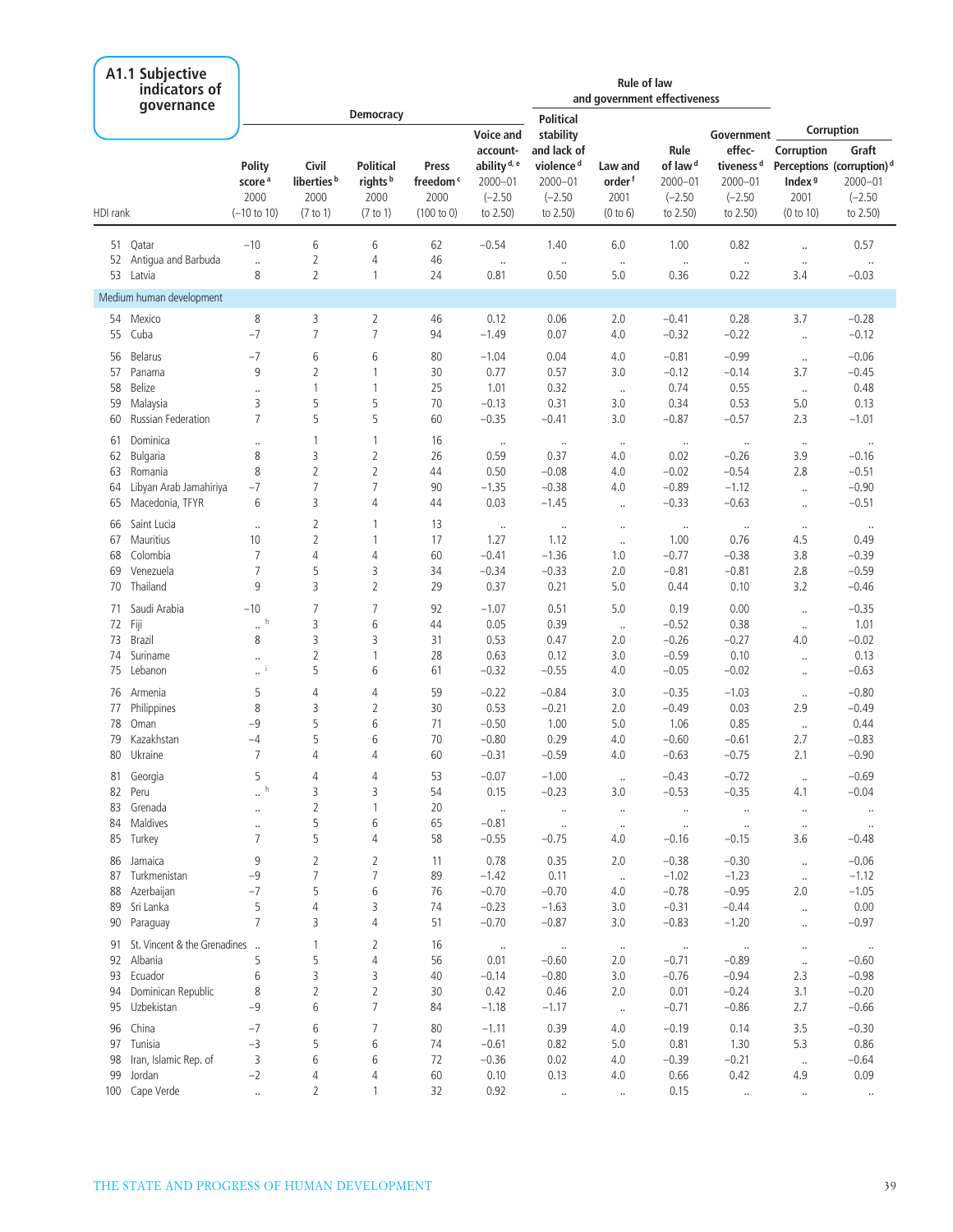|            | A1.1 Subjective<br>indicators of<br>qovernance |                                      |                                         |                                                 |                                       |                                                                                     |                                                                               | <b>Rule of law</b><br>and government effectiveness |                                                     |                                                                           |                                          |                                                                        |
|------------|------------------------------------------------|--------------------------------------|-----------------------------------------|-------------------------------------------------|---------------------------------------|-------------------------------------------------------------------------------------|-------------------------------------------------------------------------------|----------------------------------------------------|-----------------------------------------------------|---------------------------------------------------------------------------|------------------------------------------|------------------------------------------------------------------------|
|            |                                                |                                      |                                         | <b>Democracy</b>                                |                                       |                                                                                     | <b>Political</b>                                                              |                                                    |                                                     |                                                                           |                                          | Corruption                                                             |
|            |                                                | Polity<br>score <sup>a</sup><br>2000 | Civil<br>liberties <sup>b</sup><br>2000 | <b>Political</b><br>rights <sup>b</sup><br>2000 | Press<br>freedom <sup>c</sup><br>2000 | <b>Voice and</b><br>account-<br>ability <sup>d, e</sup><br>$2000 - 01$<br>$(-2.50)$ | stability<br>and lack of<br>violence <sup>d</sup><br>$2000 - 01$<br>$(-2.50)$ | Law and<br>order <sup>f</sup><br>2001              | Rule<br>of law <sup>d</sup><br>2000-01<br>$(-2.50)$ | Government<br>effec-<br>tiveness <sup>d</sup><br>$2000 - 01$<br>$(-2.50)$ | Corruption<br>Index <sup>9</sup><br>2001 | Graft<br>Perceptions (corruption) <sup>d</sup><br>2000-01<br>$(-2.50)$ |
| HDI rank   |                                                | $(-10 \text{ to } 10)$               | (7 to 1)                                | (7 to 1)                                        | (100 to 0)                            | to 2.50)                                                                            | to 2.50)                                                                      | (0 to 6)                                           | to 2.50)                                            | to 2.50)                                                                  | (0 to 10)                                | to 2.50)                                                               |
| 101        | Samoa (Western)                                | $\ldots$                             | $\overline{2}$                          | 2                                               | 21                                    | $\ldots$                                                                            | $\cdot\cdot$                                                                  | $\ddot{\phantom{a}}$                               | 0.49                                                | $\ldots$                                                                  | $\ddot{\phantom{a}}$                     | $\ldots$                                                               |
| 102        | Kyrgyzstan                                     | $-3$                                 | 5                                       | 6                                               | 61                                    | $-0.57$                                                                             | $-0.32$                                                                       | $\cdot\cdot$                                       | $-0.72$                                             | $-0.61$                                                                   | $\ddot{\phantom{a}}$                     | $-0.85$                                                                |
| 103        | Guyana                                         | 6                                    | 2                                       | 2                                               | 22                                    | 0.94                                                                                | $-0.70$                                                                       | 4.0                                                | 0.13                                                | 0.02                                                                      | $\ldots$                                 | $-0.45$                                                                |
| 104        | El Salvador                                    | 7                                    | 3                                       | 2                                               | 37                                    | 0.21                                                                                | 0.62                                                                          | 3.0                                                | $-0.65$                                             | $-0.25$                                                                   | 3.6                                      | $-0.33$                                                                |
| 105        | Moldova, Rep. of                               | $\overline{7}$                       | 4                                       | $\overline{2}$                                  | 59                                    | 0.12                                                                                | $-0.29$                                                                       | 5.0                                                | $-0.42$                                             | $-1.10$                                                                   | 3.1                                      | $-0.83$                                                                |
|            | 106 Algeria                                    | $-3$                                 | 5                                       | 6                                               | 74                                    | $-1.19$                                                                             | $-1.27$                                                                       | 2.0                                                | $-0.97$                                             | $-0.81$                                                                   | $\cdot\cdot$                             | $-0.62$                                                                |
| 107        | South Africa                                   | 9                                    | $\overline{2}$                          | $\mathbf{1}$                                    | 23                                    | 1.17                                                                                | 0.07                                                                          | 2.0                                                | $-0.05$                                             | 0.25                                                                      | 4.8                                      | 0.35                                                                   |
| 108        | Syrian Arab Republic                           | $-7$                                 | 7                                       | 7                                               | 71                                    | $-1.40$                                                                             | $-0.28$                                                                       | 5.0                                                | $-0.52$                                             | $-0.81$                                                                   | $\ldots$                                 | $-0.83$                                                                |
| 109        | Viet Nam                                       | $-7$                                 | 6                                       | 7                                               | 80                                    | $-1.29$                                                                             | 0.44                                                                          | 4.0                                                | $-0.57$                                             | $-0.30$                                                                   | 2.6                                      | $-0.76$                                                                |
| 110        | Indonesia                                      | 7                                    | 4                                       | 3                                               | 47                                    | $-0.40$                                                                             | $-1.56$                                                                       | 2.0                                                | $-0.87$                                             | $-0.50$                                                                   | 1.9                                      | $-1.01$                                                                |
| 111        | Equatorial Guinea                              | $-5$                                 | 7                                       | 7                                               | 79                                    | $-1.30$                                                                             | $\ldots$                                                                      | $\ldots$                                           | $-1.20$                                             | $\ldots$                                                                  | $\ldots$                                 | $\ldots$                                                               |
| 112        | Tajikistan                                     | $-1$                                 | 6                                       | 6                                               | 79                                    | $-0.69$                                                                             | $-1.77$                                                                       | $\cdot\cdot$                                       | $-1.25$                                             | $-1.31$                                                                   | $\ddot{\phantom{a}}$                     | $-1.08$                                                                |
| 113        | Mongolia                                       | 10                                   | 3                                       | 2                                               | 28                                    | 0.73                                                                                | 0.72                                                                          | 4.0                                                | 0.42                                                | 0.39                                                                      | $\ldots$                                 | $-0.19$                                                                |
| 114        | <b>Bolivia</b>                                 | 9                                    | 3                                       | $\mathbf{1}$                                    | 22                                    | 0.27                                                                                | $-0.61$                                                                       | 3.0                                                | $-0.41$                                             | $-0.47$                                                                   | 2.0                                      | $-0.72$                                                                |
| 115        | Egypt                                          | $-6$                                 | 5                                       | 6                                               | 69                                    | $-0.65$                                                                             | 0.21                                                                          | 4.0                                                | 0.21                                                | 0.27                                                                      | 3.6                                      | $-0.16$                                                                |
| 116        | Honduras                                       | 7                                    | 3                                       | 3                                               | 45                                    | $-0.04$                                                                             | 0.25                                                                          | 1.0                                                | $-1.06$                                             | $-0.58$                                                                   | 2.7                                      | $-0.63$                                                                |
| 117        | Gabon                                          | $-4$                                 | 4                                       | 5                                               | 55                                    | $-0.40$                                                                             | $-0.44$                                                                       | 3.0                                                | $-0.44$                                             | $-0.45$                                                                   | $\ldots$                                 | $-0.58$                                                                |
| 118        | Nicaragua                                      | 8                                    | 3                                       | 3                                               | 40                                    | $-0.06$                                                                             | 0.31                                                                          | 4.0                                                | $-0.79$                                             | $-0.73$                                                                   | 2.4                                      | $-0.80$                                                                |
| 119        | São Tomé and Principe                          |                                      | 2                                       | $\mathbf{1}$                                    | 25                                    | 1.00                                                                                | $\ldots$                                                                      | $\cdot\cdot$                                       | $\ldots$                                            | $\ldots$                                                                  | $\ddot{\phantom{0}}$                     | $\ldots$                                                               |
| 120        | Guatemala                                      | 8                                    | 4                                       | 3                                               | 49                                    | $-0.33$                                                                             | $-0.77$                                                                       | 2.0                                                | $-1.00$                                             | $-0.63$                                                                   | 2.9                                      | $-0.69$                                                                |
|            |                                                |                                      |                                         |                                                 |                                       |                                                                                     |                                                                               |                                                    |                                                     |                                                                           |                                          |                                                                        |
| 121<br>122 | Solomon Islands<br>Namibia                     | <br>6                                | 4<br>3                                  | 4<br>$\overline{2}$                             | 22<br>34                              | 0.16<br>0.32                                                                        | $\cdot\cdot$<br>$-0.52$                                                       | $\ldots$<br>6.0                                    | $\cdot\cdot$<br>1.24                                | $\ldots$<br>0.60                                                          | $\cdot\cdot$<br>5.4                      | $\cdot\cdot$<br>1.25                                                   |
| 123        | Morocco                                        | $-6$                                 | 4                                       | 5                                               | 53                                    | $-0.23$                                                                             | 0.16                                                                          | 6.0                                                | 0.46                                                | 0.10                                                                      |                                          | 0.44                                                                   |
| 124        | India                                          | 9                                    | 3                                       | 2                                               | 42                                    | 0.66                                                                                | $-0.05$                                                                       | 4.0                                                | 0.23                                                | $-0.17$                                                                   | $\cdot$<br>2.7                           | $-0.39$                                                                |
| 125        | Swaziland                                      | $-9$                                 | 5                                       | 6                                               | 77                                    | $-0.93$                                                                             |                                                                               |                                                    | 0.15                                                |                                                                           |                                          |                                                                        |
|            |                                                |                                      |                                         |                                                 |                                       |                                                                                     | $\cdot\cdot$                                                                  | $\cdot\cdot$                                       |                                                     | $\cdot\cdot$                                                              | $\cdot\cdot$                             | $\cdot$                                                                |
| 126        | Botswana                                       | 9                                    | 2                                       | 2                                               | 27                                    | 0.80                                                                                | 0.71                                                                          | 3.5                                                | 0.68                                                | 0.83                                                                      | 6.0                                      | 0.89                                                                   |
| 127        | Myanmar                                        | $-7$                                 | $\overline{7}$                          | $\overline{7}$                                  | 100                                   | $-1.93$                                                                             | $-1.20$                                                                       | 3.0                                                | $-1.02$                                             | $-1.25$                                                                   | $\ddotsc$                                | $-1.18$                                                                |
|            | 128 Zimbabwe                                   | $-5$                                 | 5                                       | 6                                               | 69                                    | $-0.90$                                                                             | $-1.25$                                                                       | 0.5                                                | $-0.94$                                             | $-1.03$                                                                   | 2.9                                      | $-1.08$                                                                |
| 129        | Ghana                                          | $\overline{2}$<br>$\overline{2}$     | 3<br>6                                  | 2                                               | 55                                    | 0.02                                                                                | $-0.11$                                                                       | 2.0                                                | $-0.08$                                             | $-0.06$                                                                   | 3.4                                      | $-0.28$                                                                |
|            | 130 Cambodia                                   |                                      |                                         | 6                                               | 61                                    | $-0.77$                                                                             | $-0.13$                                                                       | $\ldots$                                           | $-0.38$                                             | 0.34                                                                      | $\ldots$                                 | 0.34                                                                   |
|            | 131 Vanuatu                                    | $\ldots$                             | 3                                       | 1                                               | 37                                    | $\ldots$                                                                            | $\ldots$                                                                      | $\ldots$                                           | $\cdot$                                             | $\ddotsc$                                                                 |                                          | $\ldots$                                                               |
|            | 132 Lesotho                                    | h                                    | 4                                       |                                                 | 52                                    | $-0.15$                                                                             | $\cdots$                                                                      | $\cdots$                                           | $-0.19$                                             | $\cdots$                                                                  |                                          | $\cdot\cdot$                                                           |
|            | 133 Papua New Guinea                           | 10                                   | 3                                       | 2                                               | 29                                    | $-0.03$                                                                             | $-0.48$                                                                       | 2.0                                                | $-0.28$                                             | $-0.67$                                                                   | $\sim$                                   | $-1.21$                                                                |
|            | 134 Kenya                                      | $-2$                                 | 5                                       | 6                                               | 70                                    | $-0.68$                                                                             | $-0.83$                                                                       | 2.0                                                | $-1.21$                                             | $-0.76$                                                                   | 2.0                                      | $-1.11$                                                                |
|            | 135 Cameroon                                   | $-4$                                 | 6                                       | $\overline{7}$                                  | 71                                    | $-0.82$                                                                             | $-0.13$                                                                       | 2.0                                                | $-1.02$                                             | $-0.40$                                                                   | 2.0                                      | $-1.11$                                                                |
|            | 136 Congo                                      | $-6$                                 | 4                                       | 6                                               | 71                                    | $-1.38$                                                                             | $-1.36$                                                                       | 2.0                                                | $-1.11$                                             | $-1.58$                                                                   | $\ldots$                                 | $-0.49$                                                                |
|            | 137 Comoros                                    | $-1$                                 | 4                                       | 6                                               | 38                                    | $-0.35$                                                                             | $\sim$ 100 $\mu$                                                              | $\ldots$                                           | $\sim$ $\sim$                                       | $\sim$ $\sim$                                                             | $\cdot\cdot$                             | $\sim$ $\sim$                                                          |
|            | Low human development                          |                                      |                                         |                                                 |                                       |                                                                                     |                                                                               |                                                    |                                                     |                                                                           |                                          |                                                                        |
|            | 138 Pakistan                                   | $-6$                                 | 5                                       | 6                                               | 57                                    | $-1.43$                                                                             | $-0.39$                                                                       | 3.0                                                | $-0.74$                                             | $-0.48$                                                                   | 2.3                                      | $-0.79$                                                                |
|            | 139 Sudan                                      | $-7$                                 | 7                                       | 7                                               | 85                                    | $-1.53$                                                                             | $-2.01$                                                                       | 2.0                                                | $-1.04$                                             | $-1.34$                                                                   | $\ldots$                                 | $-1.24$                                                                |
|            | 140 Bhutan                                     | $-8$                                 | 6                                       | $\overline{7}$                                  | 76                                    | $-1.27$                                                                             | $\sim 100$                                                                    | $\sim$                                             | $\sim$ 100 $\mu$                                    | $\sim$ 100 $\mu$                                                          | $\ldots$                                 | $\sim$ $\sim$                                                          |
|            | 141 Togo                                       | $-2$                                 | 5                                       | 5                                               | 72                                    | $-1.06$                                                                             | $-0.62$                                                                       | 3.0                                                | $-0.82$                                             | $-1.32$                                                                   |                                          | $-0.48$                                                                |
|            | 142 Nepal                                      | 6                                    | 4                                       | 3                                               | 57                                    | $-0.06$                                                                             | $-0.26$                                                                       | $\sim$                                             | $-0.65$                                             | $-1.04$                                                                   | $\ldots$<br>$\ldots$                     | $-0.31$                                                                |
|            | 143 Lao People's Dem. Rep.                     | $-7$                                 | 6                                       | 7                                               | 69                                    | $-1.05$                                                                             | 0.00                                                                          | $\sim$                                             | $-0.72$                                             | $-0.39$                                                                   | $\ldots$                                 | $-0.31$                                                                |
|            | 144 Yemen                                      | $-2$                                 | 6                                       | 5                                               | 69                                    | $-0.63$                                                                             | $-1.07$                                                                       | 2.0                                                | $-1.12$                                             | $-0.77$                                                                   | $\ldots$                                 | $-0.70$                                                                |
|            | 145 Bangladesh                                 | 6                                    | 4                                       | 3                                               | 60                                    | $-0.20$                                                                             | $-0.57$                                                                       | 2.0                                                | $-0.76$                                             | $-0.54$                                                                   | 0.4                                      | $-0.64$                                                                |
|            |                                                |                                      |                                         |                                                 |                                       |                                                                                     |                                                                               |                                                    |                                                     |                                                                           |                                          |                                                                        |
|            | 146 Haiti                                      | $-2$<br>$\overline{7}$               | 5                                       | 6                                               | 59                                    | $-0.80$                                                                             | $-0.38$                                                                       | 2.0                                                | $-1.45$                                             | $-1.32$                                                                   | $\ldots$                                 | $-0.84$                                                                |
|            | 147 Madagascar                                 | 4                                    | 4                                       | 2<br>4                                          | 32<br>55                              | 0.28                                                                                | $-0.34$                                                                       | 3.0                                                | $-0.68$                                             | $-0.35$                                                                   | $\ddotsc$                                | $-0.93$<br>$-1.05$                                                     |
|            | 148 Nigeria<br>149 Djibouti                    | 2                                    | 4<br>5                                  |                                                 | 63                                    | $-0.44$<br>$-0.44$                                                                  | $-1.36$                                                                       | 2.0                                                | $-1.13$<br>$-0.19$                                  | $-1.00$                                                                   | 1.0                                      |                                                                        |
|            | 150 Uganda                                     | $-4$                                 | 5                                       | 4<br>6                                          | 40                                    | $-0.79$                                                                             | $\sim$ $\sim$<br>$-1.31$                                                      | $\ldots$<br>4.0                                    | $-0.65$                                             | $\sim$ 100 $\mu$<br>$-0.32$                                               | $\cdot$<br>1.9                           | $\sim$ $\sim$<br>$-0.92$                                               |
|            |                                                |                                      |                                         |                                                 |                                       |                                                                                     |                                                                               |                                                    |                                                     |                                                                           |                                          |                                                                        |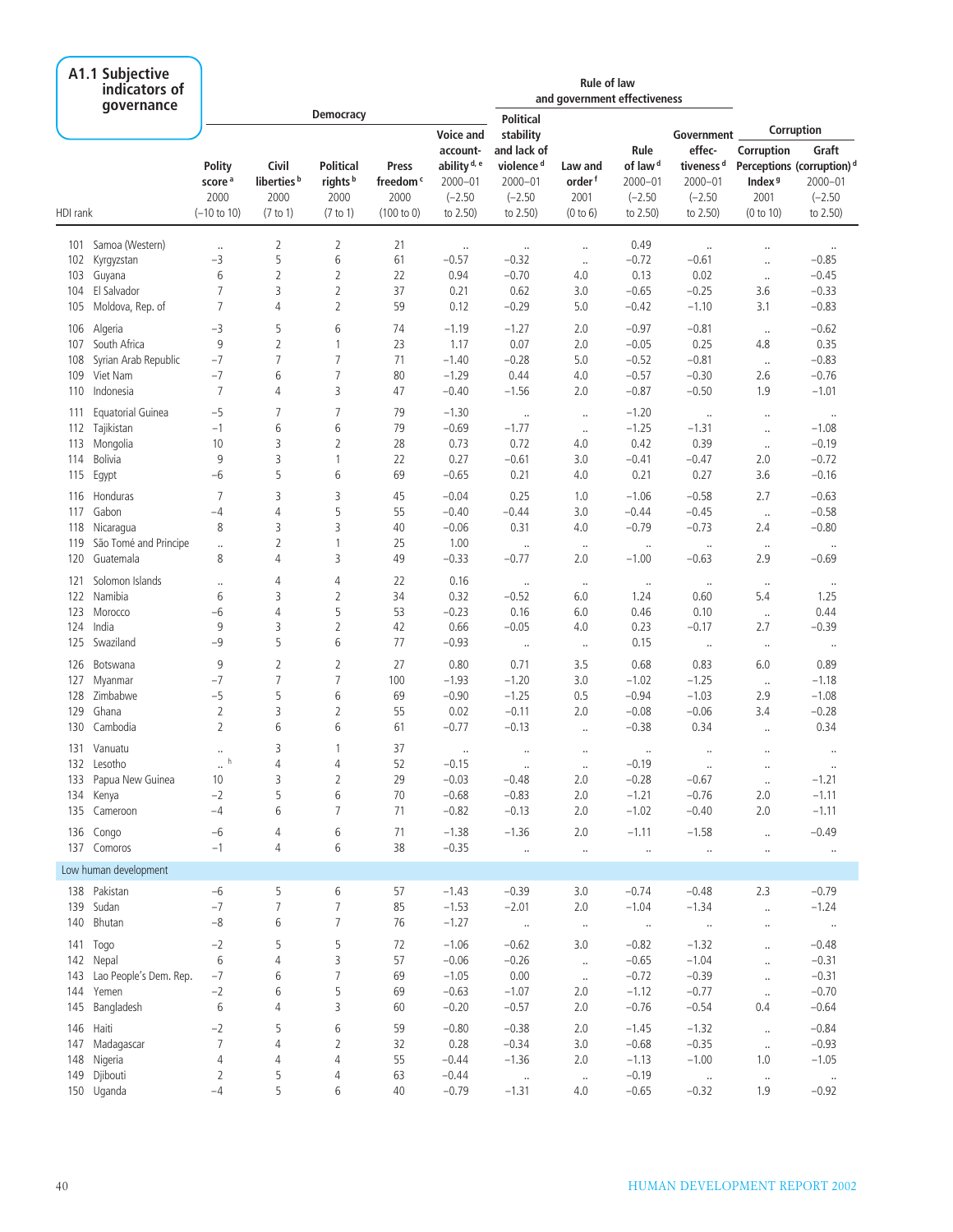|          | A1.1 Subjective<br>indicators of<br>qovernance |                                                                |                                                     |                                                             |                                                     |                                                                             |                                                                              | <b>Rule of law</b><br>and government effectiveness |                                                                     |                                                                         |                                                       |                                                                                        |
|----------|------------------------------------------------|----------------------------------------------------------------|-----------------------------------------------------|-------------------------------------------------------------|-----------------------------------------------------|-----------------------------------------------------------------------------|------------------------------------------------------------------------------|----------------------------------------------------|---------------------------------------------------------------------|-------------------------------------------------------------------------|-------------------------------------------------------|----------------------------------------------------------------------------------------|
|          |                                                |                                                                |                                                     | <b>Democracy</b>                                            |                                                     | <b>Voice and</b>                                                            | <b>Political</b><br>stability                                                |                                                    |                                                                     | Government                                                              |                                                       | Corruption                                                                             |
| HDI rank |                                                | Polity<br>score <sup>a</sup><br>2000<br>$(-10 \text{ to } 10)$ | Civil<br>liberties <sup>b</sup><br>2000<br>(7 to 1) | <b>Political</b><br>rights <sup>b</sup><br>2000<br>(7 to 1) | Press<br>freedom <sup>c</sup><br>2000<br>(100 to 0) | account-<br>ability <sup>d, e</sup><br>$2000 - 01$<br>$(-2.50)$<br>to 2.50) | and lack of<br>violence <sup>d</sup><br>$2000 - 01$<br>$(-2.50)$<br>to 2.50) | Law and<br>order <sup>f</sup><br>2001<br>(0 to 6)  | Rule<br>of law <sup>d</sup><br>$2000 - 01$<br>$(-2.50)$<br>to 2.50) | effec-<br>tiveness <sup>d</sup><br>$2000 - 01$<br>$(-2.50)$<br>to 2.50) | Corruption<br>Index <sup>9</sup><br>2001<br>(0 to 10) | Graft<br>Perceptions (corruption) <sup>d</sup><br>$2000 - 01$<br>$(-2.50)$<br>to 2.50) |
| 151      | Tanzania, U. Rep. of                           | $\overline{2}$                                                 | 4                                                   | 4                                                           | 49                                                  | $-0.07$                                                                     | $-0.34$                                                                      | 5.0                                                | 0.16                                                                | $-0.43$                                                                 | 2.2                                                   | $-0.92$                                                                                |
| 152      | Mauritania                                     | $-6$                                                           | 5                                                   | 6                                                           | 67                                                  | $-0.59$                                                                     | $-0.87$                                                                      | $\ldots$                                           | $-0.57$                                                             | $-0.66$                                                                 | $\ddotsc$                                             | $-0.97$                                                                                |
| 153      | Zambia                                         |                                                                | 4                                                   | 5                                                           | 62                                                  | $-0.17$                                                                     | $-0.42$                                                                      | 4.0                                                | $-0.39$                                                             | $-0.75$                                                                 | 2.6                                                   | $-0.87$                                                                                |
| 154      | Senegal                                        | 8                                                              | 4                                                   | 3                                                           | 34                                                  | 0.12                                                                        | $-0.68$                                                                      | 3.0                                                | $-0.13$                                                             | 0.16                                                                    | 2.9                                                   | $-0.39$                                                                                |
| 155      | Congo, Dem. Rep. of the                        | j                                                              | 6                                                   | 7                                                           | 83                                                  | $-1.70$                                                                     | $-2.59$ k                                                                    | 1.0                                                | $-2.09$                                                             | $-1.38$                                                                 | $\ddotsc$                                             | $-1.24$                                                                                |
| 156      | Côte d'Ivoire                                  | $\overline{4}$                                                 | 5                                                   | 6                                                           | 77                                                  | $-1.19$                                                                     | $-0.95$                                                                      | 2.5                                                | $-0.54$                                                             | $-0.81$                                                                 | 2.4                                                   | $-0.71$                                                                                |
| 157      | Eritrea                                        | $-6$                                                           | 5                                                   | $\overline{7}$                                              | 68                                                  | $-1.04$                                                                     | $-0.38$                                                                      | $\ddotsc$                                          | $-0.43$                                                             | $\ldots$                                                                | $\ddotsc$                                             | $-0.97$                                                                                |
| 158      | Benin                                          | 6                                                              | 2                                                   | 2                                                           | 30                                                  | 0.47                                                                        | $-0.72$                                                                      | $\ddotsc$                                          | $-0.57$                                                             | 0.12                                                                    | $\ddot{\phantom{a}}$                                  | $\cdot\cdot$                                                                           |
| 159      | Guinea                                         | $-1$                                                           | 5                                                   | 6                                                           | 71                                                  | $-0.98$                                                                     | $-0.99$                                                                      | 3.0                                                | $-0.59$                                                             | 0.41                                                                    | $\ddot{\phantom{a}}$                                  | 0.13                                                                                   |
| 160      | Gambia                                         | $-5$                                                           | 5                                                   | $\overline{7}$                                              | 70                                                  | $-0.73$                                                                     | 0.49                                                                         | 5.0                                                | 0.00                                                                | 0.41                                                                    | $\ddotsc$                                             | 0.13                                                                                   |
| 161      | Angola                                         | $-3$                                                           | 6                                                   | 6                                                           | 80                                                  | $-1.26$                                                                     | $-1.98$                                                                      | 3.0                                                | $-1.49$                                                             | $-1.31$                                                                 | $\ddot{\phantom{a}}$                                  | $-1.14$                                                                                |
| 162      | Rwanda                                         | $-4$                                                           | 6                                                   | 7                                                           | 72                                                  | $-1.42$                                                                     | $-1.16$                                                                      | $\ddotsc$                                          | $-1.17$                                                             | $\ddotsc$                                                               | $\ldots$                                              | 0.35                                                                                   |
| 163      | Malawi                                         | 7                                                              | 3                                                   | 3                                                           | 52                                                  | $-0.14$                                                                     | 0.03                                                                         | 3.5                                                | $-0.36$                                                             | $-0.77$                                                                 | 3.2                                                   | 0.10                                                                                   |
| 164      | Mali                                           | 6                                                              | 3                                                   | 2                                                           | 22                                                  | 0.32                                                                        | $-0.13$                                                                      | 3.0                                                | $-0.66$                                                             | $-1.44$                                                                 | $\ddot{\phantom{a}}$                                  | $-0.41$                                                                                |
| 165      | Central African Republic                       | 6                                                              | 4                                                   | 3                                                           | 61                                                  | $-0.59$                                                                     | $\ldots$                                                                     |                                                    | $\ldots$                                                            | $\ldots$                                                                | $\ldots$                                              | $\cdot\cdot$                                                                           |
| 166      | Chad                                           | $-2$                                                           | 5                                                   | 6                                                           | 72                                                  | $-0.88$                                                                     | $\ddot{\phantom{a}}$                                                         |                                                    | $-0.86$                                                             | $\ddot{\phantom{a}}$                                                    | $\ldots$                                              | $\cdot\cdot$                                                                           |
| 167      | Guinea-Bissau                                  | 6                                                              | 5                                                   | 4                                                           | 56                                                  | $-0.87$                                                                     | $-1.21$                                                                      | 1.0                                                | $-1.50$                                                             | $-1.48$                                                                 | $\ddot{\phantom{a}}$                                  | 0.10                                                                                   |
| 168      | Ethiopia                                       |                                                                | 5                                                   | 5                                                           | 64                                                  | $-0.85$                                                                     | $-0.55$                                                                      | 5.0                                                | $-0.24$                                                             | $-1.01$                                                                 | $\ddotsc$                                             | $-0.40$                                                                                |
| 169      | Burkina Faso                                   | $-3$                                                           | 4                                                   | 4                                                           | 39                                                  | $-0.26$                                                                     | $-0.54$                                                                      | 4.0                                                | $-0.79$                                                             | $-0.02$                                                                 | $\ddotsc$                                             | $-0.93$                                                                                |
| 170      | Mozambique                                     | 6                                                              | 4                                                   | 3                                                           | 48                                                  | $-0.22$                                                                     | 0.20                                                                         | 3.0                                                | $-0.32$                                                             | $-0.49$                                                                 | $\ddotsc$                                             | 0.10                                                                                   |
| 171      | Burundi                                        | $-1$                                                           | 6                                                   | 6                                                           | 80                                                  | $-1.35$                                                                     | $-1.54$                                                                      | $\cdot$                                            | $-1.07$                                                             | $-1.14$                                                                 | $\ddotsc$                                             | $-1.40$                                                                                |
| 172      | Niger                                          | 4                                                              | 4                                                   | 4                                                           | 62                                                  | 0.11                                                                        | $-0.61$                                                                      | 2.0                                                | $-1.17$                                                             | $-1.16$                                                                 | $\ddotsc$                                             | $-1.09$                                                                                |
| 173      | Sierra Leone                                   |                                                                | 5                                                   | 4                                                           | 75                                                  | $-1.35$                                                                     | $-1.26$                                                                      | 3.0                                                | $-0.38$                                                             | $-1.60$                                                                 | $\ddot{\phantom{a}}$                                  | $-0.45$                                                                                |

Note: The data in this table are subjective measures of governance and thus are open to dispute and should not be taken as authoritative. The measures are from a variety of institutions and are based on different methodologies and scoring systems. Thus higher numbers may reflect better or worse scores, depending on the measure. The range of scores for each measure is shown in the column heading, with the first number representing the worst score. The indicators in no way reflect the official position of UNDP. For more details on definitions and methodologies see appendix A1.1. Data for a range of years were collected in both years shown.

a. Developed by the University of Maryland's Polity IV project, this measure reflects the presence of institutional factors necessary for democracy—whether laws and institutions allow democratic participation but not the extent of political participation. Scores range from –10 (authoritarian) to 10 (democratic).

b. Freedom House designates countries with an average score for civil liberties and political rights between 1 and 2.5 as free, those with a score between 3 and 5 as partly free and those with a score between 6 and 7 as not free. Countries with an average score of 5.5 could be classified as either partly free or not free, depending on the underlying data used to determine their civil liberties and political rights scores.

c. Freedom House designates countries with a score between 0 and 30 as having a free press, those with a score between 31 and 60 as having a press that is partly free and and those with a score between 61 and 100 as having a press that is not free.

d. This indicator, developed in World Bank research, is based on a statistical compilation of perceptions of the quality of governance. The data are from a survey covering a large number of respondents in industrial and developing countries as well as non-governmental organizations, commercial risk rating agencies and think tanks. The measures in no way reflect the official position of the World Bank, the supplier of these data. Estimates are subject to a large margin of error. For further details on methodology see appendix A1.1 and Kaufmann, Kraay and Zoido-Lobatón (2002). The index ranges from around –2.50 to around 2.50 (higher is better).

e. The voice and accountability index combines several indicators of the political process (including the selection of governments) with indicators of civil liberties, political rights and press freedom and independence. f. The law and order measure, from the *International Country Risk Guide*, ranges from 0 to 6 (higher is better).

g. Transparency International's Corruption Perceptions Index ranges from 0 to 10 (higher is better).

h. Country is in a transitional period in which new institutions are being planned, legally constituted and put into effect.

i. Country is occupied by a foreign power.

j. Country has had a complete collapse of its central political authority.

k. Score falls outside the approximate range specified in the column heading.

Source: Column 1: Polity IV 2002; columns 2 and 3: Freedom House 2001; column 4: Freedom House 2000; columns 5, 6, 8, 9 and 11: World Bank 2001c; column 7: PRS Group 2001; column 10: Transparency International 2001.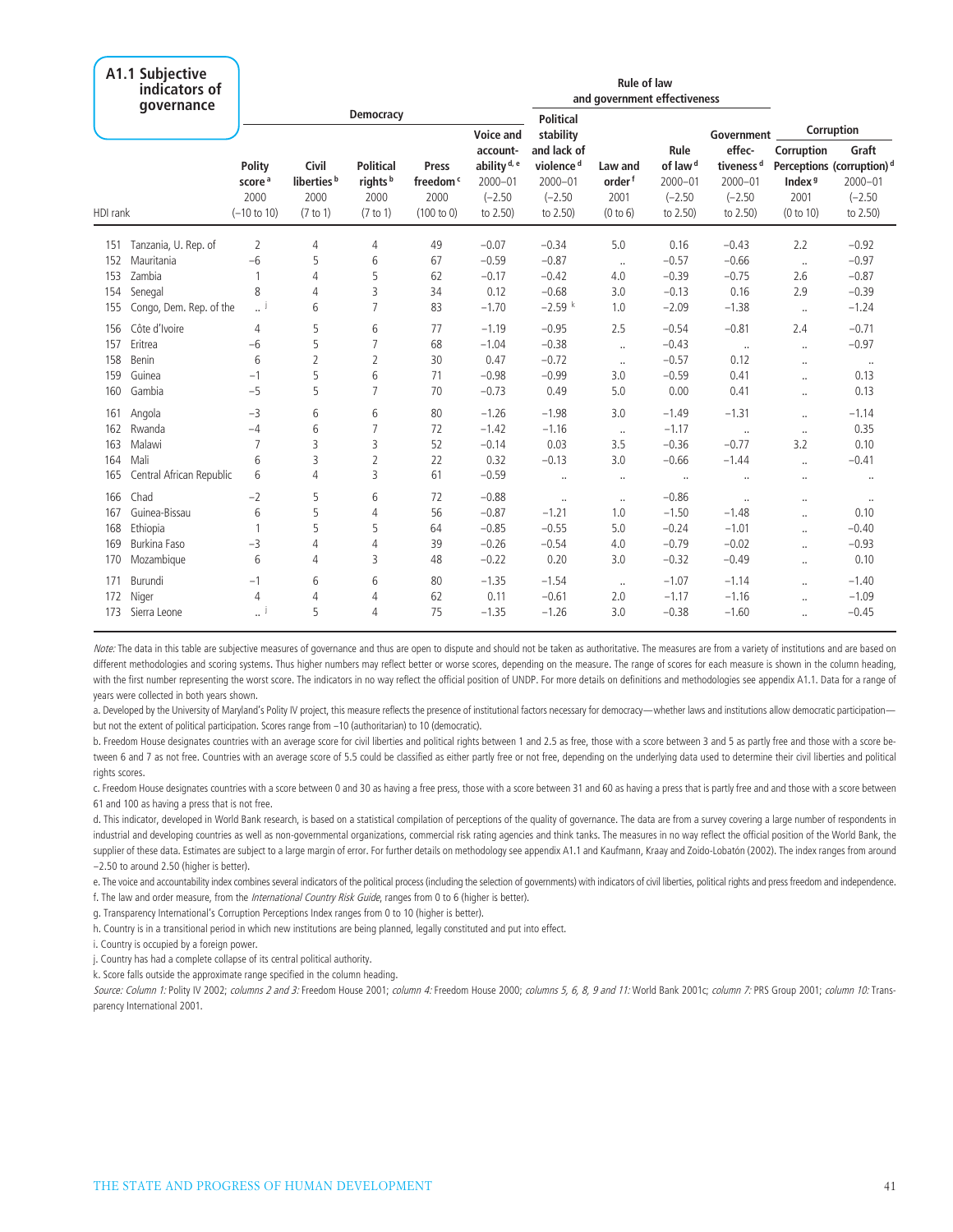### **A1.2 Objective indicators of governance**

|          |                           |         |                              | Participation              |                     |                             | <b>Civil society</b> |                                       |                                                 |
|----------|---------------------------|---------|------------------------------|----------------------------|---------------------|-----------------------------|----------------------|---------------------------------------|-------------------------------------------------|
|          |                           |         |                              |                            |                     | <b>Trade union</b>          |                      |                                       | Ratification of rights instruments <sup>e</sup> |
|          |                           |         | Latest election for lower    |                            | Seats in            | membership                  |                      |                                       | Freedom of                                      |
|          |                           |         | or single house <sup>a</sup> |                            | parliament held     | (as $%$ of                  | Non-                 | International                         | association and                                 |
|          |                           |         | Voter                        | Year women                 | by women            | non-agricultural            | governmental         | <b>Convention on</b>                  | collective                                      |
|          |                           |         |                              | received                   |                     | labour force) <sup>d</sup>  |                      | Civil and                             |                                                 |
|          |                           |         | turnout                      |                            | (as % of            |                             | organizations        |                                       | bargaining                                      |
| HDI rank |                           | Year    | (9/0)                        | right to vote <sup>b</sup> | total) <sup>c</sup> | 1995                        | 2000                 | <b>Political Rights convention 87</b> |                                                 |
|          | High human development    |         |                              |                            |                     |                             |                      |                                       |                                                 |
|          |                           |         |                              |                            |                     |                             |                      |                                       |                                                 |
| 1        | Norway                    | 2001    | 74                           | 1907, 1913                 | 36.4                | 52                          | 2,571                | $\bullet$                             |                                                 |
| 2        | Sweden                    | 1998    | 81                           | 1861, 1921                 | 42.7                | 77 f                        | 2,975                |                                       |                                                 |
| 3        | Canada                    | 2000    | 61                           | 1917, 1950                 | 23.6                | 31 <sup>f</sup>             | 2,329                |                                       |                                                 |
| 4        | Belgium                   | 1999    | 91                           | 1919, 1948                 | 24.9                | 38                          | 3,162                |                                       |                                                 |
| 5        | Australia                 | 2001    | 95                           | 1902, 1962                 | 26.5                | 29                          | 2,171                | $\bullet$                             |                                                 |
| 6        | <b>United States</b>      | 2000    | 51                           | 1920, 1960                 | 13.8                | 13                          | 2,685                |                                       |                                                 |
| 7        | Iceland                   | 1999    | 84                           | 1915                       | 34.9                | 71 <sup>1</sup>             | 1,072                |                                       |                                                 |
| 8        | Netherlands               | 1998    | 73                           | 1919                       | 32.9                | 22                          | 3,203                |                                       |                                                 |
| 9        | Japan                     | 2000    | 62                           | 1945, 1947                 | 10.0                | 19                          | 2,122                |                                       |                                                 |
| 10       | Finland                   | 1999    | 65                           | 1906                       | 36.5                | 60                          | 2,647                | $\bullet$                             |                                                 |
|          |                           |         |                              |                            |                     |                             |                      |                                       |                                                 |
| 11       | Switzerland               | 1999    | 43                           | 1971                       | 22.4                | 20 <sup>†</sup>             | 2,966                |                                       |                                                 |
| 12       | France                    | 1997    | 71                           | 1944                       | 10.9                | 6                           | 3,551                |                                       |                                                 |
|          | 13 United Kingdom         | 2001    | 59                           | 1918, 1928                 | 17.1                | 26                          | 3,388                |                                       |                                                 |
| 14       | Denmark                   | 2001    | 87                           | 1915                       | 38.0                | 68 <sup>†</sup>             | 2,806                |                                       |                                                 |
| 15       | Austria                   | 1999    | 80                           | 1918                       | 25.1                | 37                          | 2,684                | $\bullet$                             |                                                 |
| 16       | Luxembourg                | 1999    | 86                           | 1919                       | 16.7                | 40                          | 1,175                |                                       |                                                 |
| 17       | Germany                   | 1998    | 82                           | 1918                       | 31.0                | 30                          | 3,505                |                                       |                                                 |
|          | 18 Ireland                | 1997    | 66                           | 1918, 1928                 | 13.7                | 36 <sup>†</sup>             | 1,996                |                                       |                                                 |
| 19       | New Zealand               | 1999    | 90                           | 1893                       | 30.8                | 23                          | 1,478                |                                       |                                                 |
|          |                           |         | 81                           |                            |                     | 31 f                        |                      |                                       |                                                 |
| 20       | Italy                     | 2001    |                              | 1945                       | 9.1                 |                             | 3,257                |                                       |                                                 |
| 21       | Spain                     | 2000    | 71                           | 1931                       | 26.6                | 11 <sup>†</sup>             | 3,116                |                                       |                                                 |
| 22       | Israel                    | 1999    | 79                           | 1948                       | 13.3                | 23                          | 1,800                | $\bullet$                             |                                                 |
|          | 23 Hong Kong, China (SAR) | $\cdot$ | $\ldots$                     | $\ldots$                   | $\cdot$             | 18 <sup>†</sup>             | 1,130                |                                       |                                                 |
|          | 24 Greece                 | 2000    | 76                           | 1927, 1952                 | 8.7                 | 15                          | 2,137                | $\bullet$                             |                                                 |
| 25       | Singapore                 | 2001    | 95                           | 1947                       | 11.8                | 14                          | 1,039                |                                       |                                                 |
| 26       | Cyprus                    | 2001    | 91                           | 1960                       | 10.7                | 54                          | 783                  |                                       |                                                 |
| 27       | Korea, Rep. of            | 2000    | 57                           | 1948                       | 5.9                 | 9                           | 1,315                |                                       |                                                 |
| 28       | Portugal                  | 1999    | 62                           | 1931, 1976                 | 18.7                | 19                          | 2,289                |                                       |                                                 |
|          |                           |         |                              |                            |                     |                             |                      |                                       |                                                 |
| 29<br>30 | Slovenia                  | 2000    | 70<br>95                     | 1945                       | 12.2<br>9.2         | $\cdot$<br>58 f             | 1,197                |                                       |                                                 |
|          | Malta                     | 1998    |                              | 1947                       |                     |                             | 636                  |                                       |                                                 |
| 31       | Barbados                  | 1999    | 63                           | 1950                       | 20.4                |                             | 346                  |                                       |                                                 |
| 32       | Brunei Darussalam         | $-9$    | $-9$                         | <sub>-</sub> g, h          | $-9$                | $\cdot$                     | 184                  |                                       |                                                 |
|          | 33 Czech Republic         | 1998    | 74                           | 1920                       | 14.2                | 36                          | 1,891                |                                       |                                                 |
|          | 34 Argentina              | 2001    | 75                           | 1947                       | 31.3                | 25                          | 1,666                |                                       |                                                 |
|          | 35 Hungary                | 1998    | 56                           | 1918                       | 8.3                 | 52                          | 2,050                |                                       |                                                 |
|          | 36 Slovakia               | 1998    | 84                           | 1920                       | 14.0                | 52                          | 1,259                |                                       |                                                 |
|          | 37 Poland                 | 2001    | 46                           | 1918                       | 20.7                | 27                          | 2,084                |                                       |                                                 |
|          | 38 Chile                  | 2001    | 87                           | 1931, 1949                 | 10.1                | 16 <sup>1</sup>             | 1,262                |                                       |                                                 |
|          | 39 Bahrain                | 1973 i  |                              | 1973 i, j                  | $\equiv$ $^{\rm i}$ |                             | 288                  |                                       |                                                 |
| 40       | Uruguay                   | 1999    | $\ldots$<br>92               | 1932                       | 11.5                | $\ldots$<br>12 <sup>f</sup> | 923                  |                                       |                                                 |
|          |                           |         |                              |                            |                     |                             |                      |                                       |                                                 |
| 41       | Bahamas                   | 1997    | 68 k                         | 1961, 1964                 | 19.6                | $\cdot$                     | 269                  |                                       |                                                 |
|          | 42 Estonia                | 1999    | 57                           | 1918                       | 17.8                | 26                          | 897                  |                                       |                                                 |
|          | 43 Costa Rica             | 2002    | 70                           | 1949                       | 19.3                | 13                          | 772                  |                                       |                                                 |
|          | 44 Saint Kitts and Nevis  | 2000    | 64                           | 1951                       | 13.3                | $\cdot$                     | 130                  |                                       |                                                 |
|          | 45 Kuwait                 | 1999    | 80                           | $-$ h                      | 0.0                 | $\ddotsc$                   | 499                  | $\bullet$                             |                                                 |
|          | 46 United Arab Emirates   | 1997    | $\cdot$                      | $-$ h                      | 0.0                 | $\ldots$                    | 452                  |                                       |                                                 |
|          | 47 Seychelles             | 1998    | 87                           | 1948                       | 23.5                | $\ddot{\phantom{0}}$        | 195                  |                                       |                                                 |
|          | 48 Croatia                | 2000    | 69                           | 1945                       | 16.2                |                             | 1,148                |                                       |                                                 |
|          | 49 Lithuania              | 2000    | 59                           | 1921                       | 10.6                | $\ldots$                    | 848                  |                                       |                                                 |
|          | 50 Trinidad and Tobago    | 2001    | 62                           | 1946                       | 20.9                | $\ldots$                    | 468                  | $\bullet$                             |                                                 |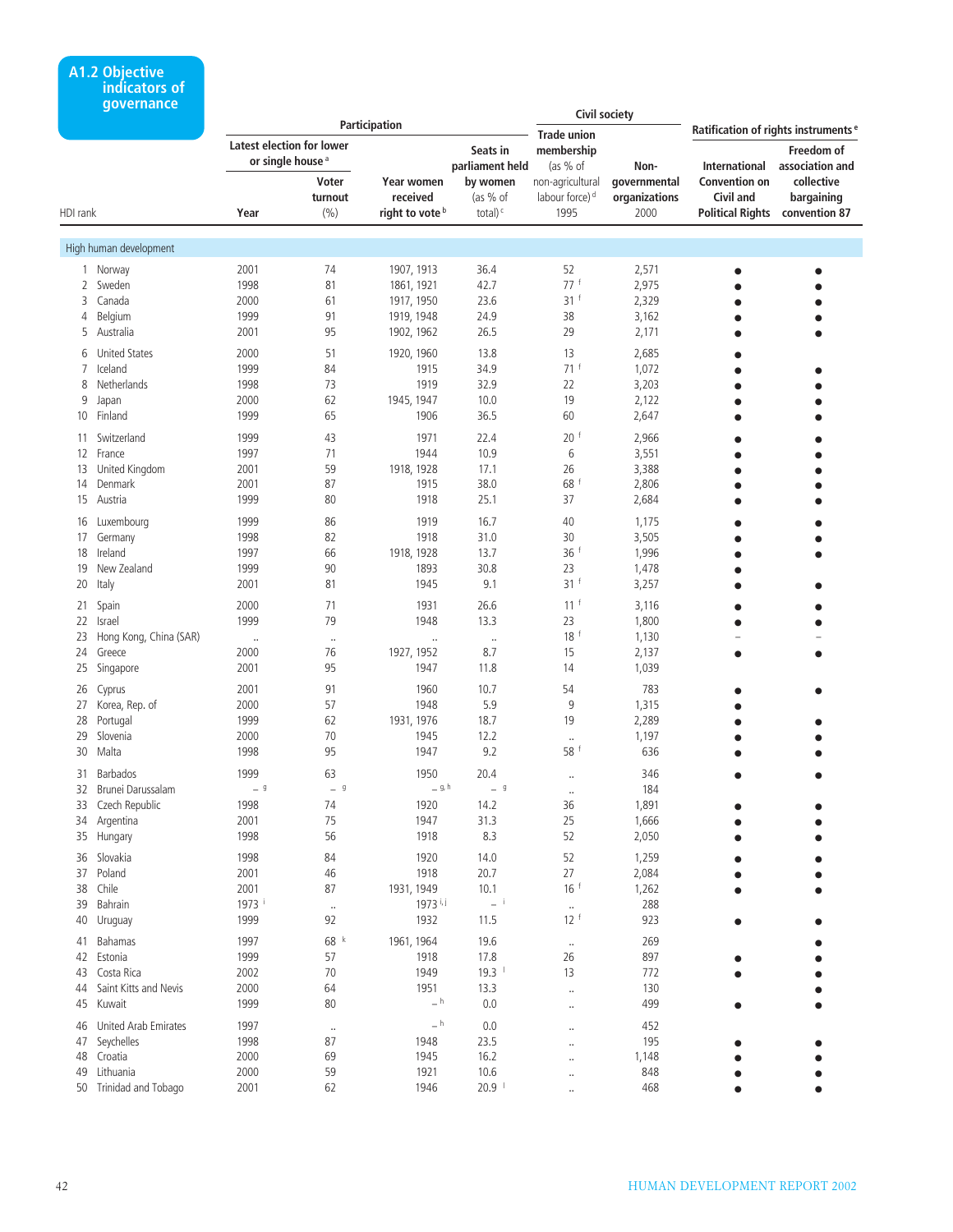### **A1.2 Objective indicators of**

| governance                             |                                                                  |                         |                                                      |                                               | <b>Civil society</b>                                   |                                       |                                                              |                                                 |
|----------------------------------------|------------------------------------------------------------------|-------------------------|------------------------------------------------------|-----------------------------------------------|--------------------------------------------------------|---------------------------------------|--------------------------------------------------------------|-------------------------------------------------|
|                                        |                                                                  |                         | Participation                                        |                                               | <b>Trade union</b>                                     |                                       |                                                              | Ratification of rights instruments <sup>e</sup> |
|                                        | <b>Latest election for lower</b><br>or single house <sup>a</sup> |                         |                                                      | Seats in<br>parliament held                   | membership<br>(as % of                                 | Non-                                  | International                                                | Freedom of<br>association and                   |
| HDI rank                               | Year                                                             | Voter<br>turnout<br>(%) | Year women<br>received<br>right to vote <sup>b</sup> | by women<br>(as $%$ of<br>total) <sup>c</sup> | non-agricultural<br>labour force) <sup>d</sup><br>1995 | governmental<br>organizations<br>2000 | <b>Convention on</b><br>Civil and<br><b>Political Rights</b> | collective<br>bargaining<br>convention 87       |
|                                        |                                                                  |                         |                                                      |                                               |                                                        |                                       |                                                              |                                                 |
| Qatar<br>51                            | $ ^{\circ}$                                                      | $-9$                    | $= 9, h$                                             | $-9$                                          | $\ddotsc$                                              | 220                                   |                                                              |                                                 |
| Antigua and Barbuda<br>52<br>53 Latvia | 1999<br>1998                                                     | 64<br>72                | 1951<br>1918                                         | 8.3<br>17.0                                   |                                                        | 171<br>774                            |                                                              |                                                 |
|                                        |                                                                  |                         |                                                      |                                               | $\ddot{\phantom{a}}$                                   |                                       | $\bullet$                                                    |                                                 |
| Medium human development               |                                                                  |                         |                                                      |                                               |                                                        |                                       |                                                              |                                                 |
| 54<br>Mexico                           | 2000                                                             | 64                      | 1947                                                 | 15.9                                          | 31 <sup>†</sup>                                        | 1,566                                 | $\bullet$                                                    |                                                 |
| 55<br>Cuba                             | 1998                                                             | 98                      | 1934                                                 | 27.6                                          | $\cdot\cdot$                                           | 647                                   |                                                              |                                                 |
| <b>Belarus</b><br>56                   | 2000                                                             | 61                      | 1919                                                 | 18.4                                          | 96                                                     | 474                                   |                                                              |                                                 |
| Panama<br>57                           | 1999                                                             | 76                      | 1941, 1946                                           | 9.9                                           | 14 <sup>†</sup>                                        | 591                                   | ä                                                            |                                                 |
| 58<br>Belize                           | 1998                                                             | 90                      | 1954                                                 | 13.5                                          | $\cdot\cdot$                                           | 212                                   |                                                              |                                                 |
| 59<br>Malaysia                         | 1999                                                             | $\ldots$                | 1957                                                 | 14.5                                          | 12                                                     | 1,065                                 |                                                              |                                                 |
| Russian Federation<br>60               | 1999                                                             | 62                      | 1918                                                 | 6.4                                           | 75 f                                                   | 1,752                                 | ä                                                            |                                                 |
| Dominica<br>61                         | 2000                                                             | 60                      | 1951                                                 | 18.8                                          | $\cdot\cdot$                                           | 167                                   |                                                              |                                                 |
| Bulgaria<br>62                         | 2001                                                             | 67                      | 1944                                                 | 26.2                                          | $51$ <sup>f</sup>                                      | 1,277                                 |                                                              |                                                 |
| Romania<br>63                          | 2000                                                             | 65                      | 1929, 1946                                           | 9.3                                           | 41 f                                                   | 1,390                                 |                                                              |                                                 |
| Libyan Arab Jamahiriya<br>64           | 1997                                                             | $\ldots$                | 1964                                                 | $\ddot{\phantom{0}}$                          | $\ldots$                                               | 306                                   |                                                              |                                                 |
| Macedonia, TFYR<br>65                  | 1998                                                             | 73                      | 1946                                                 | 6.7                                           | $\cdot$                                                | 383                                   | $\bullet$                                                    |                                                 |
| Saint Lucia<br>66                      | 2001                                                             | 53                      | 1924                                                 | 13.8                                          | $\cdot\cdot$                                           | 186                                   |                                                              |                                                 |
| Mauritius<br>67                        | 2000                                                             | 81                      | 1956                                                 | 5.7                                           | 26                                                     | 444                                   |                                                              |                                                 |
| Colombia<br>68                         | 1998                                                             | 45                      | 1954                                                 | 12.2                                          | $\overline{7}$                                         | 1,122                                 |                                                              |                                                 |
| 69<br>Venezuela                        | 2000                                                             | 56                      | 1946                                                 | 9.7                                           | 15                                                     | 1,115                                 |                                                              |                                                 |
| Thailand<br>70                         | 2001                                                             | 70                      | 1932                                                 | 9.6                                           | 3                                                      | 1,028                                 | $\bullet$                                                    |                                                 |
| Saudi Arabia<br>71                     | $-9$                                                             | $-9$                    | _ g, h                                               | $-9$                                          | $\ddotsc$                                              | 688                                   |                                                              |                                                 |
| 72<br>Fiji                             | 2001                                                             | 78                      | 1963                                                 | $\ldots$                                      | $\ldots$                                               | 343                                   |                                                              |                                                 |
| 73<br><b>Brazil</b>                    | $\cdot\cdot$                                                     | $\cdot\cdot$            | 1934                                                 | 6.7                                           | 32 f                                                   | 1,830                                 |                                                              |                                                 |
| Suriname<br>74                         | 2000                                                             | 70                      | 1948                                                 | 17.6                                          | $\cdot$                                                | 203                                   |                                                              |                                                 |
| 75<br>Lebanon                          | 2000                                                             | 51                      | 1952                                                 | 2.3                                           | $\cdot$                                                | 577                                   |                                                              |                                                 |
| 76<br>Armenia                          | 1999                                                             | 52                      | 1921                                                 | 3.1                                           |                                                        | 287                                   |                                                              |                                                 |
| Philippines<br>77                      | 2001                                                             | 79                      | 1937                                                 | 17.2                                          | $\cdot\cdot$<br>23                                     | 1,071                                 | $\bullet$                                                    |                                                 |
| 78<br>Oman                             | $-9$                                                             | $-9$                    | _ g, h                                               | $-9$                                          | $\ddot{\phantom{a}}$                                   | 232                                   |                                                              |                                                 |
| Kazakhstan<br>79                       | 1999                                                             | 63                      | 1924, 1993                                           | 11.2                                          | $\cdot$                                                | 274                                   |                                                              |                                                 |
| Ukraine<br>80                          | 1998                                                             | 70                      | 1919                                                 | 7.8                                           | $\cdot$                                                | 890                                   |                                                              |                                                 |
|                                        |                                                                  |                         |                                                      |                                               |                                                        |                                       |                                                              |                                                 |
| 81 Georgia                             | 1999                                                             | 68                      | 1918, 1921                                           | 7.2                                           | $\ddotsc$                                              | 397                                   |                                                              |                                                 |
| 82 Peru<br>83 Grenada                  | 2001<br>1999                                                     | 63<br>57                | 1955<br>1951                                         | 18.3<br>17.9                                  | 8 f                                                    | 996<br>150                            |                                                              |                                                 |
| 84 Maldives                            | 1999                                                             | 74                      | 1932                                                 | $6.0$                                         | $\ddotsc$                                              | 82                                    |                                                              |                                                 |
| 85 Turkey                              | 1999                                                             | 87                      | 1930                                                 | 4.2                                           | $\cdot\cdot$<br>22                                     | 1,420                                 | $\circ$                                                      |                                                 |
|                                        |                                                                  |                         |                                                      |                                               |                                                        |                                       |                                                              |                                                 |
| 86 Jamaica                             | 1997                                                             | 65                      | 1944                                                 | 16.0                                          | $\ldots$                                               | 499                                   |                                                              |                                                 |
| 87<br>Turkmenistan                     | 1999                                                             | 99                      | 1927                                                 | 26.0                                          | $\cdot\cdot$                                           | 101                                   |                                                              |                                                 |
| Azerbaijan<br>88                       | 2000                                                             | 68                      | 1921                                                 | 10.5                                          | 75                                                     | 223                                   |                                                              |                                                 |
| 89 Sri Lanka                           | 2001                                                             | 80                      | 1931                                                 | 4.4                                           | $\cdots$                                               | 707                                   |                                                              |                                                 |
| 90<br>Paraguay                         | 1998                                                             | 80                      | 1961                                                 | 8.0                                           | 9                                                      | 563                                   |                                                              |                                                 |
| 91 St. Vincent & the Grenadines        | 2001                                                             | 69                      | 1951                                                 | 22.7                                          |                                                        | 153                                   |                                                              |                                                 |
| 92 Albania                             | 2001                                                             | 60                      | 1920                                                 | 5.7                                           | $\ldots$                                               | 389                                   |                                                              |                                                 |
| 93 Ecuador                             | 1998                                                             | $\cdot\cdot$            | 1929, 1967                                           | 14.6                                          | 10                                                     | 728                                   |                                                              |                                                 |
| 94 Dominican Republic                  | 1998                                                             | 66                      | 1942                                                 | 14.5                                          | 17                                                     | 519                                   |                                                              |                                                 |
| 95<br>Uzbekistan                       | 1999                                                             | 93                      | 1938                                                 | 7.2                                           | $\cdot\cdot$                                           | 216                                   | ä                                                            |                                                 |
| 96 China                               | 1998                                                             | $\cdot\cdot$            | 1949                                                 | 21.8                                          | 55                                                     | 1,275                                 | $\circ$                                                      |                                                 |
| 97 Tunisia                             | 1999                                                             | 92                      | 1957, 1959                                           | 11.5                                          | 10 <sup>1</sup>                                        | 748                                   |                                                              |                                                 |
| 98 Iran, Islamic Rep. of               | 2000                                                             | 83                      | 1963                                                 | 3.4                                           | $\ldots$                                               | $\mathbf{1}$                          |                                                              |                                                 |
| 99 Jordan                              | 1997                                                             | 47                      | 1974                                                 | 3.3                                           | $\cdot\cdot$                                           | 537                                   |                                                              |                                                 |
| 100 Cape Verde                         | 2001                                                             | 54                      | 1975                                                 | 11.1                                          | 17                                                     | 120                                   | $\bullet$                                                    |                                                 |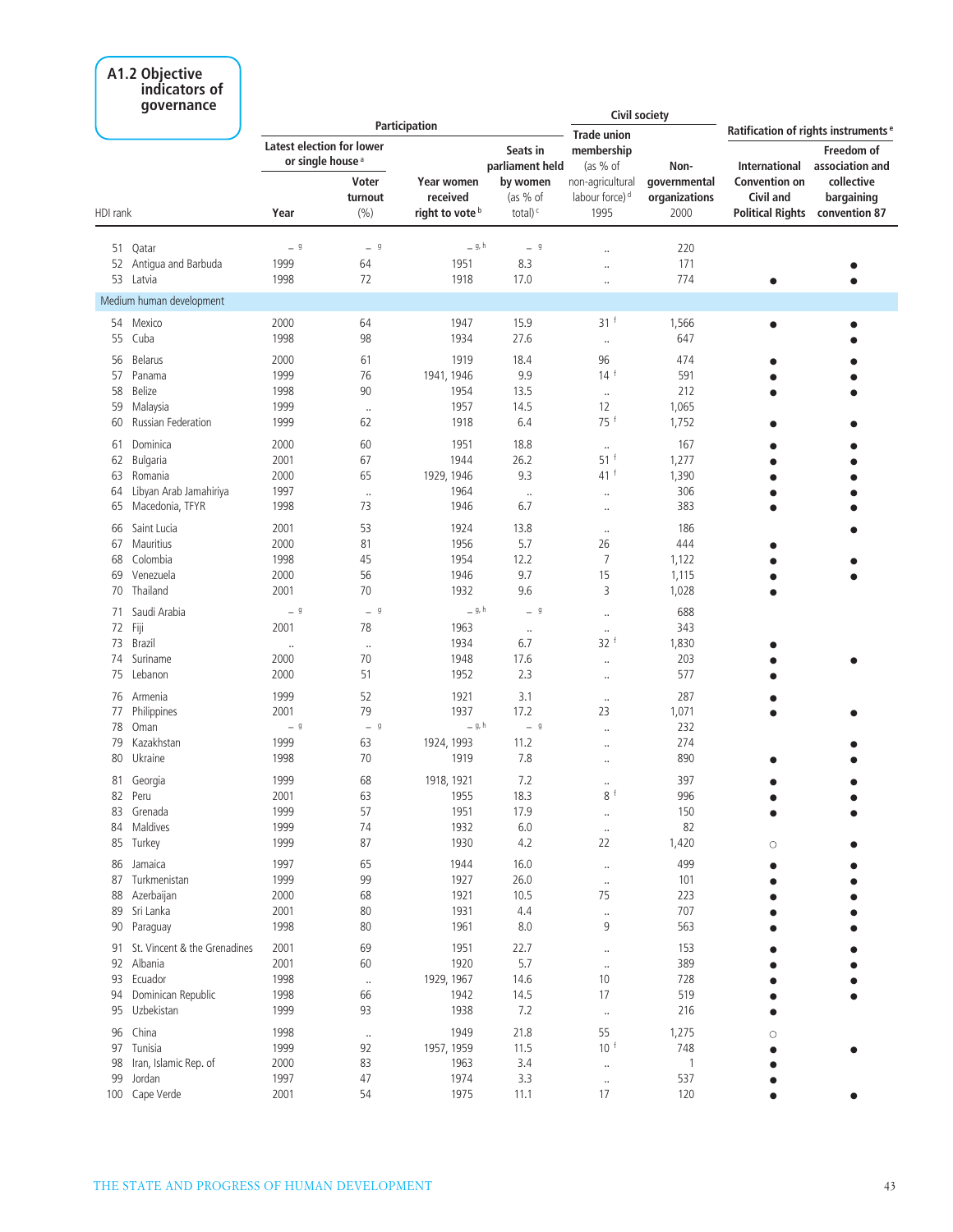## **A1.2 Objective indicators of**

|          | qovernance                           |                  |                                                                           |                                        |                                         | <b>Civil society</b>                       |                       |                                              |                                                     |
|----------|--------------------------------------|------------------|---------------------------------------------------------------------------|----------------------------------------|-----------------------------------------|--------------------------------------------|-----------------------|----------------------------------------------|-----------------------------------------------------|
|          |                                      |                  |                                                                           | Participation                          |                                         | <b>Trade union</b>                         |                       |                                              | Ratification of rights instruments <sup>e</sup>     |
|          |                                      |                  | <b>Latest election for lower</b><br>or single house <sup>a</sup><br>Voter | Year women                             | Seats in<br>parliament held<br>by women | membership<br>(as % of<br>non-agricultural | Non-<br>governmental  | <b>International</b><br><b>Convention on</b> | Freedom of<br>association and<br>collective         |
| HDI rank |                                      | Year             | turnout<br>(%)                                                            | received<br>right to vote <sup>b</sup> | (as % of<br>total) $c$                  | labour force) <sup>d</sup><br>1995         | organizations<br>2000 | Civil and                                    | bargaining<br><b>Political Rights convention 87</b> |
| 101      | Samoa (Western)                      | 2001             | 86                                                                        | 1990                                   | 6.1                                     | $\ddot{\phantom{0}}$                       | 165                   |                                              |                                                     |
| 102      | Kyrgyzstan                           | 2000             | 64                                                                        | 1918                                   | 6.7                                     | $\ddotsc$                                  | 130                   |                                              |                                                     |
| 103      | Guyana                               | 2001             | 89                                                                        | 1953                                   | 20.0                                    | 25 m                                       | 284                   |                                              |                                                     |
| 104      | El Salvador                          | 2000             | 38                                                                        | 1939                                   | 9.5                                     | $\overline{7}$                             | 460                   |                                              |                                                     |
| 105      | Moldova, Rep. of                     | 2001             | 70                                                                        | 1978, 1993                             | 12.9                                    | $\ddotsc$                                  | 276                   |                                              |                                                     |
| 106      | Algeria                              | 1997             | 66                                                                        | 1962                                   | 4.0                                     | $\cdot\cdot$                               | 663                   |                                              |                                                     |
| 107      | South Africa                         | 1999             | 89                                                                        | 1930, 1994                             | 29.8 <sup>n</sup>                       | 22                                         | 1,590                 |                                              |                                                     |
| 108      | Syrian Arab Republic                 | 1998             | 82                                                                        | 1949, 1953                             | 10.4                                    | $\ddot{\phantom{0}}$                       | 361                   |                                              |                                                     |
| 109      | Viet Nam                             | 1997             | 100                                                                       | 1946                                   | 26.0                                    | $\ddot{\phantom{0}}$                       | 437                   |                                              |                                                     |
| 110      | Indonesia                            | 1999             | 93                                                                        | 1945                                   | 8.0                                     | 3                                          | 1,033                 |                                              |                                                     |
| 111      | Equatorial Guinea                    | 1999             | 95                                                                        | 1963                                   | 5.0                                     |                                            | 80                    |                                              |                                                     |
| 112      | Tajikistan                           | 2000             | 94                                                                        | 1924                                   | 12.4                                    |                                            | 90                    |                                              |                                                     |
| 113      | Mongolia                             | 2000             | 82                                                                        | 1924                                   | 10.5                                    | $\ddot{\phantom{0}}$                       | 232                   |                                              |                                                     |
| 114      | Bolivia                              | 1997             | 70                                                                        | 1938, 1952                             | 10.2                                    | 16                                         | 658                   |                                              |                                                     |
| 115      | Egypt                                | 2000             | 48                                                                        | 1956                                   | 2.4                                     | 30                                         | 1,148                 |                                              |                                                     |
| 116      | Honduras                             | 2001             | 73 k                                                                      | 1955                                   | 5.5                                     | $\overline{4}$                             | 438                   |                                              |                                                     |
| 117      | Gabon                                | 2001             | 44                                                                        | 1956                                   | 11.0                                    | 2                                          | 287                   |                                              |                                                     |
| 118      | Nicaragua                            | 2001             | 75                                                                        | 1955                                   | 20.7                                    | 23                                         | 408                   | Ŏ                                            |                                                     |
| 119      | São Tomé and Principe                | 1998             | 65                                                                        | 1975                                   | 9.1                                     | $\ddot{\phantom{0}}$                       | 64                    | $\circ$                                      |                                                     |
| 120      | Guatemala                            | 1999             | 54                                                                        | 1946                                   | 8.8                                     | $4^+$                                      | 587                   | ٠                                            |                                                     |
| 121      | Solomon Islands                      | 2001             | 62                                                                        | 1974                                   | 0.0                                     |                                            |                       |                                              |                                                     |
| 122      | Namibia                              | 1999             | 63                                                                        | 1989                                   | 20.4                                    | $\ldots$<br>22                             | $\cdot$<br>356        |                                              |                                                     |
| 123      | Morocco                              | 1997             | 58                                                                        | 1963                                   | 0.5                                     | 5 f                                        | 817                   |                                              |                                                     |
| 124      | India                                | 1999             | 60                                                                        | 1950                                   | 8.9                                     | 5                                          | 1,718                 |                                              |                                                     |
| 125      | Swaziland                            | 1998             | $\cdot\cdot$                                                              | 1968                                   | 6.3                                     | 19                                         | 264                   |                                              |                                                     |
| 126      | Botswana                             | 1999             | 77                                                                        | 1965                                   | 17.0                                    | 12                                         | 356                   |                                              |                                                     |
| 127      | Myanmar                              | 1990 °           |                                                                           | 1935                                   | $ \,$ $^{\circ}$                        |                                            | 207                   |                                              |                                                     |
| 128      | Zimbabwe                             | 2000             | $\cdot$<br>49                                                             | 1957                                   | 10.0                                    | $\ldots$<br>14                             | 714                   |                                              |                                                     |
| 129      | Ghana                                | 2000             | 62                                                                        | 1954                                   | 9.0                                     | 26 <sup>†</sup>                            | 625                   |                                              |                                                     |
| 130      | Cambodia                             | 1998             | $\cdot$                                                                   | 1955                                   | 9.3                                     | $\ddotsc$                                  | 136                   |                                              |                                                     |
|          |                                      |                  |                                                                           |                                        |                                         |                                            |                       |                                              |                                                     |
| 131      | Vanuatu<br>Lesotho                   | 1998             | 75<br>74                                                                  | 1975, 1980                             | 0.0                                     |                                            | $\cdot\cdot$          |                                              |                                                     |
| 132      | 133 Papua New Guinea                 | 1998<br>1997     | 81 k                                                                      | 1965<br>1964                           | 10.7<br>1.8                             |                                            | 268<br>397            |                                              |                                                     |
|          | 134 Kenya                            | 1997             | 65                                                                        | 1919, 1963                             | 3.6                                     | $\ddot{\phantom{0}}$<br>17                 | 822                   |                                              |                                                     |
|          | 135 Cameroon                         | 1997             | 76                                                                        | 1946                                   | 5.6                                     | 15                                         | 567                   |                                              |                                                     |
|          |                                      |                  |                                                                           |                                        |                                         |                                            |                       |                                              |                                                     |
|          | 136 Congo                            | 1998 P<br>1996 9 | $\qquad \qquad -$<br>20 <sup>q</sup>                                      | 1963<br>1956                           | 12.0<br>$-$ q                           | $\ldots$                                   | 303<br>84             |                                              |                                                     |
|          | 137 Comoros<br>Low human development |                  |                                                                           |                                        |                                         |                                            |                       |                                              |                                                     |
|          | 138 Pakistan                         |                  |                                                                           |                                        |                                         | 6f                                         |                       |                                              |                                                     |
|          |                                      | 1997 9<br>2000   | 35 q<br>55 <sup>1</sup>                                                   | 1947<br>1964                           | $-$ q<br>9.7                            |                                            | 873                   |                                              |                                                     |
|          | 139 Sudan<br>140 Bhutan              | $-$ <sup>r</sup> |                                                                           | 1953                                   | 9.3                                     | $\ldots$                                   | 414<br>64             |                                              |                                                     |
|          |                                      |                  | $\ldots$                                                                  |                                        |                                         | $\ldots$                                   |                       |                                              |                                                     |
|          | 141 Togo                             | 1999             | $\cdot\cdot$                                                              | 1945                                   | 4.9                                     | $\ddot{\phantom{0}}$                       | 364                   |                                              |                                                     |
|          | 142 Nepal                            | 1999             | 66                                                                        | 1951                                   | $7.9-1$                                 | $\ddot{\phantom{a}}$                       | 398                   |                                              |                                                     |
|          | 143 Lao People's Dem. Rep.           | 2002             | 99                                                                        | 1958                                   | 21.2                                    | $\ldots$                                   | 107                   | $\circ$                                      |                                                     |
|          | 144 Yemen                            | 1997             | 61                                                                        | 1967 <sup>s</sup>                      | 0.7                                     | $\ldots$                                   | 205                   |                                              |                                                     |
|          | 145 Bangladesh                       | 2001             | 75                                                                        | 1972                                   | 2.0                                     | 4                                          | 593                   |                                              |                                                     |
|          | 146 Haiti                            | 2000             | 60                                                                        | 1950                                   | 9.1                                     | $\ldots$                                   | 308                   |                                              |                                                     |
|          | 147 Madagascar                       | 1998             | $\cdot\cdot$                                                              | 1959                                   | $8.0-1$                                 | $\ldots$                                   | 369                   |                                              |                                                     |
|          | 148 Nigeria                          | 1999             | 41                                                                        | 1958                                   | 3.3                                     | 17 <sup>f</sup>                            | 894                   |                                              |                                                     |
|          | 149 Djibouti                         | 1997             | 57                                                                        | 1946                                   | 0.0                                     | $\ldots$                                   | 130                   |                                              |                                                     |
|          | 150 Uganda                           | 2001             | 70                                                                        | 1962                                   | 24.7                                    | 4                                          | 487                   |                                              |                                                     |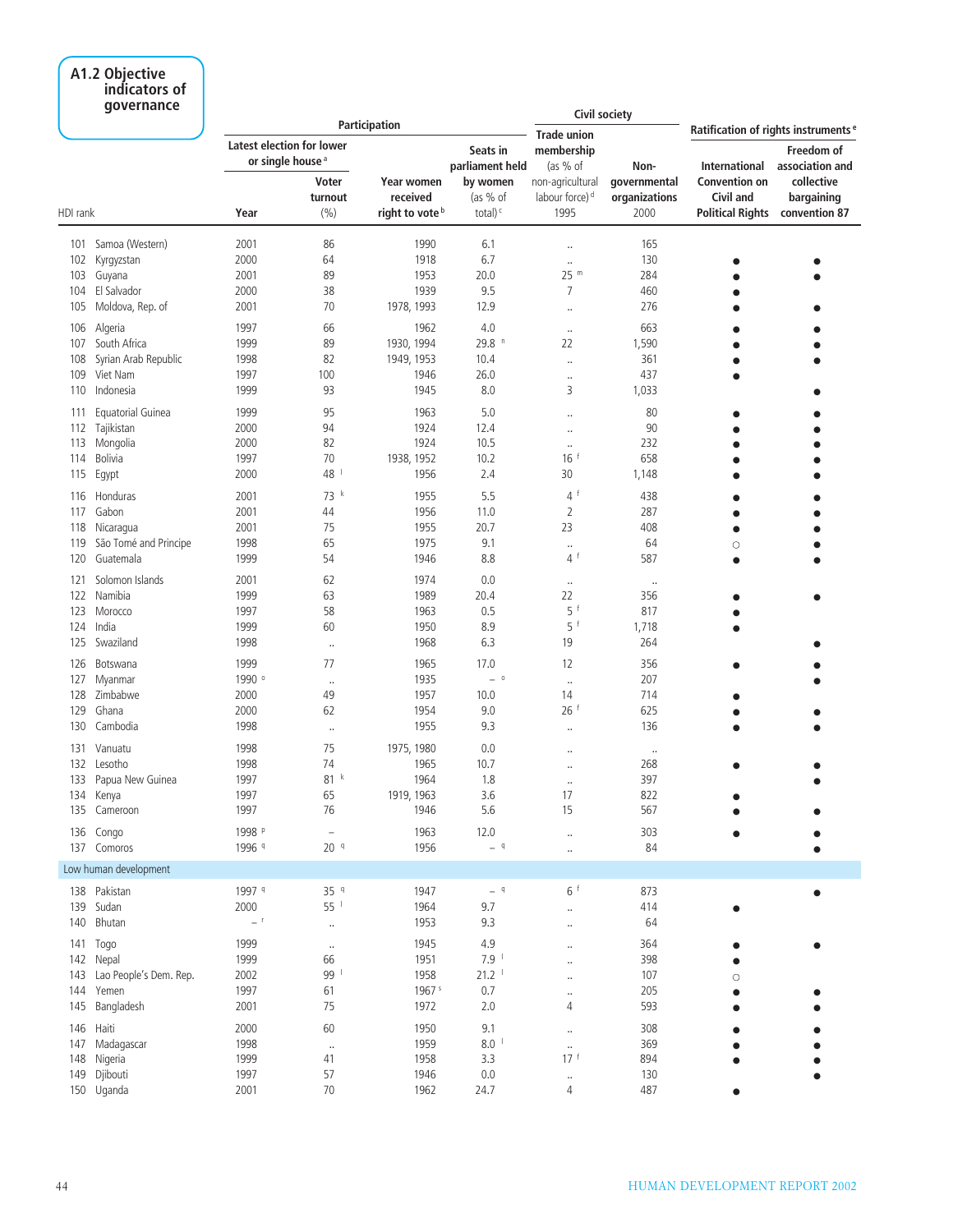### **A1.2 Objective indicators of**

|          | governance               | Participation |                                                                           |                                        |                                         | Civil society<br><b>Trade union</b>        |                       | Ratification of rights instruments <sup>e</sup> |                                             |
|----------|--------------------------|---------------|---------------------------------------------------------------------------|----------------------------------------|-----------------------------------------|--------------------------------------------|-----------------------|-------------------------------------------------|---------------------------------------------|
|          |                          |               | <b>Latest election for lower</b><br>or single house <sup>a</sup><br>Voter | <b>Year women</b>                      | Seats in<br>parliament held<br>by women | membership<br>(as % of<br>non-agricultural | Non-<br>governmental  | <b>International</b><br><b>Convention on</b>    | Freedom of<br>association and<br>collective |
| HDI rank |                          | Year          | turnout<br>(9/6)                                                          | received<br>right to vote <sup>b</sup> | $(as % of \theta)$<br>total) $c$        | labour force) <sup>d</sup><br>1995         | organizations<br>2000 | <b>Civil and</b><br><b>Political Rights</b>     | bargaining<br>convention 87                 |
| 151      | Tanzania, U. Rep. of     | 2000          | 84                                                                        | 1959                                   | 22.3                                    | 17                                         | 554                   | $\bullet$                                       |                                             |
| 152      | Mauritania               | 2001          | 54                                                                        | 1961                                   | 3.0                                     | $\overline{3}$                             | 225                   |                                                 |                                             |
| 153      | Zambia                   | 2001          | 68                                                                        | 1962                                   | 12.0                                    | 12                                         | 489                   |                                                 |                                             |
| 154      | Senegal                  | 2001          | 67                                                                        | 1945                                   | 19.2                                    | 22                                         | 565                   |                                                 |                                             |
| 155      | Congo, Dem. Rep. of the  | 1993 9        | $\ddotsc$                                                                 | 1967                                   | $-$ q                                   | $\ddotsc$                                  | 480                   |                                                 |                                             |
| 156      | Côte d'Ivoire            | 2000          | 32                                                                        | 1952                                   | 8.5                                     | 13                                         | 556                   |                                                 |                                             |
| 157      | Eritrea                  | 1994          | $\ddotsc$                                                                 | 1955                                   | 14.7                                    | $\overline{7}$                             | 78                    |                                                 |                                             |
| 158      | Benin                    | 1999          | 70                                                                        | 1956                                   | 6.0                                     | $\ldots$                                   | 371                   |                                                 |                                             |
| 159      | Guinea                   | 1995          | 62                                                                        | 1958                                   | 8.8                                     | $\overline{2}$                             | 249                   |                                                 |                                             |
| 160      | Gambia                   | 2002          | 69                                                                        | 1960                                   | 2.0                                     | $\ddot{\phantom{a}}$                       | 237                   |                                                 |                                             |
| 161      | Angola                   | 1992          | 91                                                                        | 1975                                   | 15.5                                    | $\ddot{\phantom{0}}$                       | 235                   |                                                 |                                             |
| 162      | Rwanda                   | 1994 P        | $\overline{\phantom{a}}$                                                  | 1961                                   | 25.7                                    | $\cdot$                                    | 241                   |                                                 |                                             |
| 163      | Malawi                   | 1999          | 92                                                                        | 1961                                   | 9.3                                     | $\ddot{\phantom{a}}$                       | 318                   |                                                 |                                             |
| 164      | Mali                     | 1997          | 22                                                                        | 1956                                   | 12.2                                    | 14                                         | 298                   |                                                 |                                             |
| 165      | Central African Republic | 1998          | $\cdot\cdot$                                                              | 1986                                   | 7.3                                     | $\ddot{\phantom{a}}$                       | 207                   |                                                 |                                             |
| 166      | Chad                     | 1997          | 49                                                                        | 1958                                   | 2.4                                     | $\ddot{\phantom{a}}$                       | 190                   |                                                 |                                             |
| 167      | Guinea-Bissau            | 1999          | 80                                                                        | 1977                                   | 7.8                                     | $\ldots$                                   | 118                   | O                                               |                                             |
| 168      | Ethiopia                 | 2000          | 90                                                                        | 1955                                   | 7.8                                     | $\overline{4}$                             | 380                   |                                                 |                                             |
| 169      | <b>Burkina Faso</b>      | 1997          | 45                                                                        | 1958                                   | 11.0                                    | $\cdot\cdot$                               | 340                   |                                                 |                                             |
| 170      | Mozambique               | 1999          | 80                                                                        | 1975                                   | 30.0                                    | $\ddot{\phantom{a}}$                       | 311                   |                                                 |                                             |
| 171      | Burundi                  | 1993          | 91                                                                        | 1961                                   | 14.4                                    | $\ddot{\phantom{a}}$                       | 226                   |                                                 |                                             |
| 172      | Niger                    | 1999          | $\cdot\cdot$                                                              | 1948                                   | 1.2                                     | $\ddot{\phantom{a}}$                       | 253                   |                                                 |                                             |
| 173      | Sierra Leone             | 1996          | 50                                                                        | 1961                                   | 8.8                                     | $\ddot{\phantom{a}}$                       | 328                   |                                                 |                                             |

● Ratification, accession or succession.

 $\circ$  Signature not yet followed by ratification.

a. Data are as of 8 March 2002.

b. Data refer to the year in which the right to vote on a universal and equal basis was recognized. Where two years are shown, the first refers to the first partial recognition of the right to vote.

c. Data are as of 18 March 2002. Where there are lower and upper houses, data refer to the weighted average of women's shares of seats in both houses.

d. Data are derived from various national sources using different methodologies for data collection. For further information see ILO (1997).

e. The International Convention on Civil and Political Rights was adopted in 1966, and the Freedom of Association and Protection of the Right to Organize Convention in 1948.

f. Data refer to a year other than that specified.

g. The country has never had a parliament.

h. Women's right to vote has not been recognized.

i. The first legislature of Bahrain was dissolved by decree of the emir on 26 August 1975.

j. According to the constitution in force (1973), all citizens are equal before the law; however, women were not able to exercise electoral rights in the only legislative elections held in Bahrain, in 1973. Women were allowed to vote in the referendum of 14–15 February 2001, however, which approved the National Action Charter.

k. Data refer to average turnout in the 1990s. No official data are available. The figures are from International IDEA (1997).

l. Information for the most recent elections was not available in time for publication; data refer to previous elections.

m. Data refer to union membership as a percentage of the economically active population.

n. Calculated on the basis of the 54 permanent seats (that is, excluding the 36 special rotating delegates appointed on an ad hoc basis).

o. The parliament elected in 1990 has never been convened nor authorized to sit, and many of its members were detained or forced into exile.

p. Transitional appointed unicameral parliament created by decree.

q. Parliament has been dissolved or suspended for an indefinite period.

r. The elected members of the Tshogdu (chamber of parliament) come from single-member constituencies. The timing of their election varies depending on the expiration of members' terms.

s. Refers to the former People's Democratic Republic of Yemen.

Source: Columns 1 and 2: IPU 2002a; *column 3:* IPU 1995; *column 4:* Human Development Report Office calculations based on data on parliamentary seats from IPU 2002b; *column 5:* ILO 1997; *column 6:* UIA 2000; *columns 7 and 8:* UN 2002a.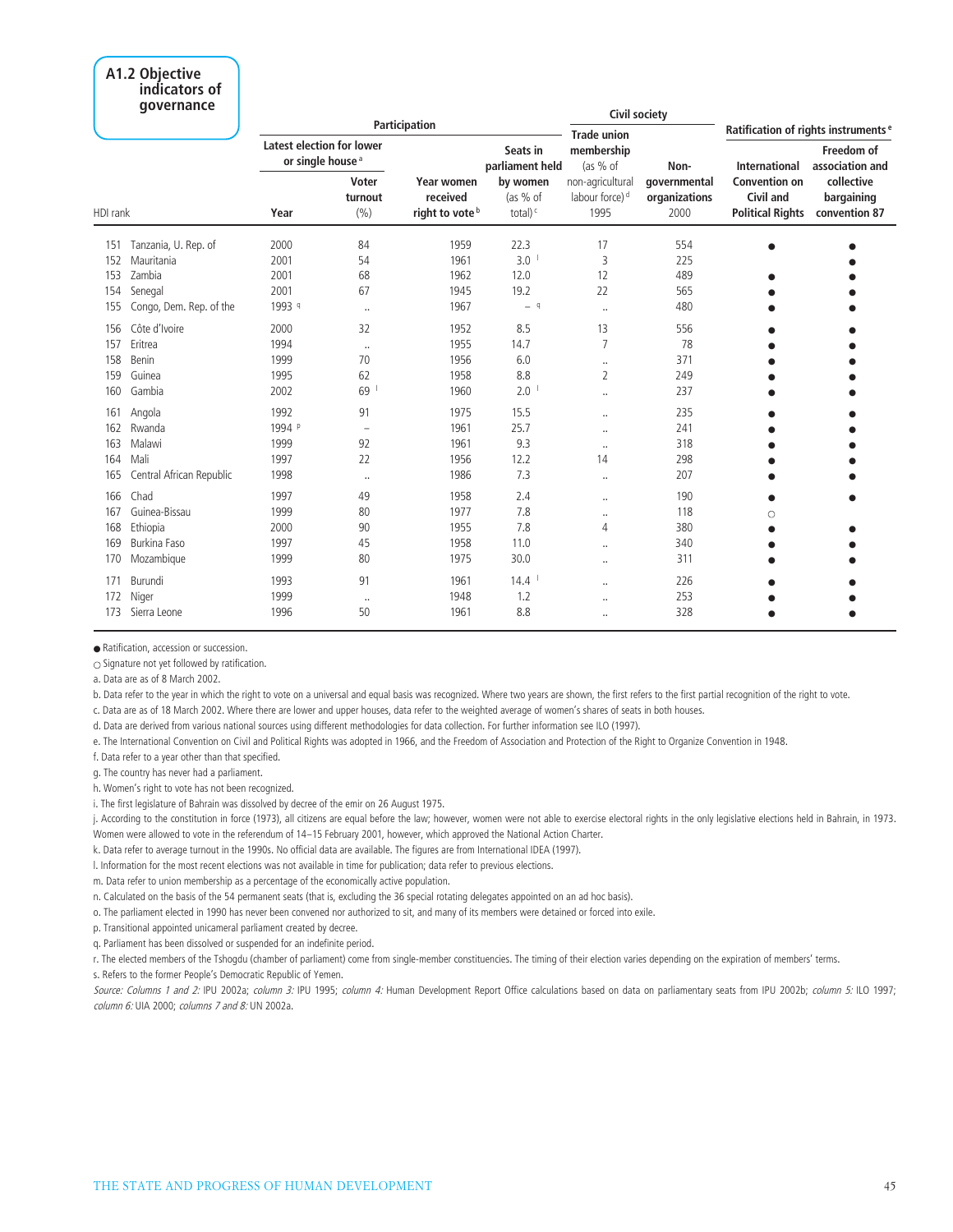|          | A1.3 Progress<br>towards<br><b>Millennium</b><br><b>Development</b><br><b>Goals</b> | Goal 1<br>Eradicate extreme<br>poverty and hunger                      | Goal 2<br>Achieve universal<br>primary education |                                                                              | Goal 3<br>Promote gender equality<br>and empower women                                        |                                                         | Goal 4<br>Reduce child<br>mortality                                     | Goal 7<br>Ensure environmental<br>sustainability                                              |
|----------|-------------------------------------------------------------------------------------|------------------------------------------------------------------------|--------------------------------------------------|------------------------------------------------------------------------------|-----------------------------------------------------------------------------------------------|---------------------------------------------------------|-------------------------------------------------------------------------|-----------------------------------------------------------------------------------------------|
|          |                                                                                     | <b>Target</b><br><b>Halve the</b><br>proportion of<br>people suffering | <b>Target</b>                                    |                                                                              | <b>Target</b><br><b>Eliminate gender disparity</b><br>in all levels of education <sup>a</sup> |                                                         | <b>Target</b><br>Reduce under-<br>five and infant<br>mortality rates    | <b>Target</b><br><b>Halve the</b><br>proportion<br>of people<br>without access<br>to improved |
|          |                                                                                     | from hunger<br><b>Undernourished</b><br>people<br>(as % of total       | complete primary education<br>Net primary        | Ensure that all children can<br>Children<br>enrolment ratio reaching grade 5 | <b>Female gross</b><br>primary<br>enrolment<br>ratio as % of                                  | Female gross<br>secondary<br>enrolment<br>ratio as % of | by two-thirds<br><b>Under-five</b><br>mortality rate<br>(per 1,000 live | water sources<br><b>Population using</b><br>improved water                                    |
| HDI rank |                                                                                     | population) <sup>b</sup>                                               | (% )                                             | (%)                                                                          | male ratio                                                                                    | male ratio                                              | births)                                                                 | sources<br>(%)                                                                                |
|          | High human development                                                              |                                                                        |                                                  |                                                                              |                                                                                               |                                                         |                                                                         |                                                                                               |
|          | 22 Israel                                                                           |                                                                        | $\ddot{\phantom{a}}$                             | $\ddot{\phantom{a}}$                                                         |                                                                                               | On track                                                | On track                                                                | $\ddot{\phantom{a}}$                                                                          |
| 23       | Hong Kong, China (SAR)                                                              | $\ddot{\phantom{a}}$                                                   |                                                  |                                                                              | Achieved                                                                                      | Achieved                                                |                                                                         |                                                                                               |
| 25       | Singapore                                                                           |                                                                        | On track                                         |                                                                              | On track                                                                                      |                                                         | On track                                                                | Achieved                                                                                      |
| 26       | Cyprus                                                                              |                                                                        | Slipping back                                    | Achieved                                                                     | Achieved                                                                                      | Achieved                                                | On track                                                                | Achieved                                                                                      |
| 27       | Korea, Rep. of                                                                      |                                                                        | On track                                         | On track                                                                     | Achieved                                                                                      | Achieved                                                | On track                                                                | On track                                                                                      |
| 29       | Slovenia                                                                            |                                                                        | On track                                         | Achieved                                                                     | Achieved                                                                                      | Achieved                                                | On track                                                                | Achieved                                                                                      |
| 30       | Malta                                                                               |                                                                        | Achieved                                         | Achieved                                                                     | On track                                                                                      | On track                                                | On track                                                                | Achieved                                                                                      |
| 31       | <b>Barbados</b>                                                                     |                                                                        |                                                  |                                                                              |                                                                                               |                                                         | On track                                                                | Achieved                                                                                      |
| 32       | Brunei Darussalam                                                                   |                                                                        | On track                                         | $\ddot{\phantom{a}}$                                                         | <br>On track                                                                                  | Achieved                                                | On track                                                                |                                                                                               |
| 33       | Czech Republic                                                                      |                                                                        |                                                  |                                                                              | On track                                                                                      | Achieved                                                | On track                                                                |                                                                                               |
|          |                                                                                     |                                                                        |                                                  | $\ddot{\phantom{a}}$                                                         |                                                                                               |                                                         |                                                                         |                                                                                               |
| 34       | Argentina                                                                           |                                                                        | Achieved                                         | $\ddotsc$                                                                    | On track                                                                                      | Achieved                                                | On track                                                                |                                                                                               |
| 35       | Hungary                                                                             |                                                                        | Slipping back                                    | $\ddot{\phantom{a}}$                                                         | On track                                                                                      | Achieved                                                | On track                                                                | On track                                                                                      |
| 36       | Slovakia                                                                            |                                                                        |                                                  | Achieved                                                                     | Achieved                                                                                      | Achieved                                                | On track                                                                | Achieved                                                                                      |
| 37       | Poland                                                                              |                                                                        | On track                                         |                                                                              | On track                                                                                      | On track                                                | On track                                                                |                                                                                               |
| 38       | Chile                                                                               | Achieved                                                               | On track                                         | Achieved                                                                     | On track                                                                                      | Achieved                                                | On track                                                                | On track                                                                                      |
| 39       | Bahrain                                                                             |                                                                        | On track                                         | On track                                                                     | Achieved                                                                                      | Achieved                                                | On track                                                                |                                                                                               |
| 40       | Uruguay                                                                             | Achieved                                                               | On track                                         | On track                                                                     | On track                                                                                      | Achieved                                                | On track                                                                | On track                                                                                      |
| 41       | <b>Bahamas</b>                                                                      |                                                                        |                                                  | $\ldots$                                                                     |                                                                                               |                                                         | On track                                                                | On track                                                                                      |
| 42       | Estonia                                                                             | On track                                                               | On track                                         |                                                                              | On track                                                                                      | Achieved                                                | Far behind                                                              |                                                                                               |
| 43       | Costa Rica                                                                          | On track                                                               | On track                                         | On track                                                                     | On track                                                                                      | Achieved                                                | On track                                                                | On track                                                                                      |
| 44       | Saint Kitts and Nevis                                                               |                                                                        |                                                  |                                                                              |                                                                                               |                                                         | On track                                                                | On track                                                                                      |
| 45       | Kuwait                                                                              | <br>Achieved                                                           | $\ldots$<br>On track                             | <br>Achieved                                                                 | <br>On track                                                                                  | Achieved                                                | On track                                                                |                                                                                               |
| 46       | United Arab Emirates                                                                |                                                                        |                                                  |                                                                              | On track                                                                                      | Achieved                                                | On track                                                                |                                                                                               |
|          | 47 Seychelles                                                                       |                                                                        |                                                  | On track                                                                     |                                                                                               |                                                         | On track                                                                |                                                                                               |
|          | 48 Croatia                                                                          |                                                                        | $\cdot$<br>On track                              | Achieved                                                                     | $\ddotsc$<br>On track                                                                         | $\cdot$<br>Achieved                                     | On track                                                                | $\ddot{\phantom{a}}$                                                                          |
|          |                                                                                     |                                                                        |                                                  |                                                                              |                                                                                               |                                                         |                                                                         |                                                                                               |
|          | 49 Lithuania                                                                        | On track                                                               | On track                                         | Achieved                                                                     | On track                                                                                      | Achieved                                                | Far behind                                                              | $\ddot{\phantom{a}}$                                                                          |
| 50       | Trinidad and Tobago                                                                 | Far behind                                                             | Far behind                                       | On track                                                                     | On track                                                                                      | Achieved                                                | On track                                                                |                                                                                               |
| 51       | Qatar                                                                               |                                                                        | Far behind                                       | $\ldots$                                                                     | On track                                                                                      | On track                                                | On track                                                                |                                                                                               |
|          | 52 Antigua and Barbuda                                                              |                                                                        | $\ldots$                                         | $\ddotsc$                                                                    |                                                                                               | $\ddotsc$                                               | On track                                                                | On track                                                                                      |
|          | 53 Latvia<br>Medium human development                                               | On track                                                               | On track                                         | Achieved                                                                     | On track                                                                                      | Achieved                                                | Far behind                                                              |                                                                                               |
|          |                                                                                     |                                                                        |                                                  |                                                                              |                                                                                               |                                                         |                                                                         |                                                                                               |
|          | 54 Mexico                                                                           | On track                                                               | Achieved                                         | On track                                                                     | On track                                                                                      | Achieved                                                | On track                                                                | On track                                                                                      |
|          | 55 Cuba                                                                             | Slipping back                                                          | On track                                         |                                                                              | On track                                                                                      | Achieved                                                | On track                                                                | On track                                                                                      |
| 56       | Belarus                                                                             | $\cdot$                                                                |                                                  | Achieved                                                                     | On track                                                                                      | Achieved                                                | Far behind                                                              | Achieved                                                                                      |
| 57       | Panama                                                                              | On track                                                               | $\ddot{\phantom{a}}$                             |                                                                              |                                                                                               | $\ldots$                                                | On track                                                                | $\sim$                                                                                        |
|          | 58 Belize                                                                           |                                                                        | $\ddot{\phantom{0}}$                             | $\ddot{\phantom{a}}$                                                         |                                                                                               | $\ddotsc$                                               | Far behind                                                              |                                                                                               |
|          | 59 Malaysia                                                                         |                                                                        | Achieved                                         | $\ddot{\phantom{a}}$                                                         | Achieved                                                                                      | Achieved                                                | On track                                                                | $\ddotsc$                                                                                     |
| 60       | Russian Federation                                                                  | On track                                                               | On track                                         | $\ddot{\phantom{a}}$                                                         | $\ddotsc$                                                                                     |                                                         | Far behind                                                              | On track                                                                                      |
| 61       | Dominica                                                                            |                                                                        | $\cdot\cdot$                                     | $\ldots$                                                                     |                                                                                               | $\ddotsc$                                               | On track                                                                | On track                                                                                      |
| 62       | Bulgaria                                                                            | Slipping back                                                          | On track                                         | $\ddot{\phantom{a}}$                                                         | On track                                                                                      | On track                                                | Far behind                                                              | Achieved                                                                                      |
| 63       | Romania                                                                             |                                                                        | On track                                         | Achieved                                                                     | On track                                                                                      | On track                                                | On track                                                                | $\ddotsc$                                                                                     |
|          |                                                                                     |                                                                        |                                                  |                                                                              |                                                                                               |                                                         |                                                                         |                                                                                               |
| 64       | Libyan Arab Jamahiriya                                                              |                                                                        |                                                  |                                                                              |                                                                                               |                                                         | On track                                                                | Far behind                                                                                    |
|          | 65 Macedonia, TFYR                                                                  | On track                                                               | On track                                         | On track                                                                     | On track                                                                                      | On track                                                | On track                                                                | $\ddotsc$                                                                                     |
|          | 66 Saint Lucia                                                                      |                                                                        |                                                  |                                                                              |                                                                                               | $\ddot{\phantom{a}}$                                    | On track                                                                | On track                                                                                      |
| 67       | Mauritius                                                                           | On track                                                               | On track                                         | On track                                                                     | Achieved                                                                                      | Achieved                                                | On track                                                                | Achieved                                                                                      |
|          | 68 Colombia                                                                         | On track                                                               | On track                                         | On track                                                                     | On track                                                                                      | Achieved                                                | Far behind                                                              | On track                                                                                      |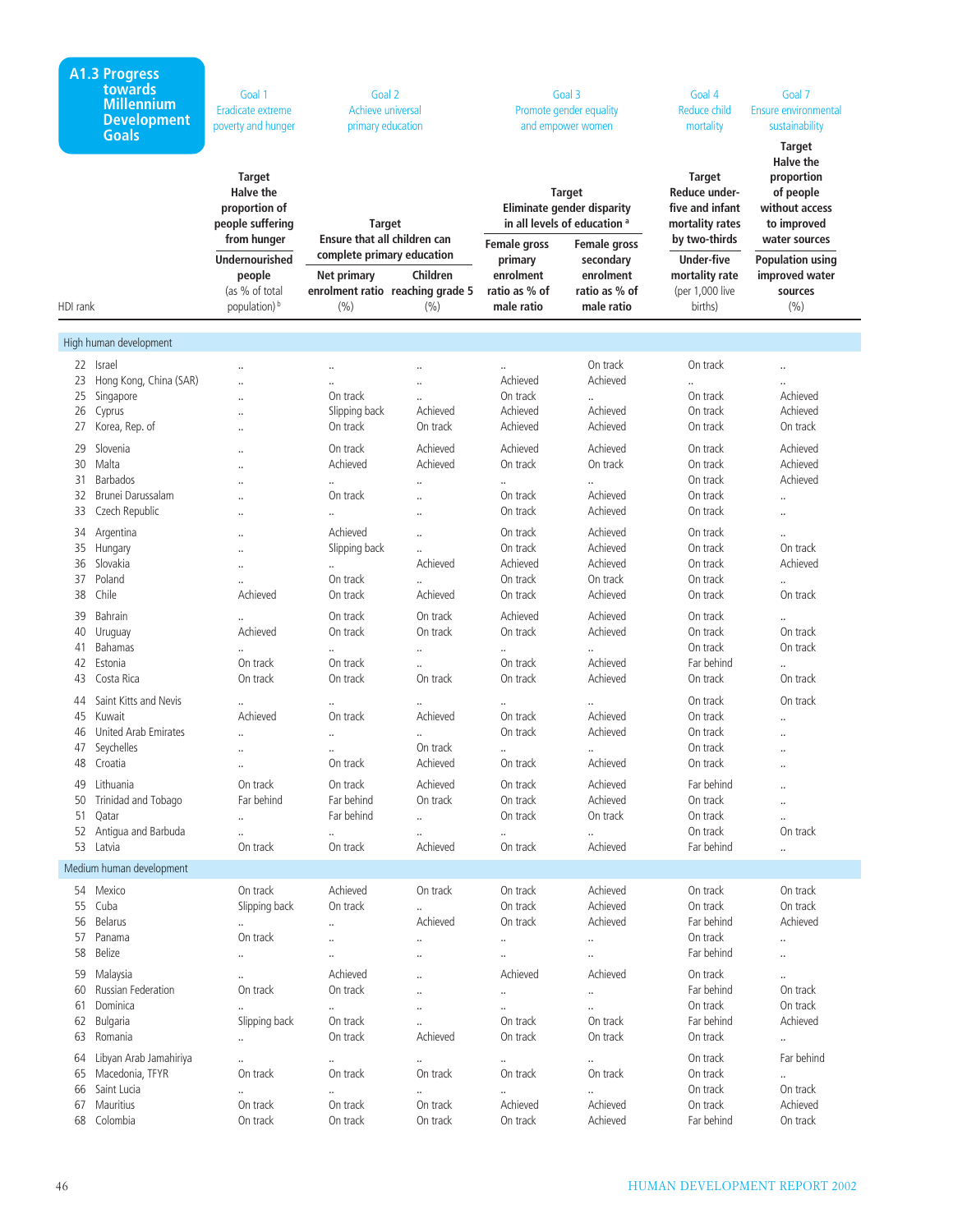| A1.3 Progress<br>towards<br><b>Millennium</b><br><b>Development</b><br>Goals |                                                                                                    | Goal 1<br>Goal 2<br>Eradicate extreme<br>Achieve universal<br>poverty and hunger<br>primary education<br><b>Target</b><br><b>Halve the</b><br>proportion of |                                                                             | Goal 3<br>Promote gender equality<br>and empower women<br><b>Target</b><br>Eliminate gender disparity<br>in all levels of education <sup>a</sup> |                                                          | Goal 4<br>Reduce child<br>mortality<br><b>Target</b><br>Reduce under-<br>five and infant | Goal 7<br>Ensure environmental<br>sustainability<br><b>Target</b><br><b>Halve the</b><br>proportion<br>of people<br>without access |                                                                                  |
|------------------------------------------------------------------------------|----------------------------------------------------------------------------------------------------|-------------------------------------------------------------------------------------------------------------------------------------------------------------|-----------------------------------------------------------------------------|--------------------------------------------------------------------------------------------------------------------------------------------------|----------------------------------------------------------|------------------------------------------------------------------------------------------|------------------------------------------------------------------------------------------------------------------------------------|----------------------------------------------------------------------------------|
|                                                                              |                                                                                                    | people suffering<br>from hunger<br><b>Undernourished</b>                                                                                                    | <b>Target</b><br>Ensure that all children can<br>complete primary education |                                                                                                                                                  | Female gross<br>primary                                  | Female gross<br>secondary                                                                | mortality rates<br>by two-thirds                                                                                                   | to improved<br>water sources                                                     |
| HDI rank                                                                     |                                                                                                    | people<br>(as % of total<br>population) b                                                                                                                   | Net primary<br>(%)                                                          | Children<br>enrolment ratio reaching grade 5<br>(9/0)                                                                                            | enrolment<br>ratio as % of<br>male ratio                 | enrolment<br>ratio as % of<br>male ratio                                                 | <b>Under-five</b><br>mortality rate<br>(per 1,000 live<br>births)                                                                  | <b>Population using</b><br>improved water<br>sources<br>(%)                      |
| 69<br>70<br>71                                                               | Venezuela<br>Thailand<br>Saudi Arabia                                                              | Slipping back<br>On track<br>$\ddotsc$                                                                                                                      | Far behind<br><br>Far behind                                                | On track<br>On track                                                                                                                             | Achieved<br>On track                                     | Achieved<br>On track                                                                     | Far behind<br>On track<br>On track                                                                                                 | <br>On track<br>On track                                                         |
| 73                                                                           | 72 Fiji<br><b>Brazil</b>                                                                           | $\ddot{\phantom{a}}$<br>On track                                                                                                                            |                                                                             | $\ddot{\phantom{a}}$                                                                                                                             | <br>                                                     | $\ddot{\phantom{a}}$<br>                                                                 | On track<br>On track                                                                                                               | <br>On track                                                                     |
| 75<br>77<br>78                                                               | 74 Suriname<br>Lebanon<br>76 Armenia<br>Philippines<br>Oman                                        | On track<br><br>$\ddot{\phantom{a}}$<br>Far behind<br>$\ldots$                                                                                              | <br><br><br>Achieved<br>Far behind                                          | $\ddot{\phantom{a}}$<br>Achieved<br>On track                                                                                                     | <br>On track<br><br>On track<br>On track                 | $\ddotsc$<br>Achieved<br>$\ddot{\phantom{a}}$<br>Achieved<br>On track                    | On track<br>Far behind<br>Far behind<br>On track<br>On track                                                                       | On track<br>Achieved<br>$\ddotsc$<br>Far behind<br>Far behind                    |
| 79<br>80<br>81<br>82<br>83                                                   | Kazakhstan<br>Ukraine<br>Georgia<br>Peru<br>Grenada                                                | $\ldots$<br>On track<br><br>Achieved<br>$\ddotsc$                                                                                                           | <br><br><br>On track<br>                                                    | Achieved<br>Achieved<br>$\ddot{\phantom{a}}$                                                                                                     | Achieved<br>On track<br>On track<br>                     | Achieved<br>On track<br>On track<br>$\ddotsc$                                            | Slipping back<br>Far behind<br>Far behind<br>On track<br>On track                                                                  | On track<br><br>$\ddotsc$<br>Lagging<br>On track                                 |
| 84<br>85<br>86<br>87<br>88                                                   | Maldives<br>Turkey<br>Jamaica<br>Turkmenistan<br>Azerbaijan                                        | $\ddotsc$<br>$\ddotsc$<br>On track<br>On track<br>                                                                                                          | <br>On track<br><br><br>                                                    | $\ddot{\phantom{a}}$<br>$\ddot{\phantom{a}}$<br>$\cdot$<br>Achieved                                                                              | On track<br>On track<br>On track<br><br>On track         | Achieved<br>Far behind<br><br><br>On track                                               | On track<br>On track<br>Far behind<br>Far behind<br>Far behind                                                                     | Achieved<br>Lagging<br><br>$\ddot{\phantom{0}}$<br>                              |
| 89<br>90<br>91<br>92                                                         | Sri Lanka<br>Paraguay<br>St. Vincent & the Grenadines<br>Albania<br>93 Ecuador                     | On track<br>On track<br><br>On track<br>On track                                                                                                            | $\ddot{\phantom{a}}$<br>On track<br>Achieved<br>On track                    | $\ddot{\phantom{a}}$<br>On track<br>$\ddotsc$<br>$\ddotsc$                                                                                       | On track<br>On track<br><br>Achieved<br>                 | Achieved<br>Achieved<br>Achieved<br>$\ddot{\phantom{a}}$                                 | On track<br>Far behind<br>Far behind<br>On track<br>On track                                                                       | Achieved<br>On track<br>On track<br>$\ddot{\phantom{0}}$<br>$\ddot{\phantom{0}}$ |
| 98                                                                           | 94 Dominican Republic<br>95 Uzbekistan<br>96 China<br>97 Tunisia<br>Iran, Islamic Rep. of          | Far behind<br>On track<br>On track<br><br>On track                                                                                                          | $\cdot\cdot$<br><br>Achieved<br>Achieved<br>Slipping back                   | $\cdot$<br><br>On track<br>On track<br>$\ddotsc$                                                                                                 | Achieved<br><br>Achieved<br>On track<br>On track         | Achieved<br>On track<br>On track<br>On track                                             | On track<br>Slipping back<br>Far behind<br>On track<br>On track                                                                    | Far behind<br><br>Far behind<br><br>Achieved                                     |
|                                                                              | 99 Jordan<br>100 Cape Verde<br>101 Samoa (Western)<br>102 Kyrgyzstan<br>103 Guyana                 | On track<br><br>$\ldots$<br>On track<br>On track                                                                                                            | <br>On track<br>On track<br>Slipping back                                   | $\ddot{\phantom{0}}$<br>$\ddot{\phantom{a}}$<br>$\ddot{\phantom{a}}$<br>On track                                                                 | <br>On track<br>On track<br>On track<br>On track         | Achieved<br>Achieved<br>Achieved<br>Achieved                                             | Lagging<br>On track<br>On track<br>On track<br>Far behind                                                                          | On track<br><br>On track<br><br>On track                                         |
| 105                                                                          | 104 El Salvador<br>Moldova, Rep. of<br>106 Algeria<br>107 South Africa<br>108 Syrian Arab Republic | Far behind<br>On track<br>On track<br>$\ldots$<br>                                                                                                          | On track<br>On track<br>On track<br>On track                                | $\ddotsc$<br>Achieved<br>On track<br>On track                                                                                                    | On track<br>On track<br>On track<br>On track<br>On track | Achieved<br>Achieved<br>On track<br>Achieved<br>On track                                 | On track<br>Far behind<br>Slipping back<br>Slipping back<br>On track                                                               | $\ldots$<br>Achieved<br>On track<br>$\ldots$<br>                                 |
| 110<br>111                                                                   | 109 Viet Nam<br>Indonesia<br>Equatorial Guinea<br>112 Tajikistan<br>113 Mongolia                   | On track<br>On track<br>$\ldots$<br>Slipping back                                                                                                           | <br>On track<br><br>.,<br>                                                  | On track<br>$\ddot{\phantom{a}}$<br>$\cdot$<br>Achieved                                                                                          | On track<br>On track<br><br>On track<br>Achieved         | On track<br>On track<br><br><br>Achieved                                                 | Lagging<br>On track<br>On track<br>Far behind<br>On track                                                                          | Lagging<br>On track<br>$\ldots$<br><br>                                          |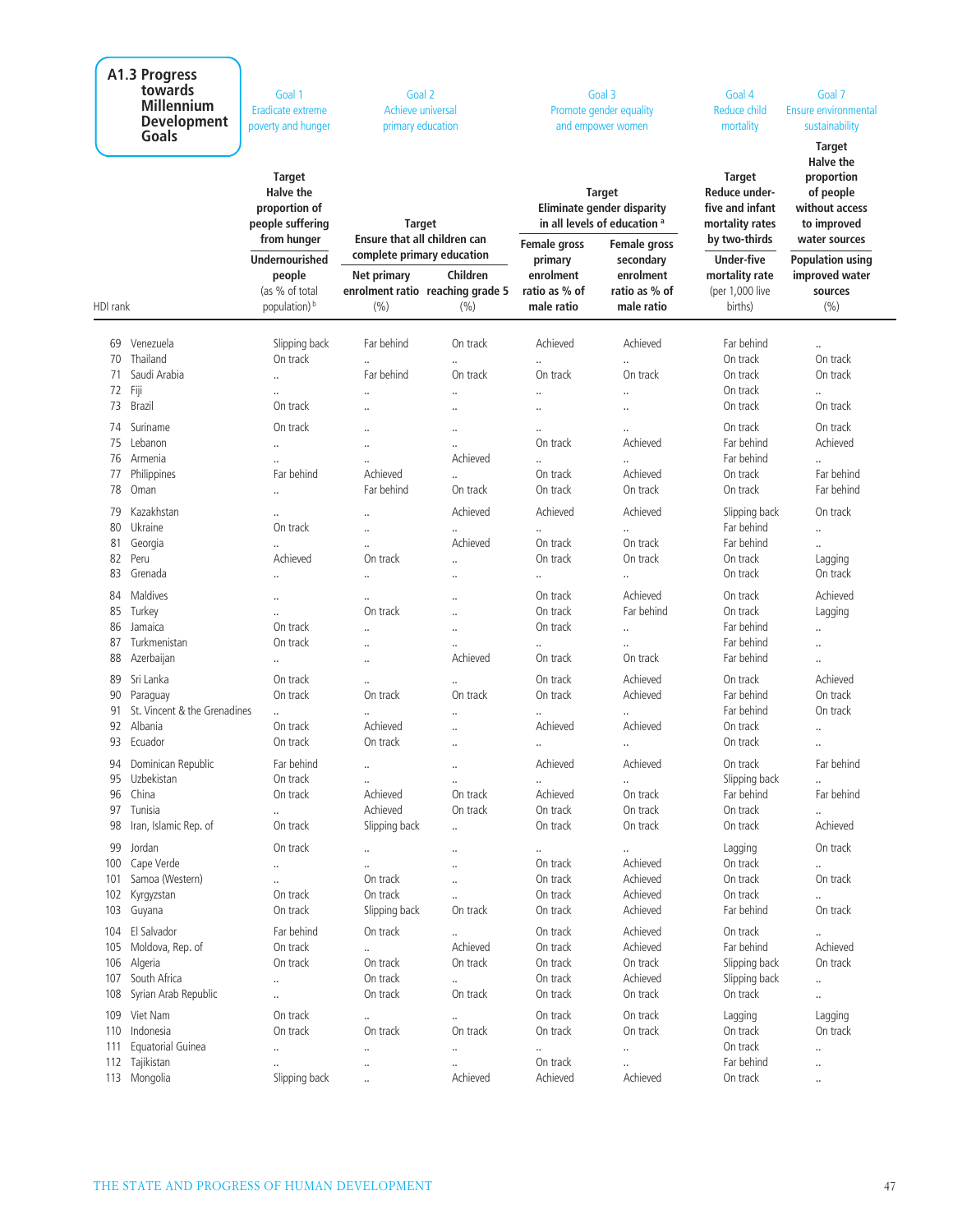| A1.3 Progress<br>towards<br><b>Millennium</b><br><b>Development</b><br>Goals                                                       | Goal 1<br>Eradicate extreme<br>poverty and hunger                                                              | Goal 2<br>Achieve universal<br>primary education                                                         |                                                                                              | Goal 3<br>Promote gender equality<br>and empower women                                                      |                                                       | Goal 4<br><b>Reduce child</b><br>mortality                                            | Goal 7<br><b>Ensure environmental</b><br>sustainability<br><b>Target</b>               |
|------------------------------------------------------------------------------------------------------------------------------------|----------------------------------------------------------------------------------------------------------------|----------------------------------------------------------------------------------------------------------|----------------------------------------------------------------------------------------------|-------------------------------------------------------------------------------------------------------------|-------------------------------------------------------|---------------------------------------------------------------------------------------|----------------------------------------------------------------------------------------|
|                                                                                                                                    | <b>Target</b><br><b>Halve the</b><br>proportion of<br>people suffering<br>from hunger<br><b>Undernourished</b> | <b>Target</b><br>Ensure that all children can<br>complete primary education                              |                                                                                              | <b>Target</b><br>Eliminate gender disparity<br>in all levels of education a<br>Female gross<br>Female gross |                                                       | <b>Target</b><br>Reduce under-<br>five and infant<br>mortality rates<br>by two-thirds | Halve the<br>proportion<br>of people<br>without access<br>to improved<br>water sources |
| HDI rank                                                                                                                           | people<br>(as % of total<br>population) <sup>b</sup>                                                           | Net primary<br>enrolment ratio reaching grade 5<br>(% )                                                  | Children<br>(%)                                                                              | primary<br>enrolment<br>ratio as % of<br>male ratio                                                         | secondary<br>enrolment<br>ratio as % of<br>male ratio | Under-five<br>mortality rate<br>(per 1,000 live<br>births)                            | <b>Population using</b><br>improved water<br>sources<br>(9/6)                          |
| Bolivia<br>114<br>115<br>Egypt<br>Honduras<br>116<br>Gabon<br>117                                                                  | Lagging<br>On track<br>Far behind<br>On track<br>Far behind                                                    | $\ldots$<br>On track<br><br>$\ddot{\phantom{a}}$                                                         | $\ddotsc$<br>$\ddot{\phantom{a}}$<br>$\ddotsc$<br>$\ddot{\phantom{0}}$<br>Far behind         | $\cdot$<br>On track<br>$\ddotsc$<br>$\ddotsc$<br>Achieved                                                   | $\ddotsc$<br>On track<br><br>$\ddotsc$<br>Achieved    | On track<br>On track<br>On track<br>Far behind<br>On track                            | On track<br>On track<br>On track<br><br>On track                                       |
| 118<br>Nicaragua<br>São Tomé and Principe<br>119<br>Guatemala<br>120<br>Solomon Islands<br>121<br>Namibia<br>122<br>123<br>Morocco | Slipping back<br><br>Far behind<br>On track                                                                    | On track<br>$\ddot{\phantom{a}}$<br>$\ddot{\phantom{a}}$<br>$\ddot{\phantom{a}}$<br>On track<br>On track | <br><br>$\ddot{\phantom{0}}$<br>$\ddot{\phantom{a}}$<br>Far behind                           | $\ddotsc$<br>Far behind<br><br>Achieved<br>On track                                                         | On track<br><br>Achieved<br>On track                  | Far behind<br>On track<br>On track<br>Far behind<br>On track                          | $\ddot{\phantom{a}}$<br>Achieved<br><br>Lagging<br>On track                            |
| 124<br>India<br>125<br>Swaziland<br>126<br>Botswana<br>Myanmar<br>127<br>Zimbabwe<br>128                                           | Far behind<br>Far behind<br>Slipping back<br>On track<br>Far behind                                            | <br>On track<br>Slipping back<br>$\ddot{\phantom{a}}$<br>$\ddotsc$                                       | $\ddotsc$<br>Far behind<br>On track<br><br>$\ddot{\phantom{0}}$                              | On track<br>On track<br>Achieved<br>$\ldots$<br>On track                                                    | Far behind<br>On track<br>Achieved<br>Far behind      | Lagging<br>Slipping back<br>Slipping back<br>Far behind<br>Slipping back              | On track<br><br><br>Far behind<br>On track                                             |
| 129<br>Ghana<br>Cambodia<br>130<br>Vanuatu<br>131<br>132<br>Lesotho<br>133<br>Papua New Guinea                                     | Achieved<br>On track<br><br>Lagging<br>Far behind                                                              | $\ddot{\phantom{a}}$<br>On track<br>Slipping back<br>                                                    | $\ddot{\phantom{a}}$<br>$\ddot{\phantom{0}}$<br>$\ddot{\phantom{0}}$<br>$\ddot{\phantom{0}}$ | <br><br><br>Achieved<br>Far behind                                                                          | Lagging<br><br>Achieved<br>Far behind                 | Lagging<br>Slipping back<br>On track<br>Far behind<br>Far behind                      | On track<br><br><br>On track<br>Far behind                                             |
| Kenya<br>134<br>135<br>Cameroon<br>136<br>Congo<br>137 Comoros                                                                     | Far behind<br>On track<br>Far behind<br>                                                                       | $\ddot{\phantom{a}}$<br>$\ddot{\phantom{a}}$<br>$\cdot$                                                  | <br><br>$\ddot{\phantom{0}}$<br>                                                             | Achieved<br><br>On track<br>$\ddotsc$                                                                       | On track<br><br>Far behind<br>On track                | Slipping back<br>Slipping back<br>Far behind<br>On track                              | Lagging<br>On track<br><br>Achieved                                                    |
| Low human development                                                                                                              |                                                                                                                |                                                                                                          |                                                                                              |                                                                                                             |                                                       |                                                                                       |                                                                                        |
| Pakistan<br>138<br>139<br>Sudan<br>Bhutan<br>140<br>141<br>Togo<br>142<br>Nepal                                                    | On track<br>On track<br><br>On track<br>Far behind                                                             | $\ddot{\phantom{a}}$<br>$\ddot{\phantom{a}}$<br>On track<br>$\cdot\cdot$                                 | $\ddotsc$<br><br><br><br>$\ddotsc$                                                           | $\ldots$<br>On track<br>$\ldots$<br>Far behind<br>On track                                                  | <br>On track<br>$\ddotsc$<br>Far behind<br>On track   | Far behind<br>Far behind<br>On track<br>Far behind<br>On track                        | On track<br>On track<br><br>Far behind<br>On track                                     |
| Lao People's Dem. Rep.<br>143<br>144 Yemen<br>145<br>Bangladesh<br>146 Haiti<br>147<br>Madagascar                                  | Far behind<br>Far behind<br>Far behind<br>Lagging<br>Slipping back                                             | On track<br><br>$\ddot{\phantom{a}}$<br>On track<br>Slipping back                                        | $\ddot{\phantom{0}}$<br><br><br>$\ldots$                                                     | On track<br><br><br><br>On track                                                                            | Far behind<br><br>$\ddotsc$<br>Achieved               | On track<br>Far behind<br>On track<br>Far behind<br>Far behind                        | On track<br>Far behind<br>Achieved<br>Far behind<br>Far behind                         |
| 148<br>Nigeria<br>149<br>Djibouti<br>150 Uganda<br>151 Tanzania, U. Rep. of<br>152 Mauritania                                      | Achieved<br><br>Far behind<br>Slipping back<br>On track                                                        | Far behind<br>$\cdot\cdot$<br>Far behind<br>                                                             | Slipping back<br>Far behind<br>Slipping back                                                 | $\ldots$<br>Far behind<br>On track<br>On track<br>On track                                                  | <br>On track<br>Far behind<br>On track<br>Far behind  | Far behind<br>Far behind<br>Lagging<br>Far behind<br>Far behind                       | Lagging<br>Achieved<br>Far behind<br>Far behind<br>Far behind                          |
| 153 Zambia<br>154 Senegal<br>155 Congo, Dem. Rep. of the<br>Côte d'Ivoire<br>156<br>157 Eritrea                                    | Far behind<br>Far behind<br>Slipping back<br>On track<br>                                                      | Slipping back<br>On track<br>$\ddotsc$<br>Far behind<br>Far behind                                       | <br>On track<br>Far behind                                                                   | On track<br>On track<br>$\ldots$<br>Far behind                                                              | <br>Far behind<br>Far behind                          | Slipping back<br>Far behind<br>Far behind<br>Slipping back<br>On track                | On track<br>On track<br><br>On track<br>                                               |